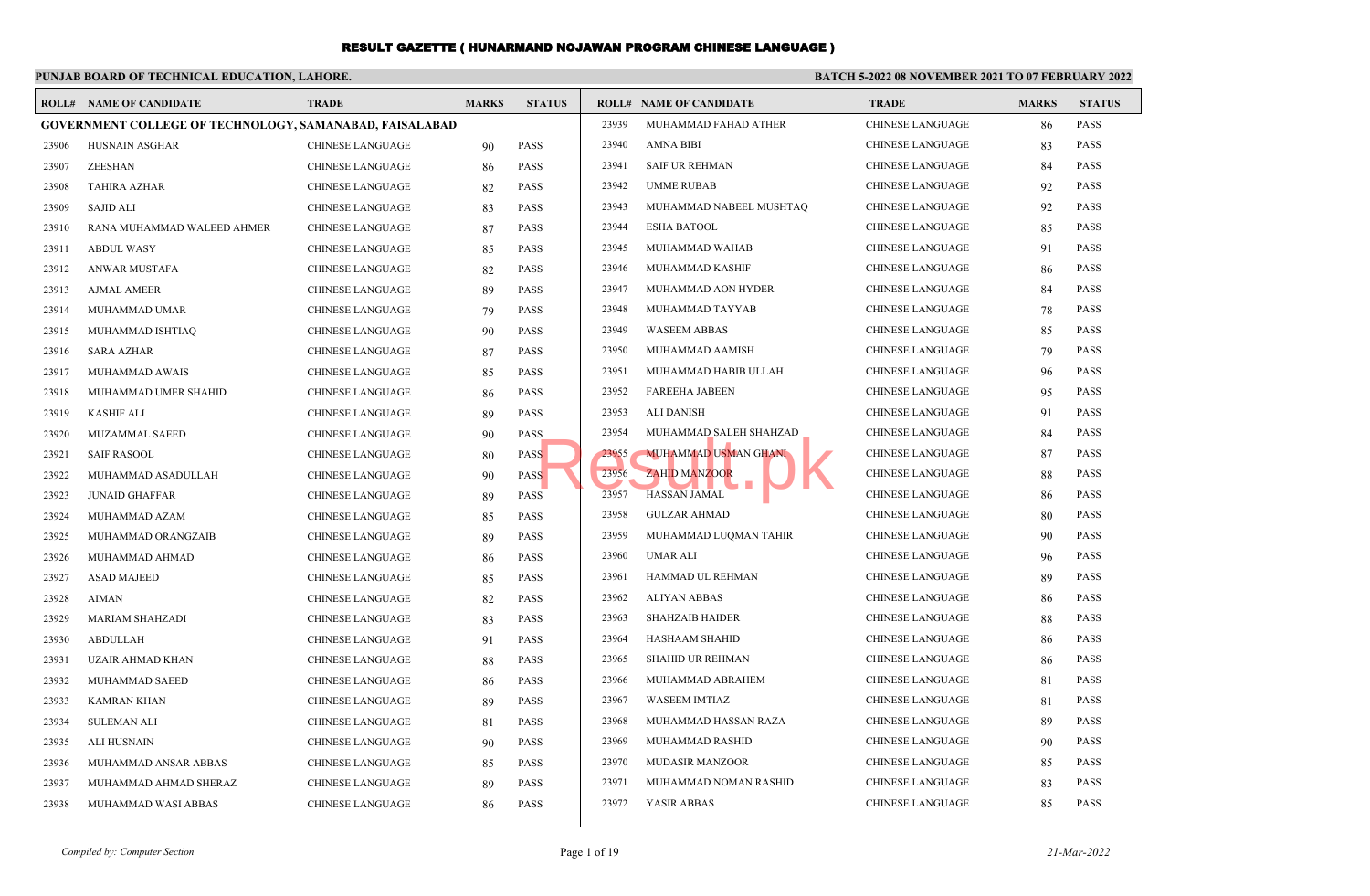|                | PUNJAB BOARD OF TECHNICAL EDUCATION, LAHORE. |                         |              |               | <b>BATCH 5-2022 08 NOVEMBER 2021 TO 07 FEBRUARY 2022</b>              |                         |              |               |  |
|----------------|----------------------------------------------|-------------------------|--------------|---------------|-----------------------------------------------------------------------|-------------------------|--------------|---------------|--|
|                | <b>ROLL# NAME OF CANDIDATE</b>               | <b>TRADE</b>            | <b>MARKS</b> | <b>STATUS</b> | <b>ROLL# NAME OF CANDIDATE</b>                                        | <b>TRADE</b>            | <b>MARKS</b> | <b>STATUS</b> |  |
| 23973          | <b>ABDUL WAQAS</b>                           | <b>CHINESE LANGUAGE</b> | 86           | PASS          | <b>GOVT. COLLEGE OF TECHNOLOGY, NIGAR CHOWK, NEAR LEATHER COLLEGE</b> |                         |              |               |  |
| 23974          | <b>ALI HASSAN</b>                            | <b>CHINESE LANGUAGE</b> | 80           | <b>PASS</b>   | <b>G.T ROAD, GUJRANWALA</b>                                           |                         |              | PASS          |  |
| 23975          | <b>ESHA MUDASSIR</b>                         | <b>CHINESE LANGUAGE</b> | 90           | <b>PASS</b>   | 24006<br>MUHAMMAD USMAN SHAFQAT                                       | <b>CHINESE LANGUAGE</b> | 97           |               |  |
| 23976          | MUHAMMAD TALHA TAHIR                         | <b>CHINESE LANGUAGE</b> | 82           | <b>PASS</b>   | 24007<br><b>URWA</b>                                                  | <b>CHINESE LANGUAGE</b> | 92           | PASS          |  |
| 23977          | ZOHAIB NAWAZ                                 | <b>CHINESE LANGUAGE</b> | 85           | <b>PASS</b>   | 24008<br>NATASHA HAFEEZ                                               | <b>CHINESE LANGUAGE</b> | 88           | PASS          |  |
| 23978          | MUHAMMAD HAMZA                               | <b>CHINESE LANGUAGE</b> | 89           | <b>PASS</b>   | 24009<br>NAJAM UL HASSAN                                              | <b>CHINESE LANGUAGE</b> | 85           | PASS          |  |
| 23979          | <b>USMAN IOBAL</b>                           | <b>CHINESE LANGUAGE</b> | 86           | <b>PASS</b>   | 24010<br>MUHAMMAD AFTAB                                               | <b>CHINESE LANGUAGE</b> | 82           | PASS          |  |
| 23980          | <b>RAMZAN HAMZA</b>                          | <b>CHINESE LANGUAGE</b> | 89           | <b>PASS</b>   | 24011<br>MUHAMMAD AHMAD                                               | <b>CHINESE LANGUAGE</b> | 74           | PASS          |  |
| 23981          | MUHAMMAD USMAN TARIQ                         | <b>CHINESE LANGUAGE</b> | 87           | PASS          | 24012<br><b>QAISAR MASIH</b>                                          | <b>CHINESE LANGUAGE</b> | 77           | PASS          |  |
| 23982          | <b>AREEBA AMEEN</b>                          | <b>CHINESE LANGUAGE</b> | 87           | <b>PASS</b>   | 24013<br><b>USMAN MAHMOOD</b>                                         | <b>CHINESE LANGUAGE</b> | 75           | PASS          |  |
| 23983          | MUHAMMAD SHAHZAD AHMAD                       | <b>CHINESE LANGUAGE</b> | 90           | <b>PASS</b>   | 24014<br>MUHAMMAD                                                     | CHINESE LANGUAGE        | 76           | PASS          |  |
| 23984          | <b>ASIM KHAN</b>                             | <b>CHINESE LANGUAGE</b> | 86           | <b>PASS</b>   | 24015<br>DANYAL SAJJAD                                                | <b>CHINESE LANGUAGE</b> | 80           | <b>PASS</b>   |  |
| 23985          | AFIA LIAQAT                                  | <b>CHINESE LANGUAGE</b> | 90           | <b>PASS</b>   | 24016<br><b>SAQLAIN ALI</b>                                           | <b>CHINESE LANGUAGE</b> |              | <b>ABSENT</b> |  |
| 23986          | SAMAVIA AHTESHAM                             | CHINESE LANGUAGE        | 86           | <b>PASS</b>   | 24017<br>MUHAMMAD WASEEM                                              | <b>CHINESE LANGUAGE</b> | 86           | <b>PASS</b>   |  |
| 23987          | MUHAMMAD UBAID ZAHID                         | <b>CHINESE LANGUAGE</b> | 89           | <b>PASS</b>   | 24018<br><b>ROHAN MAJEED</b>                                          | <b>CHINESE LANGUAGE</b> | 84           | PASS          |  |
| 23988          | <b>HASSAN NASIR</b>                          | <b>CHINESE LANGUAGE</b> | 80           | <b>PASS</b>   | 24019<br>HUMAIYON KHALID                                              | <b>CHINESE LANGUAGE</b> | 85           | PASS          |  |
| 23989          | <b>ASAD ALI ASHRAF</b>                       | <b>CHINESE LANGUAGE</b> | 85           | <b>PASS</b>   | 24020<br>SAEED ALI                                                    | CHINESE LANGUAGE        | 97           | PASS          |  |
| 23990          | <b>SOMAN</b>                                 | <b>CHINESE LANGUAGE</b> | 88           | <b>PASS</b>   | 24021<br>MUHAMMAD SHAHBAZ                                             | <b>CHINESE LANGUAGE</b> | 80           | PASS          |  |
| 23991          | MUHAMMAD ABDULLAH FARHAN                     | <b>CHINESE LANGUAGE</b> | 87           | <b>PASS</b>   | 24022<br><b>MUHAMMAD USAMA</b>                                        | <b>CHINESE LANGUAGE</b> | 82           | PASS          |  |
| 23992          | <b>JAWAIRIA SHAKOOR</b>                      | <b>CHINESE LANGUAGE</b> | 90           | <b>PASS</b>   | 24023<br><b>ADNAN AHMAD</b>                                           | <b>CHINESE LANGUAGE</b> | 75           | PASS          |  |
| 23993          | MUHAMMAD MUBEEN                              | <b>CHINESE LANGUAGE</b> | 85           | <b>PASS</b>   | 24024<br>MUHAMMAD ZEESHAN                                             | <b>CHINESE LANGUAGE</b> | 86           | PASS          |  |
| 23994          | MUHAMMAD ASAD                                | CHINESE LANGUAGE        | 84           | <b>PASS</b>   | 24025<br>SYED ZULKIFAL BUKHARI                                        | <b>CHINESE LANGUAGE</b> | 92           | PASS          |  |
| 23995          | NOUMAN SULEMAN                               | <b>CHINESE LANGUAGE</b> | 85           | <b>PASS</b>   | 24026<br><b>ZAIN HAFEEZ</b>                                           | <b>CHINESE LANGUAGE</b> | 90           | PASS          |  |
| 23996          | <b>SAMAR ABBAS</b>                           | <b>CHINESE LANGUAGE</b> | 85           | PASS          | 24027<br>HUSNAIN UL ABIDIN                                            | <b>CHINESE LANGUAGE</b> | 83           | PASS          |  |
| 23997          | <b>ABDUL MANAN</b>                           | <b>CHINESE LANGUAGE</b> | 80           | <b>PASS</b>   | 24028<br><b>AHMAD RAZA</b>                                            | <b>CHINESE LANGUAGE</b> | 80           | PASS          |  |
| 23998          | MUHAMMAD SOHAIB JAVED                        | <b>CHINESE LANGUAGE</b> | 90           | PASS          | 24029<br>SYED SAJID HUSSAIN SHAH                                      | <b>CHINESE LANGUAGE</b> | 76           | <b>PASS</b>   |  |
| 23999          | <b>IQRA</b>                                  | <b>CHINESE LANGUAGE</b> | 87           | <b>PASS</b>   | 24030<br>MUHAMMAD MANAN                                               | <b>CHINESE LANGUAGE</b> |              | <b>ABSENT</b> |  |
| 24000          | <b>MATEEN SARWAR</b>                         | <b>CHINESE LANGUAGE</b> | 85           | <b>PASS</b>   | 24031<br>SHEIKH MUHAMMAD IMRAN                                        | <b>CHINESE LANGUAGE</b> |              | <b>ABSENT</b> |  |
| 24001          | MUHAMMAD HUSNAIN                             | <b>CHINESE LANGUAGE</b> |              | PASS          | 24032<br><b>FARHAN ATTIQUE</b>                                        | <b>CHINESE LANGUAGE</b> | 79           | <b>PASS</b>   |  |
|                |                                              |                         | 92           |               | 24033<br>TALHA IBRAHIM                                                | CHINESE LANGUAGE        | 78           | <b>PASS</b>   |  |
| 24002<br>24003 | MUHAMMAD HAMZA KHAN                          | <b>CHINESE LANGUAGE</b> | 94           | <b>PASS</b>   | 24034<br><b>NABEEL AHMAD</b>                                          | <b>CHINESE LANGUAGE</b> |              | <b>ABSENT</b> |  |
|                | MUHAMMAD BILAL                               | <b>CHINESE LANGUAGE</b> | 88           | <b>PASS</b>   | 24035<br>AYESHA SADIQA                                                | <b>CHINESE LANGUAGE</b> | 87           | <b>PASS</b>   |  |
| 24004          | MUHAMMAD YAHYA                               | <b>CHINESE LANGUAGE</b> | 81           | <b>PASS</b>   | 24036<br><b>SHAHAB MAQSOOD BUTT</b>                                   | <b>CHINESE LANGUAGE</b> | 79           | PASS          |  |
| 24005          | MUHAMMAD USAMA                               | <b>CHINESE LANGUAGE</b> | 87           | <b>PASS</b>   | 24037<br><b>AHMAD JAVEED</b>                                          | <b>CHINESE LANGUAGE</b> | 83           | PASS          |  |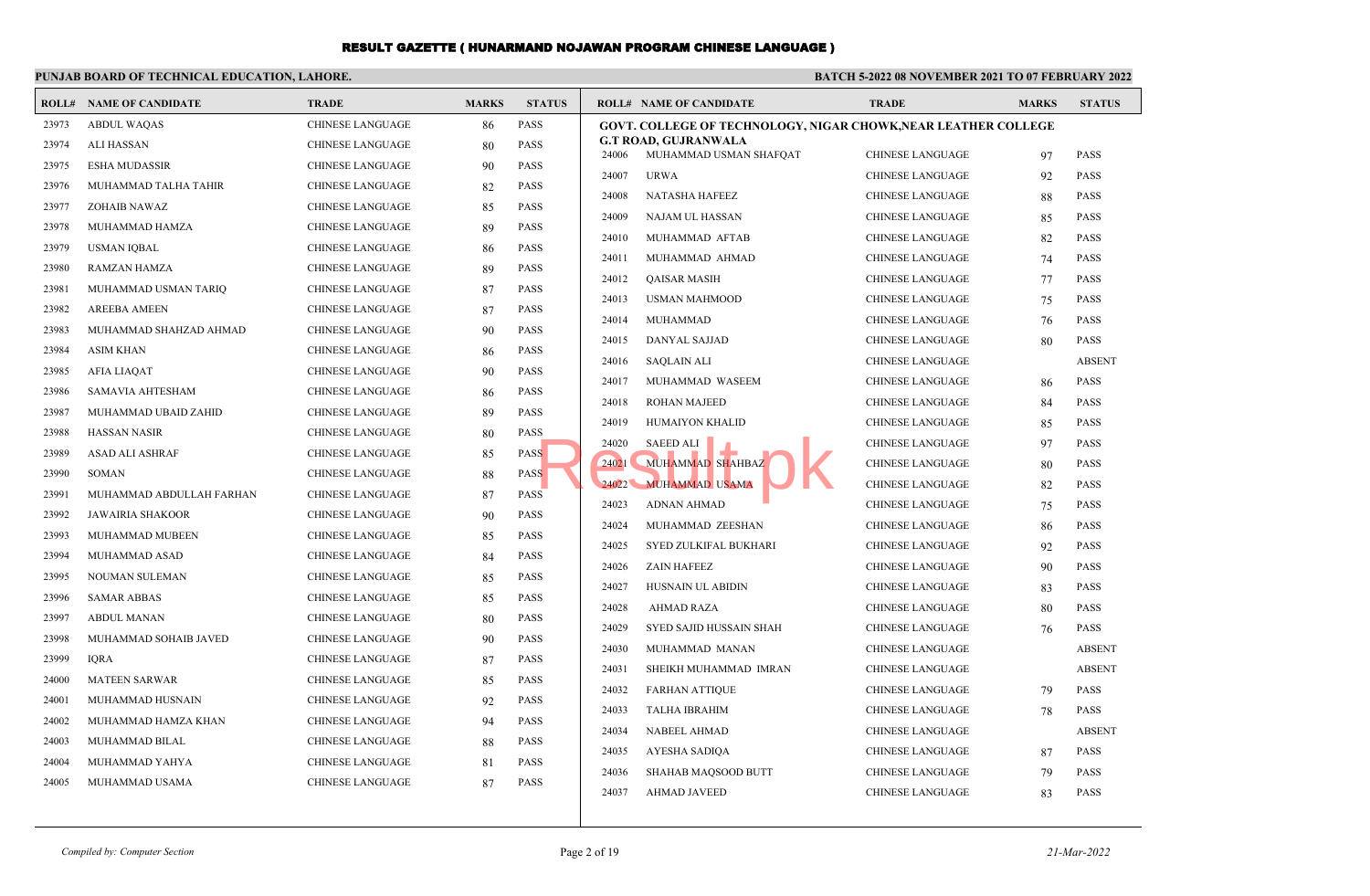## **PUNJAB BOARD OF TECHNICAL EDUCATION, LAHORE.**

#### **BATCH 5-2022 08 NOVEMBER 2021 TO 07 FEBRUARY 2022**

| <b>ROLL#</b> | <b>NAME OF CANDIDATE</b> | <b>TRADE</b>            | <b>MARKS</b> | <b>STATUS</b> |       | <b>ROLL# NAME OF CANDIDATE</b> | <b>TRADE</b>            | <b>MARKS</b> | <b>STATUS</b> |
|--------------|--------------------------|-------------------------|--------------|---------------|-------|--------------------------------|-------------------------|--------------|---------------|
| 24038        | <b>WAJIHA</b>            | <b>CHINESE LANGUAGE</b> | 86           | <b>PASS</b>   | 24072 | <b>HARIS ALI</b>               | <b>CHINESE LANGUAGE</b> | 67           | PASS          |
| 24039        | <b>GHULAM MUSTAFA</b>    | <b>CHINESE LANGUAGE</b> |              | <b>ABSENT</b> | 24073 | MUHAMMAD NOMAN YOUSAF          | <b>CHINESE LANGUAGE</b> | 66           | <b>PASS</b>   |
| 24040        | MUHAMMAD SUFFYAN IMRAN   | <b>CHINESE LANGUAGE</b> |              | <b>ABSENT</b> | 24074 | MUGHEERA ABDULLAH              | <b>CHINESE LANGUAGE</b> | 86           | <b>PASS</b>   |
| 24041        | MUHAMMAD AHMAD           | <b>CHINESE LANGUAGE</b> |              | <b>ABSENT</b> | 24075 | <b>ATTIO REHMAN</b>            | <b>CHINESE LANGUAGE</b> |              | <b>ABSENT</b> |
| 24042        | MUHAMMAD TAHIR           | <b>CHINESE LANGUAGE</b> | 92           | <b>PASS</b>   | 24076 | <b>FAIZAN WAHEED</b>           | <b>CHINESE LANGUAGE</b> | 60           | <b>PASS</b>   |
| 24043        | ZUHAIB ALI               | CHINESE LANGUAGE        |              | <b>ABSENT</b> | 24077 | MUHAMMAD HAMZA                 | <b>CHINESE LANGUAGE</b> | 98           | <b>PASS</b>   |
| 24044        | <b>FAIZAN</b>            | <b>CHINESE LANGUAGE</b> |              | <b>ABSENT</b> | 24078 | <b>MARIUM</b>                  | <b>CHINESE LANGUAGE</b> | 98           | PASS          |
| 24045        | <b>ZEESHAN ARIF</b>      | <b>CHINESE LANGUAGE</b> | 77           | <b>PASS</b>   | 24079 | <b>KASHMALA</b>                | <b>CHINESE LANGUAGE</b> | 97           | PASS          |
| 24046        | ALI HASSAN ASHIQ         | <b>CHINESE LANGUAGE</b> | 77           | <b>PASS</b>   | 24080 | <b>FAISAL SULTAN</b>           | <b>CHINESE LANGUAGE</b> | 65           | <b>PASS</b>   |
| 24047        | <b>FAHAD IQBAL</b>       | <b>CHINESE LANGUAGE</b> |              | <b>ABSENT</b> | 24081 | ROBEEL SHAHID                  | <b>CHINESE LANGUAGE</b> | 66           | <b>PASS</b>   |
| 24048        | <b>UZAIR AHMAD</b>       | <b>CHINESE LANGUAGE</b> |              | <b>ABSENT</b> | 24082 | MUHAMMAD FAHAD                 | <b>CHINESE LANGUAGE</b> | 92           | PASS          |
| 24049        | <b>IMRAN ALI SHAHID</b>  | <b>CHINESE LANGUAGE</b> |              | <b>ABSENT</b> | 24083 | SUBHAN ALI                     | <b>CHINESE LANGUAGE</b> | 74           | <b>PASS</b>   |
| 24050        | MUHAMMAD ABDULLAH        | <b>CHINESE LANGUAGE</b> | 80           | <b>PASS</b>   | 24084 | MUHAMMAD ZUBAIR                | <b>CHINESE LANGUAGE</b> |              | <b>ABSENT</b> |
| 24051        | ZARYAB ZULFIQAR          | <b>CHINESE LANGUAGE</b> | 79           | <b>PASS</b>   | 24085 | MOAZZAM ALI BHATTI             | <b>CHINESE LANGUAGE</b> | 75           | <b>PASS</b>   |
| 24052        | MUHAMMAD SABIR HUSSIAN   | CHINESE LANGUAGE        | 79           | <b>PASS</b>   | 24086 | MUHAMMAD AMEER HAMZA           | <b>CHINESE LANGUAGE</b> | 87           | <b>PASS</b>   |
| 24053        | <b>ZEESAHN ALI</b>       | <b>CHINESE LANGUAGE</b> |              | <b>ABSENT</b> | 24087 | <b>BILAL AHMAD</b>             | <b>CHINESE LANGUAGE</b> |              | <b>ABSENT</b> |
| 24054        | <b>SIBGHAT ULLAH</b>     | <b>CHINESE LANGUAGE</b> |              | <b>ABSENT</b> | 24088 | <b>BILAL MASOOD</b>            | <b>CHINESE LANGUAGE</b> |              | <b>ABSENT</b> |
| 24055        | <b>MEER HAMZA</b>        | <b>CHINESE LANGUAGE</b> | 80           | <b>PASS</b>   | 24089 | <b>AASHIR RIZWAN</b>           | <b>CHINESE LANGUAGE</b> |              | <b>ABSENT</b> |
| 24056        | <b>SHABBIR HUSSIAN</b>   | <b>CHINESE LANGUAGE</b> | 91           | <b>PASS</b>   | 24090 | MUHAMMAD UMAIR                 | <b>CHINESE LANGUAGE</b> | 66           | <b>PASS</b>   |
| 24057        | MUHAMMAD HAROON          | <b>CHINESE LANGUAGE</b> | 90           | <b>PASS</b>   | 24091 | <b>AMEER HAMZA</b>             | <b>CHINESE LANGUAGE</b> | 67           | <b>PASS</b>   |
| 24058        | ZUBAIR KHAN              | <b>CHINESE LANGUAGE</b> | 98           | <b>PASS</b>   | 24092 | <b>KAMRAN AMEEN</b>            | <b>CHINESE LANGUAGE</b> |              | <b>ABSENT</b> |
| 24059        | <b>AHMAD SAFDAR</b>      | <b>CHINESE LANGUAGE</b> | 98           | <b>PASS</b>   | 24093 | <b>ZAIN ALI</b>                | <b>CHINESE LANGUAGE</b> |              | <b>ABSENT</b> |
| 24060        | MUHAMMAD AHMAD           | <b>CHINESE LANGUAGE</b> | 98           | <b>PASS</b>   | 24094 | MUHAMMAD USMAN AHMAD           | <b>CHINESE LANGUAGE</b> |              | <b>ABSENT</b> |
| 24061        | MUHAMMAD ANEEQ AHAMD     | CHINESE LANGUAGE        |              | <b>ABSENT</b> | 24095 | MUHAMMAD OMER FAROOQ           | <b>CHINESE LANGUAGE</b> | 65           | <b>PASS</b>   |
| 24062        | <b>ABDUL RAFEHY</b>      | <b>CHINESE LANGUAGE</b> | 80           | <b>PASS</b>   | 24096 | MUHAMMAD UMAR SHERAZ           | <b>CHINESE LANGUAGE</b> |              | <b>ABSENT</b> |
| 24063        | <b>NABEEL ASIF</b>       | <b>CHINESE LANGUAGE</b> | 80           | <b>PASS</b>   | 24097 | <b>ANAM RANI</b>               | <b>CHINESE LANGUAGE</b> |              | <b>ABSENT</b> |
| 24064        | <b>MOHSIN ALI</b>        | CHINESE LANGUAGE        | 81           | <b>PASS</b>   | 24098 | NOMAN ALI                      | CHINESE LANGUAGE        | 71           | PASS          |
| 24065        | HAFIZ RANA TALHA ASHFAQ  | <b>CHINESE LANGUAGE</b> | 98           | <b>PASS</b>   | 24099 | <b>SYED ZAID</b>               | <b>CHINESE LANGUAGE</b> | 81           | PASS          |
| 24066        | <b>ABDULLAH ABID</b>     | <b>CHINESE LANGUAGE</b> | 79           | <b>PASS</b>   | 24100 | MUHAMMAD ARSLAN YOUSAF         | <b>CHINESE LANGUAGE</b> | 67           | <b>PASS</b>   |
| 24067        | <b>ALI AMJAD</b>         | <b>CHINESE LANGUAGE</b> | 98           | <b>PASS</b>   | 24101 | MUHAMMAD ZAHID                 | <b>CHINESE LANGUAGE</b> |              | <b>ABSENT</b> |
| 24068        | <b>SAAD HASSAN BUTT</b>  | <b>CHINESE LANGUAGE</b> | 98           | <b>PASS</b>   | 24102 | <b>RIZWAN AKRAM</b>            | <b>CHINESE LANGUAGE</b> | 66           | <b>PASS</b>   |
| 24069        | MUHAMMAD NOOMAN          | <b>CHINESE LANGUAGE</b> | 98           | <b>PASS</b>   | 24103 | <b>ABUBAKAR RAFIQUE</b>        | <b>CHINESE LANGUAGE</b> | 71           | <b>PASS</b>   |
| 24070        | ZULQAR NAIN              | <b>CHINESE LANGUAGE</b> | 91           | <b>PASS</b>   | 24104 | <b>ABIDA SHAHEEN RAO</b>       | <b>CHINESE LANGUAGE</b> |              | <b>ABSENT</b> |
| 24071        | <b>WAQAR AHMAD</b>       | <b>CHINESE LANGUAGE</b> | 98           | <b>PASS</b>   | 24105 | <b>HAFIZ AMMAR ZAHOOR</b>      | <b>CHINESE LANGUAGE</b> | 91           | <b>PASS</b>   |
|              |                          |                         |              |               |       |                                |                         |              |               |

*Compiled by: Computer Section* 21-Mar-2022 **Page 3 of 19 21-Mar-2022**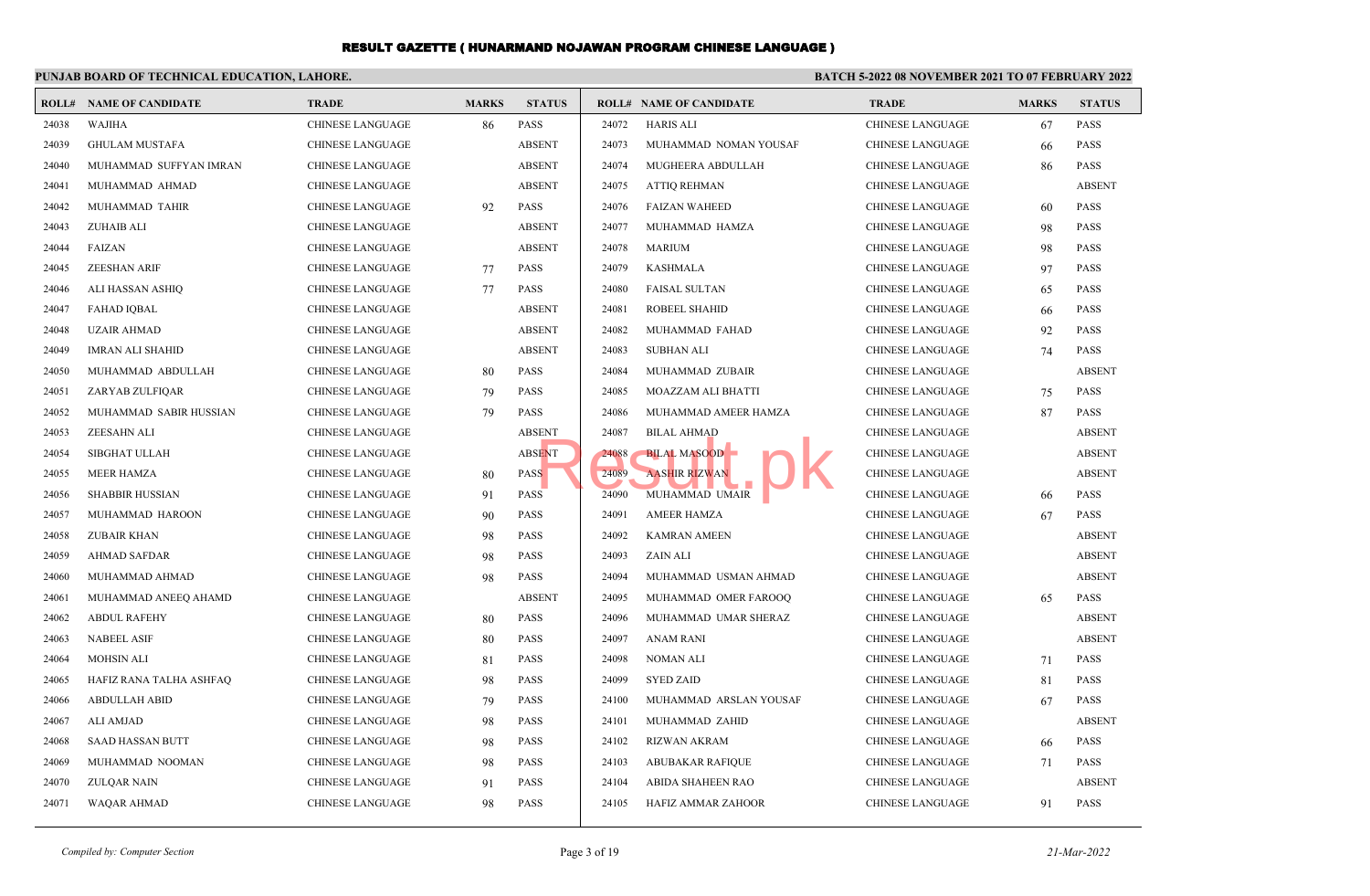# **PUNJAB BOARD OF TECHNICAL EDUCATION, LAHORE.**

#### **BATCH 5-2022 08 NOVEMBER 2021 TO 07 FEBRUARY 2022**

|               | <b>ROLL# NAME OF CANDIDATE</b>                                      | <b>TRADE</b>            | <b>MARKS</b> | <b>STATUS</b> |       | <b>ROLL# NAME OF CANDIDATE</b>              | <b>TRADE</b>            | <b>MARKS</b> | <b>STATUS</b> |
|---------------|---------------------------------------------------------------------|-------------------------|--------------|---------------|-------|---------------------------------------------|-------------------------|--------------|---------------|
|               | <b>GOVT.SWEDISH PAKISTANI COLLEGE OF TECHNOLOGY., SERVICE MOR.,</b> |                         |              |               | 24138 | <b>ABAID ULLAH</b>                          | <b>CHINESE LANGUAGE</b> | 71           | <b>PASS</b>   |
| <b>GUJRAT</b> |                                                                     |                         |              |               | 24139 | <b>HAMZA IQBAL</b>                          | <b>CHINESE LANGUAGE</b> | 69           | <b>PASS</b>   |
| 24106         | <b>SHAYAN AMAR</b>                                                  | <b>CHINESE LANGUAGE</b> | 90           | <b>PASS</b>   | 24140 | <b>UZAIR AHMED</b>                          | <b>CHINESE LANGUAGE</b> |              | <b>ABSENT</b> |
| 24107         | <b>SALWAN PARVAIZ</b>                                               | <b>CHINESE LANGUAGE</b> | 97           | <b>PASS</b>   | 24141 | <b>HASSAN RAZA</b>                          | <b>CHINESE LANGUAGE</b> | 70           | PASS          |
| 24108         | MUHAMMAD AZEEM                                                      | <b>CHINESE LANGUAGE</b> | 97           | <b>PASS</b>   | 24142 | MUHAMMAD AWAIS EJAZ                         | <b>CHINESE LANGUAGE</b> | 73           | <b>PASS</b>   |
| 24109         | MUHAMMAD FAISAL                                                     | <b>CHINESE LANGUAGE</b> | 71           | <b>PASS</b>   | 24143 | <b>FAIZAN ASGHAR</b>                        | <b>CHINESE LANGUAGE</b> |              | <b>ABSENT</b> |
| 24110         | MALIK MUHAMMAD ZUBAIR                                               | <b>CHINESE LANGUAGE</b> | 93           | <b>PASS</b>   | 24144 | MUHAMMAD SALMAN                             | CHINESE LANGUAGE        |              | <b>ABSENT</b> |
| 24111         | <b>BILAL HASSAN</b>                                                 | <b>CHINESE LANGUAGE</b> | 98           | <b>PASS</b>   | 24145 | <b>ABDUL BASAT</b>                          | <b>CHINESE LANGUAGE</b> |              | <b>ABSENT</b> |
| 24112         | <b>FAISAL SALEEM</b>                                                | <b>CHINESE LANGUAGE</b> | 90           | <b>PASS</b>   | 24146 | <b>ABU TURAB</b>                            | <b>CHINESE LANGUAGE</b> | 93           | PASS          |
| 24113         | ALI HAMZA                                                           | <b>CHINESE LANGUAGE</b> | 87           | <b>PASS</b>   | 24147 | <b>SADIA MAZHAR</b>                         | <b>CHINESE LANGUAGE</b> |              | <b>ABSENT</b> |
| 24114         | HASSAN MUSHTAO                                                      | <b>CHINESE LANGUAGE</b> | 70           | <b>PASS</b>   | 24148 | ALYAN ZAKA                                  | <b>CHINESE LANGUAGE</b> | 88           | <b>PASS</b>   |
| 24115         | ATEEQ UR REHMAN                                                     | <b>CHINESE LANGUAGE</b> | 83           | <b>PASS</b>   | 24149 | <b>REHAN SHAKEEL</b>                        | <b>CHINESE LANGUAGE</b> |              | <b>ABSENT</b> |
| 24116         | <b>ABDUL AZIZ</b>                                                   | <b>CHINESE LANGUAGE</b> | 83           | <b>PASS</b>   | 24150 | MUHAMMAD AWAIS                              | <b>CHINESE LANGUAGE</b> | 76           | <b>PASS</b>   |
| 24117         | ANWAR UL HASSAN                                                     | <b>CHINESE LANGUAGE</b> | 77           | <b>PASS</b>   | 24151 | HAFIZ MUHAMMAD FAIZAN HAIDER                | <b>CHINESE LANGUAGE</b> | 96           | PASS          |
| 24118         | HUSNAIN ALI                                                         | <b>CHINESE LANGUAGE</b> | 89           | PASS          | 24152 | MUHAMMAD ZAHID                              | <b>CHINESE LANGUAGE</b> |              | <b>ABSENT</b> |
| 24119         | <b>FARHAN ALI</b>                                                   | <b>CHINESE LANGUAGE</b> |              | <b>ABSENT</b> | 24153 | <b>SYED SULMAN HAIDER</b>                   | <b>CHINESE LANGUAGE</b> |              | <b>PASS</b>   |
| 24120         | <b>KAMRAN RIZWAN</b>                                                | <b>CHINESE LANGUAGE</b> | 95           | <b>PASS</b>   |       |                                             |                         | 70           |               |
| 24121         | <b>ABDUL ZAIN</b>                                                   | <b>CHINESE LANGUAGE</b> | 70           | <b>PASS</b>   | 24154 | <b>MUHAMMAD NAEEM</b>                       | <b>CHINESE LANGUAGE</b> | 66           | <b>PASS</b>   |
| 24122         | MUHAMMAD USMAN                                                      | <b>CHINESE LANGUAGE</b> | 93           | <b>PASS</b>   | 24155 | <b>JAWAD ASGHAR</b>                         | <b>CHINESE LANGUAGE</b> | 69           | <b>PASS</b>   |
| 24123         | SHEHARYAR NADEEM                                                    | <b>CHINESE LANGUAGE</b> | 86           | <b>PASS</b>   |       | <b>GOVT. COLLEGE OF TECHNOLOGY, , JHANG</b> |                         |              |               |
| 24124         | <b>HASSAN NISAR</b>                                                 | <b>CHINESE LANGUAGE</b> |              | <b>ABSENT</b> | 24156 | <b>SAQLAIN ZAFAR</b>                        | <b>CHINESE LANGUAGE</b> | 96           | <b>PASS</b>   |
| 24125         | MUHAMMAD ASAD ALI                                                   | <b>CHINESE LANGUAGE</b> | 70           | <b>PASS</b>   | 24157 | SYED WAJEEH UL HASSAN KAZMI                 | <b>CHINESE LANGUAGE</b> | 98           | <b>PASS</b>   |
| 24126         | <b>ABDULLAH</b>                                                     | <b>CHINESE LANGUAGE</b> | 95           | <b>PASS</b>   | 24158 | <b>SAJEEL AHMAD</b>                         | <b>CHINESE LANGUAGE</b> | 97           | <b>PASS</b>   |
| 24127         | MUHAMMAD AWAIS HAIDER                                               | <b>CHINESE LANGUAGE</b> | 83           | <b>PASS</b>   | 24159 | <b>HASNAIN RIAZ</b>                         | <b>CHINESE LANGUAGE</b> | 95           | <b>PASS</b>   |
| 24128         | <b>UMER ALI</b>                                                     | <b>CHINESE LANGUAGE</b> | 90           | <b>PASS</b>   | 24160 | MUHAMMAD SALEEM KHAN                        | <b>CHINESE LANGUAGE</b> | 84           | <b>PASS</b>   |
| 24129         | ABDULLAH ZAFAR                                                      | <b>CHINESE LANGUAGE</b> | 95           | <b>PASS</b>   | 24161 | MUHAMMAD IBRAHIM                            | <b>CHINESE LANGUAGE</b> | 88           | <b>PASS</b>   |
| 24130         | MUHAMMAD SHAHZAD AKBAR                                              | <b>CHINESE LANGUAGE</b> | 85           | <b>PASS</b>   | 24162 | <b>ZOHAIB HASSAN</b>                        | <b>CHINESE LANGUAGE</b> | 91           | <b>PASS</b>   |
| 24131         | <b>RIZWAN AHMAD</b>                                                 | <b>CHINESE LANGUAGE</b> | 95           | <b>PASS</b>   | 24163 | MUHAMMAD WASEEM                             | <b>CHINESE LANGUAGE</b> | 87           | <b>PASS</b>   |
| 24132         | <b>ASJAD ALI</b>                                                    | <b>CHINESE LANGUAGE</b> | 73           | <b>PASS</b>   | 24164 | MUHAMMAD HUSNAIN                            | <b>CHINESE LANGUAGE</b> | 87           | <b>PASS</b>   |
| 24133         | <b>EYYAN KHALID</b>                                                 | <b>CHINESE LANGUAGE</b> | 68           | <b>PASS</b>   | 24165 | <b>MUBARAK ALI</b>                          | <b>CHINESE LANGUAGE</b> | 83           | <b>PASS</b>   |
| 24134         | CHAUDHARY HUSSAIN JAVED                                             | <b>CHINESE LANGUAGE</b> | 74           | <b>PASS</b>   | 24166 | <b>FAISAL SHEHZAD</b>                       | <b>CHINESE LANGUAGE</b> | 92           | <b>PASS</b>   |
| 24135         | MUHAMMAD BIN NASIR                                                  | <b>CHINESE LANGUAGE</b> |              | <b>ABSENT</b> | 24167 | <b>ALI HASSAN</b>                           | <b>CHINESE LANGUAGE</b> | 76           | <b>PASS</b>   |
| 24136         | <b>SHAHZAIB SHAHID</b>                                              | <b>CHINESE LANGUAGE</b> | 94           | <b>PASS</b>   | 24168 | <b>SOBAN ASIF</b>                           | <b>CHINESE LANGUAGE</b> |              | <b>ABSENT</b> |
| 24137         | HUSNAIN ALI QADIR                                                   | <b>CHINESE LANGUAGE</b> |              | <b>PASS</b>   | 24169 | <b>TANVEER HASSAN</b>                       | CHINESE LANGUAGE        | 78           | <b>PASS</b>   |
|               |                                                                     |                         | 76           |               | 24170 | <b>SHAKEEL IMRAN</b>                        | <b>CHINESE LANGUAGE</b> | 92           | <b>PASS</b>   |
|               |                                                                     |                         |              |               |       |                                             |                         |              |               |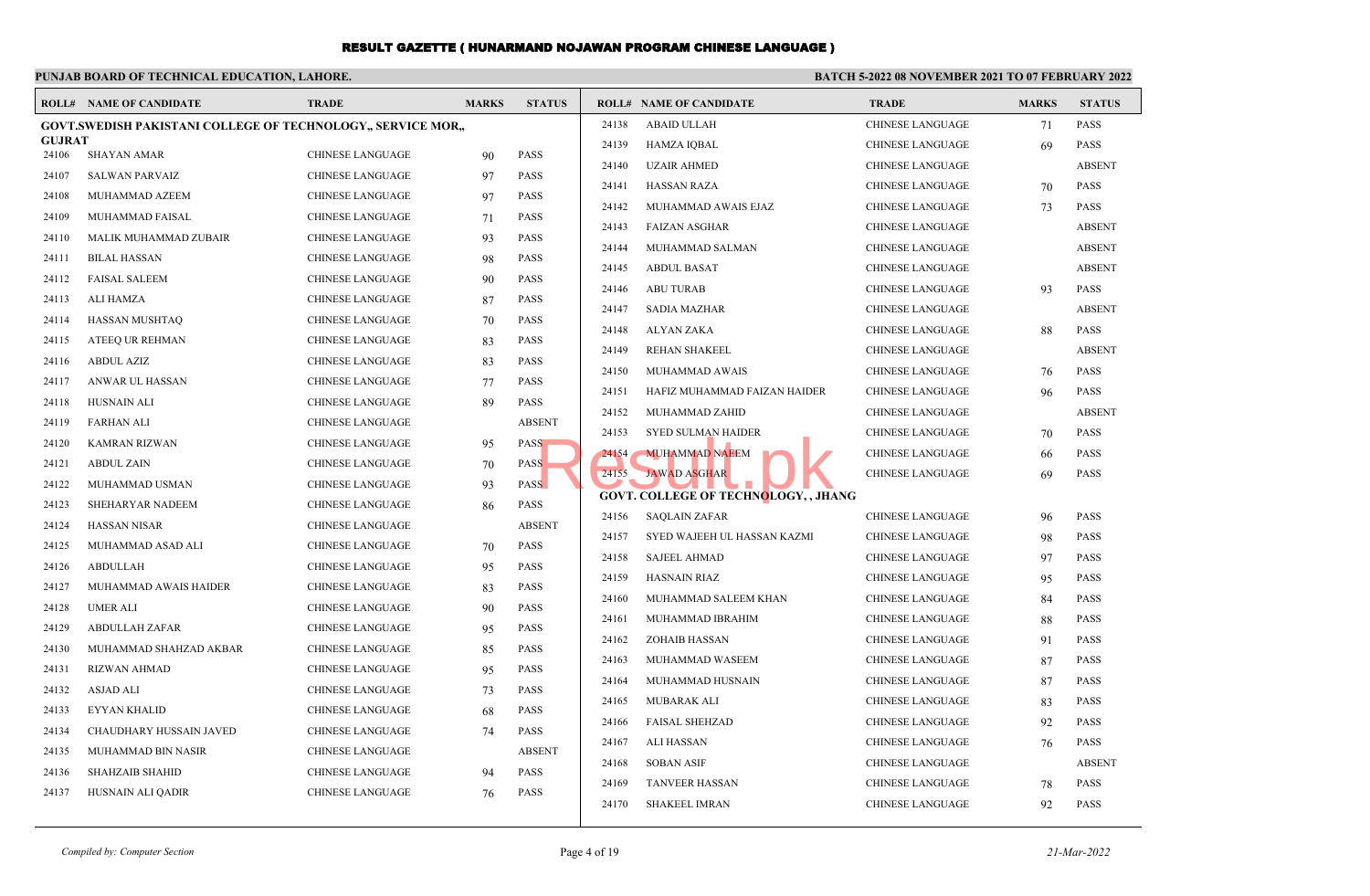#### **PUNJAB BOARD OF TECHNICAL EDUCATION, LAHORE. BATCH 5-2022 08 NOVEMBER 2021 TO 07 FEBRUARY 2022 ROLL# NAME OF CANDIDATE TRADE MARKS STATUS ROLL# NAME OF CANDIDATE TRADE MARKS STATUS** 24171 MUHAMMAD ALI RAZA CHINESE LANGUAGE 79 PASS 24172 WAJID ALI CHINESE LANGUAGE 79 PASS 24173 MUNEEB UR REHMAN CHINESE LANGUAGE ABSENT 24174 MUHAMMAD ZARAR CHINESE LANGUAGE 78 PASS 24175 MUHAMMAD NAFEES UL HASSAN CHINESE LANGUAGE 80 PASS 24176 ZUBAIR HASSAN CHINESE LANGUAGE 74 PASS 24177 ALI HASSAN CHINESE LANGUAGE 80 PASS 24178 MUHAMMAD ABDULLAH ASIF CHINESE LANGUAGE 73 PASS 24179 KASHIF SHAHZAD CHINESE LANGUAGE 80 PASS 24180 SABIR SULTAN CHINESE LANGUAGE 76 PASS 24181 SAREM IQBAL CHINESE LANGUAGE ABSENT 24182 SUFFIAN KHALID CHINESE LANGUAGE ABSENT 24183 MUHAMMAD MUJAHID CHINESE LANGUAGE 79 PASS 24184 MUHAMMAD RASHID MUNIR CHINESE LANGUAGE 84 PASS 24185 MUHAMMAD SHAHBAZ ASGHAR CHINESE LANGUAGE ABSENT 24186 BANARAS KHAN CHINESE LANGUAGE 80 PASS 24187 MUHAMMAD IDREES CHINESE LANGUAGE 75 PASS 24188 MUHAMMAD HASSAN CHINESE LANGUAGE 79 PASS 24189 MUHAMMAD RAMZAN CHINESE LANGUAGE 80 PASS 24190 ALI AKBAR CHINESE LANGUAGE 75 PASS 24191 MUHAMMAD HUSSNAIN NAWAZ CHINESE LANGUAGE 79 PASS 24192 CHAUDHARY AHMAD JAHANZAIB CHINESE LANGUAGE ABSENT 24193 MUHAMMAD RASHID HANIF CHINESE LANGUAGE 78 PASS 24194 USMAN HANIF CHINESE LANGUAGE 79 PASS 24195 FAHEEM ABBAS CHINESE LANGUAGE 79 PASS 24196 MUHAMMAD SAMEE CHINESE LANGUAGE ABSENT 24197 MUHAMMAD ASIF IQBAL CHINESE LANGUAGE 82 PASS  **GOVERNMENT COLLEGE OF TECHNOLOGY, MAIN JEHLUM ROAD, PIND DADAN KHAN** 24198 MUHAMMAD ZAIN UL ABIDEN CHINESE LANGUAGE 83 PASS 24199 MUHAMMAD HASEEB CHINESE LANGUAGE 83 PASS 24200 MUHAMMAD JAWAD ASIF CHINESE LANGUAGE 84 PASS 24201 MUHAMMAD IBRAHEEM CHINESE LANGUAGE 90 PASS 24202 MUHAMMAD QAISAR CHINESE LANGUAGE 86 PASS 24203 MUHAMMAD HASSAN CHINESE LANGUAGE 94 PASS 24204 MUHAMMAD ADIL CHINESE LANGUAGE 83 PASS 24205 SHAHZAIB MUSTAFA CHINESE LANGUAGE 86 PASS 24206 MUTIULLAH FAISAL CHINESE LANGUAGE 97 PASS 24207 ZEESHAN ALI CHINESE LANGUAGE 86 PASS 24208 MUHAMMAD ZUBAIR HASSAN CHINESE LANGUAGE 97 PASS 24209 ALI HASSAN CHINESE LANGUAGE 84 PASS 24210 ABDUL WAHAB CHINESE LANGUAGE 85 PASS 24211 MUHAMMAD RAMZAN CHINESE LANGUAGE 86 PASS 24212 MUHAMMAD AQIB CHINESE LANGUAGE 98 PASS 24213 ABDUL RAUF CHINESE LANGUAGE 98 PASS 24214 RAJA MUHAMMAD ZEESHAN CHINESE LANGUAGE 87 PASS 24215 ABDULLAH NISAR CHINESE LANGUAGE ABSENT 24216 ABDUL QADDOUS CHINESE LANGUAGE 89 PASS 24217 MUHAMMAD ZOHAIB RAZA CHINESE LANGUAGE 97 PASS 24218 MUHAMMAD ALI CHINESE LANGUAGE 98 PASS 24219 SAIF UR REHMAN CHINESE LANGUAGE 86 PASS 24220 MUHAMMAD ARBAB ASIF CHINESE LANGUAGE 95 PASS 24221 FASEEH UL HASSAN CHINESE LANGUAGE 96 PASS 24222 RAJA ALI RAZA CHINESE LANGUAGE ABSENT 24223 MOHSIN ALI CHINESE LANGUAGE 97 PASS 24224 MOHSIN ALI CHINESE LANGUAGE 96 PASS 24225 MUHAMMAD IRFAN CHINESE LANGUAGE 98 PASS 24226 ABRAR HASSAN CHINESE LANGUAGE 98 PASS 24227 HASSAN NISAR CHINESE LANGUAGE 85 PASS 24228 HAMZA KHALID CHINESE LANGUAGE 90 PASS 24229 MUHAMMAD ALI CHINESE LANGUAGE 87 PASS 24230 MOTTIE UR REHMAN CHINESE LANGUAGE 98 PASS 24231 ALI ZARGHAM CHINESE LANGUAGE 96 PASS 24232 REHMAN AHMED ZAHID CHINESE LANGUAGE 99 PASS 24233 AAFAQ ALTAF CHINESE LANGUAGE 93 PASS 24234 MUHAMMAD MUBBSHER CHINESE LANGUAGE 99 PASS 24235 MUHAMMAD BURHAN NADEEM CHINESE LANGUAGE 85 PASS 24236 HAMAAD HASEEB CHINESE LANGUAGE ABSENT S<br>
S<br>
Result by SAIF UR REHMAN<br>
24220 MUHAMMAD ARBAB ASIF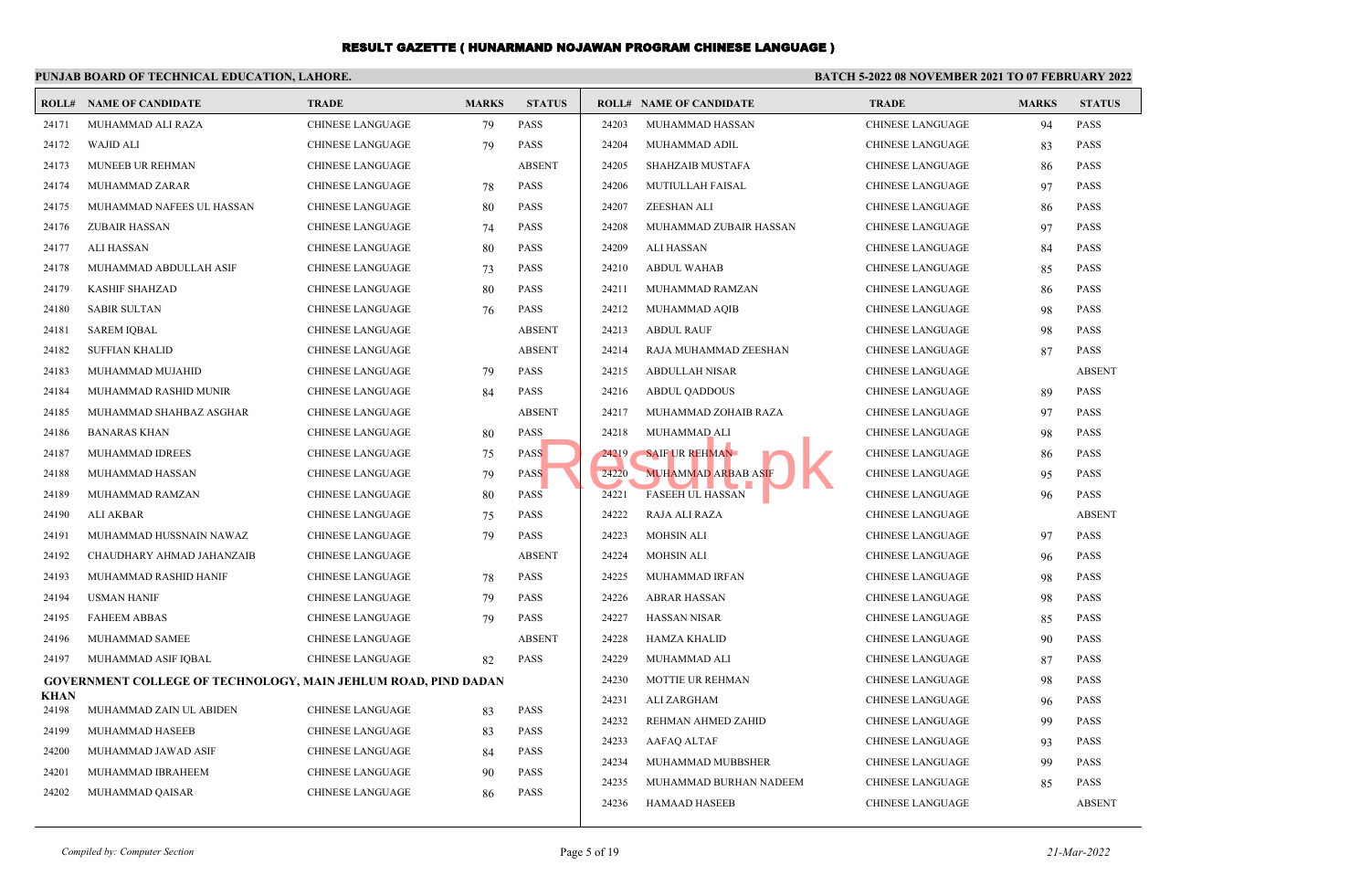|       | PUNJAB BOARD OF TECHNICAL EDUCATION, LAHORE.                  |                         |              |               | <b>BATCH 5-2022 08 NOVEMBER 2021 TO 07 FEBRUARY 2022</b> |                                                                          |                         |              |                     |  |
|-------|---------------------------------------------------------------|-------------------------|--------------|---------------|----------------------------------------------------------|--------------------------------------------------------------------------|-------------------------|--------------|---------------------|--|
|       | <b>ROLL# NAME OF CANDIDATE</b>                                | <b>TRADE</b>            | <b>MARKS</b> | <b>STATUS</b> |                                                          | <b>ROLL# NAME OF CANDIDATE</b>                                           | <b>TRADE</b>            | <b>MARKS</b> | <b>STATUS</b>       |  |
| 24237 | <b>AMEER HAMZA</b>                                            | <b>CHINESE LANGUAGE</b> | 86           | <b>PASS</b>   | 24270                                                    | <b>HAFIZ ADEE SAFDAR</b>                                                 | <b>CHINESE LANGUAGE</b> | 87           | <b>PASS</b>         |  |
| 24238 | AYAN ALI                                                      | <b>CHINESE LANGUAGE</b> | 95           | <b>PASS</b>   | 24271                                                    | MUZAMMIL BIN FAROOQ                                                      | CHINESE LANGUAGE        |              | <b>ABSENT</b>       |  |
| 24239 | MUHAMMAD SHAHZAIB                                             | <b>CHINESE LANGUAGE</b> | 88           | PASS          | 24272                                                    | MUHAMMAD NABEEL                                                          | CHINESE LANGUAGE        | 94           | <b>PASS</b>         |  |
| 24240 | MUHAMMAD ALI HASSNAIN                                         | <b>CHINESE LANGUAGE</b> | 97           | <b>PASS</b>   | 24273                                                    | <b>SAQIB NAEEM</b>                                                       | CHINESE LANGUAGE        | 90           | <b>PASS</b>         |  |
| 24241 | <b>GHULAM MURTAZA</b>                                         | <b>CHINESE LANGUAGE</b> | 99           | <b>PASS</b>   | 24274                                                    | MUHAMMAD RIAZ                                                            | <b>CHINESE LANGUAGE</b> | 85           | <b>PASS</b>         |  |
| 24242 | <b>JAWAD HUSSAIN</b>                                          | <b>CHINESE LANGUAGE</b> | 87           | <b>PASS</b>   | 24275                                                    | MUHAMMAD ASFAND YAR                                                      | <b>CHINESE LANGUAGE</b> | 89           | <b>PASS</b>         |  |
| 24243 | AHSAN ALI BUTT                                                | <b>CHINESE LANGUAGE</b> | 98           | <b>PASS</b>   | 24276                                                    | <b>FARZAN AHMAD</b>                                                      | CHINESE LANGUAGE        |              | <b>ABSENT</b>       |  |
| 24244 | DANIAL AKRAM                                                  | <b>CHINESE LANGUAGE</b> | 99           | <b>PASS</b>   | 24277                                                    | <b>SHAHID MUBEEN</b>                                                     | CHINESE LANGUAGE        | 88           | <b>PASS</b>         |  |
| 24245 | <b>ADNAN SOHAIL</b>                                           | <b>CHINESE LANGUAGE</b> | 88           | <b>PASS</b>   | 24278                                                    | <b>HAFIZ TALHA AMIR</b>                                                  | <b>CHINESE LANGUAGE</b> | 82           | <b>PASS</b>         |  |
| 24246 | MUHAMMAD HASSAN                                               | <b>CHINESE LANGUAGE</b> | 94           | <b>PASS</b>   | 24279                                                    | MUHAMMAD HASHIM CHAUDHRY                                                 | <b>CHINESE LANGUAGE</b> | 95           | <b>PASS</b>         |  |
| 24247 | MUHAMMAD AYAZ                                                 | <b>CHINESE LANGUAGE</b> | 96           | <b>PASS</b>   | 24280                                                    | ZAIN EJAZ                                                                | <b>CHINESE LANGUAGE</b> |              | <b>ABSENT</b>       |  |
|       | <b>GOVERNMENT COLLEGE OF TECHNOLOGY, RAILWAY ROAD, LAHORE</b> |                         |              |               | 24281                                                    | <b>ZAHID HUSSAIN</b>                                                     | CHINESE LANGUAGE        | 90           | <b>PASS</b>         |  |
| 24248 | <b>SHAHZAD AHMAD</b>                                          | <b>CHINESE LANGUAGE</b> | 92           | <b>PASS</b>   | 24282                                                    | MUHAMMAD NOWAF                                                           | CHINESE LANGUAGE        | 83           | <b>PASS</b>         |  |
| 24249 | <b>NABEEL AHMED</b>                                           | <b>CHINESE LANGUAGE</b> | 88           | <b>PASS</b>   | 24283                                                    | EHTISHAM ALI KHAN                                                        | CHINESE LANGUAGE        | 84           | <b>PASS</b>         |  |
| 24250 | <b>SHAIR MUHAMMAD</b>                                         | <b>CHINESE LANGUAGE</b> | 86           | <b>PASS</b>   | 24284                                                    | MUHAMMAD NAEEM                                                           | <b>CHINESE LANGUAGE</b> | 93           | <b>PASS</b>         |  |
| 24251 | MUHAMMAD ADIL                                                 | <b>CHINESE LANGUAGE</b> | 93           | PASS          | 24285                                                    | MUHAMMAD MUZAMIL                                                         | <b>CHINESE LANGUAGE</b> | 91           | <b>PASS</b>         |  |
| 24252 | MUHAMMAD AHMAD                                                | <b>CHINESE LANGUAGE</b> | 94           | <b>PASS</b>   | 24286                                                    | <b>MUHAMMAD AFZAL</b>                                                    | CHINESE LANGUAGE        |              | <b>ABSENT</b>       |  |
| 24253 | MUHAMMAD AWAIS BAIG                                           | <b>CHINESE LANGUAGE</b> | 87           | <b>PASS</b>   | 24287                                                    | <b>MUHAMMAD AAQIB</b>                                                    | <b>CHINESE LANGUAGE</b> |              | <b>ABSENT</b>       |  |
| 24254 | MUHAMMAD BILAL                                                | <b>CHINESE LANGUAGE</b> | 89           | PASS          | 24288                                                    | MUHAMMAD ASFAR NISAR                                                     | <b>CHINESE LANGUAGE</b> | 86           | <b>PASS</b>         |  |
| 24255 | MUHAMMAD DANISH                                               | <b>CHINESE LANGUAGE</b> | 95           | <b>PASS</b>   |                                                          | <b>GOVT. COLLEGE OF TECHNOLOGY (PRINTING &amp; GRAPHIC ARTS), ALLAMA</b> |                         |              |                     |  |
| 24256 | MUHAMMAD ZAHID FAROOQ UPPAL                                   | <b>CHINESE LANGUAGE</b> | 83           | <b>PASS</b>   | 24289                                                    | <b>IQBAL TOWN,, LAHORE</b><br>MUHAMMAD ABDULLAH BUTT                     |                         |              | <b>PASS</b>         |  |
| 24257 | <b>IKRAM ULLAH</b>                                            | <b>CHINESE LANGUAGE</b> | 92           | <b>PASS</b>   |                                                          |                                                                          | CHINESE LANGUAGE        | 93           |                     |  |
| 24258 | MUHAMMAD OZAIN                                                | <b>CHINESE LANGUAGE</b> | 76           | <b>PASS</b>   | 24290                                                    | HASSAN ZAMAN KHAN                                                        | CHINESE LANGUAGE        | 76           | <b>PASS</b>         |  |
| 24259 | MUHAMMAD SHEHROZ ZIA                                          | <b>CHINESE LANGUAGE</b> |              | <b>ABSENT</b> | 24291                                                    | MUHAMMAD NAVEED MEHBOOB                                                  | CHINESE LANGUAGE        | 84           | <b>PASS</b><br>PASS |  |
| 24260 | MUHAMMAD ZOHAIB                                               | <b>CHINESE LANGUAGE</b> | 85           | <b>PASS</b>   | 24292                                                    | ABUBAKAR FAYYAZ                                                          | <b>CHINESE LANGUAGE</b> | 81           |                     |  |
| 24261 | <b>SHAHRYAR TAHIR</b>                                         | <b>CHINESE LANGUAGE</b> | 82           | <b>PASS</b>   | 24293                                                    | <b>WAQAR HUSSAIN</b>                                                     | CHINESE LANGUAGE        | 83           | <b>PASS</b>         |  |
| 24262 | MUHAMMAD MUSTAFA KHAN                                         | <b>CHINESE LANGUAGE</b> | 92           | <b>PASS</b>   | 24294                                                    | <b>SHARAZ ALI</b>                                                        | CHINESE LANGUAGE        | 77           | <b>PASS</b>         |  |
| 24263 | <b>SHAHZAIB SAEED</b>                                         | <b>CHINESE LANGUAGE</b> | 94           | <b>PASS</b>   | 24295                                                    | <b>ADEEL SARFRAZ</b>                                                     | <b>CHINESE LANGUAGE</b> |              | <b>ABSENT</b>       |  |
| 24264 | MUHAMMAD AZAM                                                 | <b>CHINESE LANGUAGE</b> | 85           | PASS          | 24296                                                    | <b>MOHSIN HUSSAIN</b>                                                    | <b>CHINESE LANGUAGE</b> | 90           | <b>PASS</b>         |  |
| 24265 | <b>GHAZALA MALIK</b>                                          | <b>CHINESE LANGUAGE</b> | 92           | PASS          | 24297                                                    | MUHAMMAD UMAIR                                                           | <b>CHINESE LANGUAGE</b> | 80           | <b>PASS</b>         |  |
| 24266 | MUHAMMAD AHMAD BHATTI                                         | <b>CHINESE LANGUAGE</b> | 92           | <b>PASS</b>   | 24298                                                    | MUHAMMAD MUZAMMIL FAISAL                                                 | <b>CHINESE LANGUAGE</b> |              | <b>ABSENT</b>       |  |
| 24267 | <b>FAREED NOOR</b>                                            | <b>CHINESE LANGUAGE</b> | 77           | PASS          | 24299                                                    | MUHAMMAD MOHSIN AMJAD                                                    | CHINESE LANGUAGE        | 86           | <b>PASS</b>         |  |
| 24268 | MUHAMMAD AMAN                                                 | <b>CHINESE LANGUAGE</b> |              | <b>ABSENT</b> | 24300                                                    | ABDULLAH AHMAD KHOKHAR                                                   | CHINESE LANGUAGE        | 82           | <b>PASS</b>         |  |
| 24269 | MUHAMMAD HAMZA ALI                                            | <b>CHINESE LANGUAGE</b> | 94           | <b>PASS</b>   | 24301                                                    | YASIR RIAZ                                                               | <b>CHINESE LANGUAGE</b> | 91           | <b>PASS</b>         |  |

*Compiled by: Computer Section* 21-Mar-2022 **Page 6 of 19 21-Mar-2022**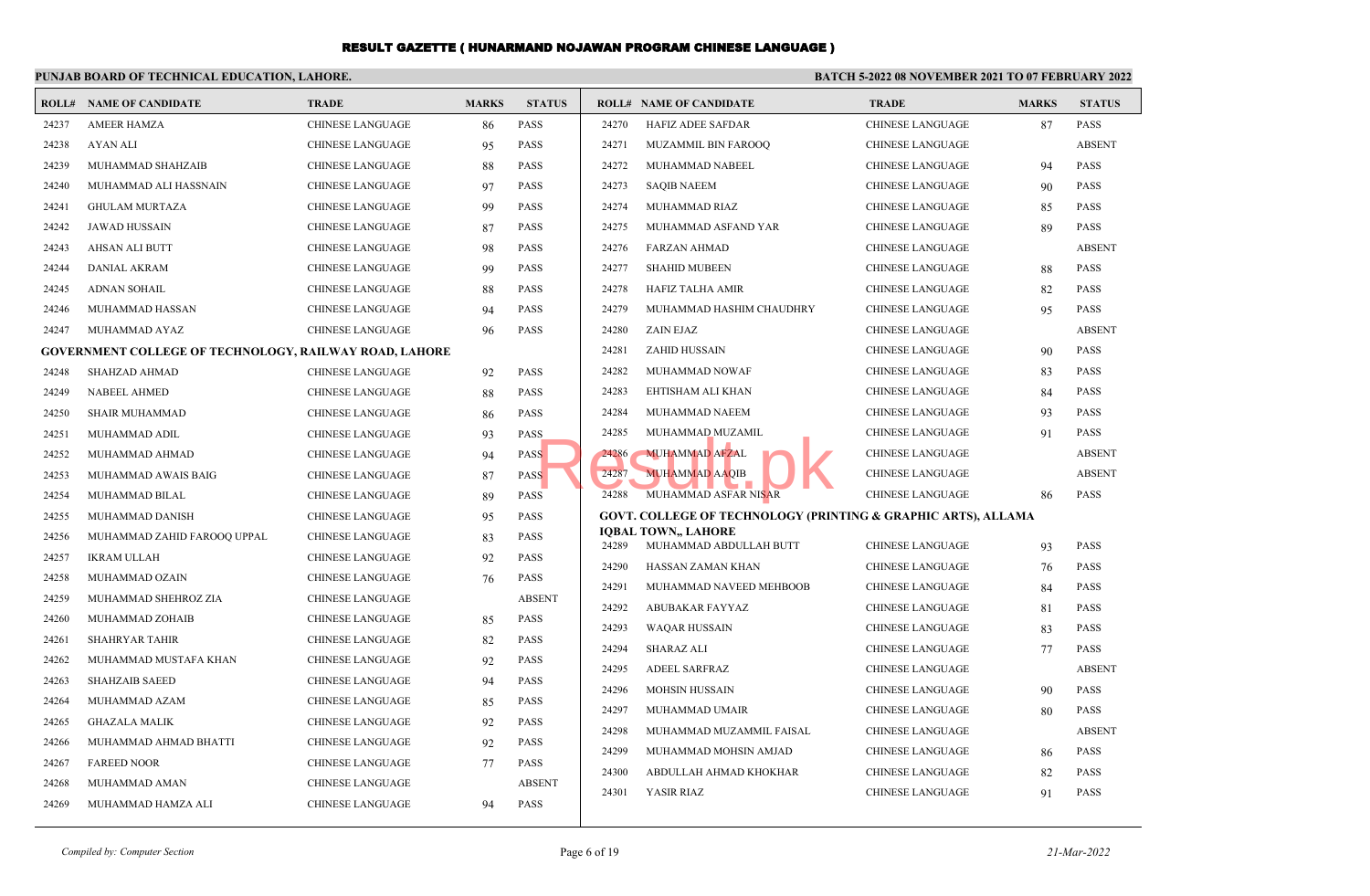#### **PUNJAB BOARD OF TECHNICAL EDUCATION, LAHORE. BATCH 5-2022 08 NOVEMBER 2021 TO 07 FEBRUARY 2022 ROLL# NAME OF CANDIDATE TRADE MARKS STATUS ROLL# NAME OF CANDIDATE TRADE MARKS STATUS** 24302 MUHAMMAD UMER SALEEM CHINESE LANGUAGE 71 PASS 24303 MUHAMMAD AREEB ISHTIAQ CHINESE LANGUAGE ABSENT 24304 SHAHZAIB CHINESE LANGUAGE 94 PASS 24305 AHMAR AMER BAIG CHINESE LANGUAGE 98 PASS 24306 MUHAMMAD ABUBAKAR TAYYAB CHINESE LANGUAGE 87 PASS 24307 MUHAMMAD ALI ABDULLAH CHINESE LANGUAGE 79 PASS 24308 MUHAMMAD AMMAR CHINESE LANGUAGE ABSENT 24309 ARSLAN CHAHAT CHINESE LANGUAGE ABSENT 24310 ABDUL SAMAD CHINESE LANGUAGE 91 PASS 24311 AMJAD ALI CHINESE LANGUAGE 67 PASS 24312 ZUBAIR AKRAM CHINESE LANGUAGE 95 PASS 24313 WAJID ALI CHINESE LANGUAGE 75 PASS 24314 ABDUL WAHID CHINESE LANGUAGE 77 PASS MUHAMMAD SHABBAR RAZA CHINESE LANGUAGE 93 PASS **SHAMSI**  24315 24316 MUHAMMAD MUZAMMAL MAJEED CHINESE LANGUAGE 81 PASS 24317 ABDUL BASIT TANVEER JOYIA CHINESE LANGUAGE 83 PASS 24318 ALI RAZA CHINESE LANGUAGE 83 PASS 24319 MUHAMMAD UZAIR KHALID CHINESE LANGUAGE 88 PASS 24320 MUHAMMAD HASEEB CHINESE LANGUAGE 82 PASS 24321 MUHAMMAD MOHSIN MAJEED CHINESE LANGUAGE 85 PASS 24322 ANSAR AFAAQ CHINESE LANGUAGE 86 PASS 24323 MIRZA SAAD BAIG CHINESE LANGUAGE 77 PASS 24324 MUHAMMAD HASEEB CHINESE LANGUAGE 77 PASS 24325 SUFYAN ZULFIQAR CHINESE LANGUAGE ABSENT 24326 ARSHIA FAROOQ CHINESE LANGUAGE 87 PASS 24327 SEHAR FATIMA CHINESE LANGUAGE 91 PASS 24328 SYEDA LAIBA BATOOL CHINESE LANGUAGE ABSENT 24329 MUHAMMAD ADEEL CHINESE LANGUAGE ABSENT 24330 KHURRAM HASSAN CHINESE LANGUAGE 76 PASS 24331 HAMZA FAISAL CHINESE LANGUAGE 74 PASS 24332 MUHAMMAD ARSHAD CHINESE LANGUAGE ABSENT 24333 RAFAQAT ALI CHINESE LANGUAGE ABSENT 24334 FARHAN AHMAD CHINESE LANGUAGE ABSENT 24336 MUHAMMAD WASIF BAIG CHINESE LANGUAGE ABSENT 24337 ABDULLAH SHOKAT CHINESE LANGUAGE ABSENT 24338 AZMAT ULLAH CHINESE LANGUAGE ABSENT **GOVERNMENT COLLEGE OF TECHNOLOGY, , LAYYAH** 24339 FAHAD UL HASSAN CHINESE LANGUAGE 70 PASS 24340 KHALIL UR REHMAN CHINESE LANGUAGE 84 PASS 24341 SHAHAN AKHTAR CHINESE LANGUAGE 75 PASS 24342 ABSHER BASHIR CHINESE LANGUAGE 67 PASS 24343 MUHAMMAD SAQLAIN NAZAR CHINESE LANGUAGE 71 PASS 24344 MUHAMMAD MINHAL CHINESE LANGUAGE 74 PASS 24345 KHAWAR ABBAS CHINESE LANGUAGE 74 PASS 24346 MUHAMMAD ADEEL CHINESE LANGUAGE 73 PASS 24347 MUNEER AHMAD CHINESE LANGUAGE 80 PASS 24348 MOHSIN SAEED CHINESE LANGUAGE 74 PASS 24349 FARMAN HAYDER CHINESE LANGUAGE 80 PASS 24350 MUHAMMAD UMAR **CHINESE LANGUAGE** 75 PASS 24351 IZHAR AHMAD CHINESE LANGUAGE 69 PASS 24352 WASIF HASSAN CHINESE LANGUAGE 69 PASS 24353 MUHAMMAD HASSAN IJAZ CHINESE LANGUAGE 65 PASS 24354 MUHAMMAD WAQAS CHINESE LANGUAGE 71 PASS 24355 ABUBAKAR SADDIQUE CHINESE LANGUAGE ABSENT 24356 OWAIMA AMINA CHINESE LANGUAGE 76 PASS 24357 HAMZA SHAHID CHINESE LANGUAGE ABSENT 24358 MUDDASIR ABBAS CHINESE LANGUAGE 71 PASS 24359 MUDASSAR ABBAS CHINESE LANGUAGE 76 PASS 24360 MUHAMMAD RAMZAN CHINESE LANGUAGE 72 PASS 24361 MUHAMMAD IRFAN CHINESE LANGUAGE 82 PASS 24362 FARHAN ABBAS CHINESE LANGUAGE 68 PASS 24363 QUMBER ALI CHINESE LANGUAGE 72 PASS 24364 MUHAMMAD AFTAB CHINESE LANGUAGE 79 PASS 24365 IRFAN SARFRAZ CHINESE LANGUAGE 75 PASS 24366 NASEER YOUSAF CHINESE LANGUAGE 74 PASS 24367 MUHAMMAD IMRAN CHINESE LANGUAGE ABSENT S<br>
S<br>
Result Mark AHMAD<br>
MASIF HASSAN<br>
MUHAMMAD HASSAN<br>
MUHAMMAD HASSAN<br>
LAZ<br>
MUHAMMAD HASSAN<br>
LAZ

*Compiled by: Computer Section* Page 7 of 19 *21-Mar-2022*

24335 MUHAMMAD HARIS CHINESE LANGUAGE 81 PASS

24368 SALMAN NAZIR CHINESE LANGUAGE 77 PASS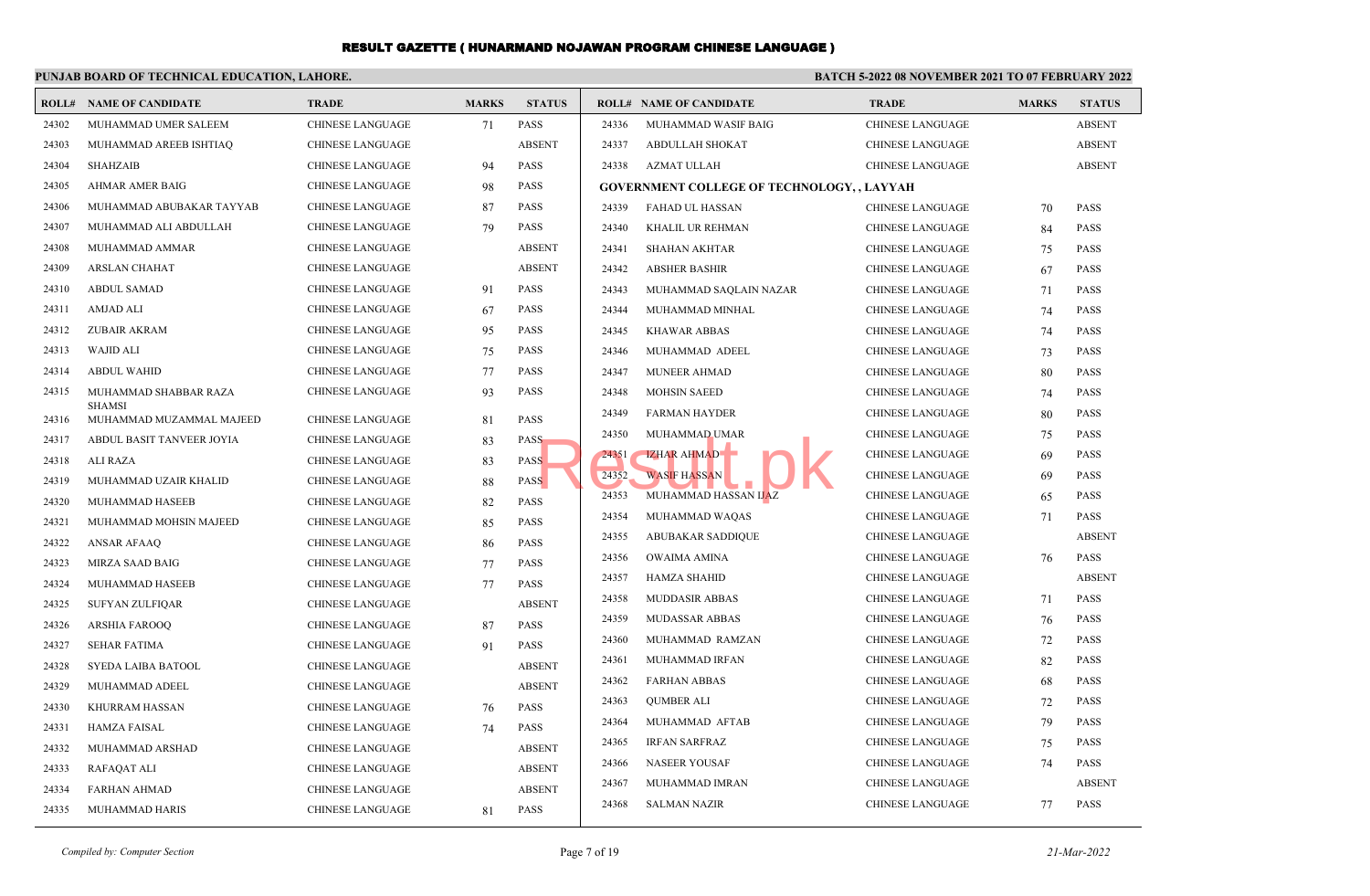#### **PUNJAB BOARD OF TECHNICAL EDUCATION, LAHORE. BATCH 5-2022 08 NOVEMBER 2021 TO 07 FEBRUARY 2022 ROLL# NAME OF CANDIDATE TRADE MARKS STATUS ROLL# NAME OF CANDIDATE TRADE MARKS STATUS** 24369 USAMA KHAN CHINESE LANGUAGE 88 PASS 24370 MUHAMMAD TOUSEEF IJAZ CHINESE LANGUAGE 72 PASS 24371 SHEHRYAR CHINESE LANGUAGE 85 PASS 24372 MUHAMMAD NADEEM SAJJAD CHINESE LANGUAGE ABSENT 24373 SIKANDER TARIQ CHINESE LANGUAGE 85 PASS 24374 SHAHID ABBAS CHINESE LANGUAGE 80 PASS 24375 MUHAMMAD IRFAN CHINESE LANGUAGE 85 PASS 24376 TARIQ AZIZ KHAN CHINESE LANGUAGE 76 PASS 24377 MUHAMMAD IMRAN CHINESE LANGUAGE 76 PASS 24378 SHAH ZAIB FAREED CHINESE LANGUAGE 79 PASS 24379 FURQAN ALTAF PASHA CHINESE LANGUAGE 74 PASS 24380 MUHAMMAD ASHFAQ CHINESE LANGUAGE 68 PASS 24381 MAHR UMAIR RASOOL CHINESE LANGUAGE 76 PASS 24382 ZAKHAWAT HUSSIAN CHINESE LANGUAGE 77 PASS 24383 MUHAMMAD ZAIN UL ABIDDEEN CHINESE LANGUAGE 79 PASS 24384 MUHAMMAD OMER CHINESE LANGUAGE 70 PASS 24385 MUHAMMAD TILAWAT SHEHZAD CHINESE LANGUAGE 79 PASS 24386 SHOAIB RAZA ASIF CHINESE LANGUAGE 86 PASS 24387 RIAZ HUSSIAN CHINESE LANGUAGE 89 PASS 24388 SAJID ABBAS CHINESE LANGUAGE 85 PASS 24389 AAMIR HUSSIAN CHINESE LANGUAGE 99 PASS 24390 GULL ZAMAN CHINESE LANGUAGE 74 PASS 24391 OMAAN AHMAD KHAN CHINESE LANGUAGE 78 PASS 24392 ASAD GHAFOOR CHINESE LANGUAGE 90 PASS 24393 BILAWAL RIAZ CHINESE LANGUAGE 98 PASS 24394 MUHAMMAD RIZWAN CHINESE LANGUAGE 77 PASS 24395 MUHAMMAD MOHSIN IMDAD CHINESE LANGUAGE 72 PASS 24396 MAILK ROSHAN FAROOQ CHINESE LANGUAGE 94 PASS 24397 ADNAN FARID CHINESE LANGUAGE 78 PASS 24398 SANWAL SAGHEER CHINESE LANGUAGE 96 PASS 24399 MUHAMMAD JAMSHED AZHAR CHINESE LANGUAGE 86 PASS 24400 ADEEB AMJAD CHINESE LANGUAGE 89 PASS 24401 SHAH FAHD CHINESE LANGUAGE 87 PASS 24402 SYED ADNAN ALI SHAH CHINESE LANGUAGE 91 PASS 24403 ALI WARIS CHINESE LANGUAGE 92 PASS 24404 MUZAMIL ZAFAR CHINESE LANGUAGE 88 PASS 24405 MUHAMMAD MUAAZ CHINESE LANGUAGE 90 PASS 24406 AHSAN FIDA CHINESE LANGUAGE 86 PASS 24407 USMAN ASLAM CHINESE LANGUAGE 81 PASS 24408 AFTAB SHABAN MIRANI CHINESE LANGUAGE 73 PASS 24409 ALI HASSAN CHINESE LANGUAGE 89 PASS 24410 MUHAMMAD ZUBAIR CHINESE LANGUAGE 85 PASS 24411 MOHSIN RAZA CHINESE LANGUAGE 78 PASS 24412 MUHAMMAD JAHANGEER CHINESE LANGUAGE 80 PASS 24413 ABDUL LATEEF CHINESE LANGUAGE 95 PASS 24414 SHAHZAIB KHALID CHINESE LANGUAGE 83 PASS 24415 MUHAMMAD UMAIR SADIQ CHINESE LANGUAGE 79 PASS 24416 MUHAMMAD YAQOOB YASIN CHINESE LANGUAGE 81 PASS 24417 SHER MUHAMMAD CHINESE LANGUAGE 91 PASS 24418 MUHAMMAD ASAD CHINESE LANGUAGE 91 PASS 24419 HASSAN RAZA CHINESE LANGUAGE ABSENT 24420 FARHAN ALI CHINESE LANGUAGE ABSENT 24421 GHUZANFER ABBASS CHINESE LANGUAGE 85 PASS 24422 ABDUL GHAFOOR CHINESE LANGUAGE 80 PASS 24423 MUHAMMAD ADEEL CHINESE LANGUAGE 90 PASS 24424 MUHAMMAD DILSHAD GHAFOOR CHINESE LANGUAGE 73 PASS MUHAMMAD MUBASHIR IQBAL CHINESE LANGUAGE 83 PASS KHAN 24425 24426 MUHAMMAD SAMEEM ULLAH CHINESE LANGUAGE 75 PASS 24427 MUHAMMAD GULFAM HASSAN CHINESE LANGUAGE 73 PASS 24428 MUHAMMAD KASHIF NADEEM CHINESE LANGUAGE 91 PASS 24429 SAQLAIN TAHIR CHINESE LANGUAGE 86 PASS 24430 ZAIN YASEEN CHINESE LANGUAGE 81 PASS 24431 SAWAIRA ASHRAF CHINESE LANGUAGE 79 PASS 24432 MAHWISH ASLAM CHINESE LANGUAGE 84 PASS 24433 MAHLKA MUKHTAR CHINESE LANGUAGE 82 PASS 24434 MUHAMMAD IBRAHEEM BHATTI CHINESE LANGUAGE 84 PASS 24435 KASHIF IMRAN CHINESE LANGUAGE ABSENT 24436 MUHAMMAD ASIF CHINESE LANGUAGE ABSENT Result.pk

*Compiled by: Computer Section* Page 8 of 19 *21-Mar-2022*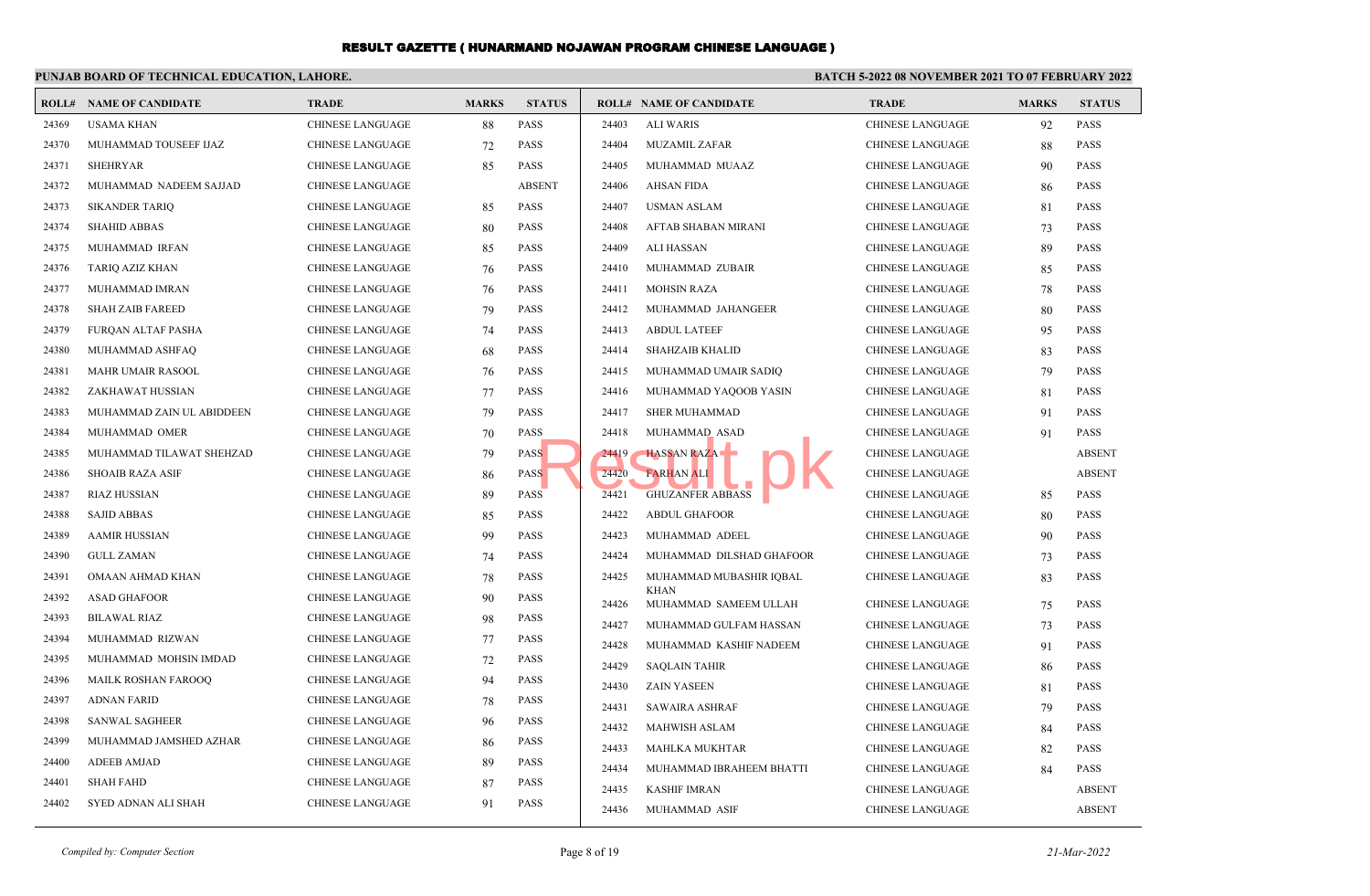## **PUNJAB BOARD OF TECHNICAL EDUCATION, LAHORE.**

## **BATCH 5-2022 08 NOVEMBER 2021 TO 07 FEBRUARY 2022**

| ROLL#                  | <b>NAME OF CANDIDATE</b>                                     | <b>TRADE</b>            | <b>MARKS</b> | <b>STATUS</b> |       | <b>ROLL# NAME OF CANDIDATE</b>     | <b>TRADE</b>            | <b>MARKS</b> | <b>STATUS</b> |
|------------------------|--------------------------------------------------------------|-------------------------|--------------|---------------|-------|------------------------------------|-------------------------|--------------|---------------|
| 24437                  | <b>FAHEEM RAZA</b>                                           | <b>CHINESE LANGUAGE</b> | 73           | <b>PASS</b>   | 24469 | <b>WAQAS RAZA</b>                  | <b>CHINESE LANGUAGE</b> |              | <b>ABSENT</b> |
| 24438                  | <b>HAROON OURBAN</b>                                         | <b>CHINESE LANGUAGE</b> | 83           | <b>PASS</b>   | 24470 | MUHAMMAD DANISH                    | <b>CHINESE LANGUAGE</b> |              | <b>ABSENT</b> |
|                        | GOVERNMENT COLLEGE OF THECHNOLOGY, MULTAN, QASIM PUR COLONY, |                         |              |               | 24471 | MUHAMMAD TAYYAB BUKHARI            | <b>CHINESE LANGUAGE</b> | 83           | <b>PASS</b>   |
| <b>MULTAN</b><br>24439 | MUHAMMAD SALEH MADNI                                         | <b>CHINESE LANGUAGE</b> |              | <b>ABSENT</b> | 24472 | WAQAR ALI                          | <b>CHINESE LANGUAGE</b> | 89           | <b>PASS</b>   |
| 24440                  |                                                              |                         |              | <b>ABSENT</b> | 24473 | <b>FAISAL IJAZ</b>                 | <b>CHINESE LANGUAGE</b> | 84           | PASS          |
|                        | MUHAMMAD UMAIR                                               | <b>CHINESE LANGUAGE</b> |              | <b>PASS</b>   | 24474 | MUHAMMAD WAQAR RAZA                | CHINESE LANGUAGE        | 81           | <b>PASS</b>   |
| 24441                  | MUHAMMAD ZUBAIR                                              | <b>CHINESE LANGUAGE</b> | 82           |               | 24475 | <b>USAMA SADIQ</b>                 | <b>CHINESE LANGUAGE</b> | 82           | <b>PASS</b>   |
| 24442                  | <b>ZEESHAN WAHEED</b>                                        | <b>CHINESE LANGUAGE</b> | 81           | <b>PASS</b>   | 24476 | <b>HUSSNAIN ASLAM</b>              | <b>CHINESE LANGUAGE</b> |              | <b>ABSENT</b> |
| 24443                  | <b>AIZAZ AHMAD</b>                                           | <b>CHINESE LANGUAGE</b> | 87           | <b>PASS</b>   | 24477 | <b>REHMAN ALI</b>                  | CHINESE LANGUAGE        | 83           | <b>PASS</b>   |
| 24444                  | M ABDUL QADIR HAMZA<br><b>CHAUDHERY</b>                      | <b>CHINESE LANGUAGE</b> | 89           | <b>PASS</b>   | 24478 | MUHAMMAD TAHA                      | <b>CHINESE LANGUAGE</b> |              | <b>ABSENT</b> |
| 24445                  | MUHAMMAD NUMAN ALTAF                                         | <b>CHINESE LANGUAGE</b> | 83           | <b>PASS</b>   | 24479 | <b>AHMAD HASSAN</b>                | <b>CHINESE LANGUAGE</b> | 81           | <b>PASS</b>   |
| 24446                  | MUHAMMAD KASHIF NAZIR                                        | <b>CHINESE LANGUAGE</b> | 83           | <b>PASS</b>   | 24480 | <b>ABDUL WAHAB</b>                 | <b>CHINESE LANGUAGE</b> | 88           | <b>PASS</b>   |
| 24447                  | MUHAMMAD USAMA                                               | <b>CHINESE LANGUAGE</b> |              | <b>ABSENT</b> | 24481 | MUHAMMAD SOHAIL                    | <b>CHINESE LANGUAGE</b> |              | <b>ABSENT</b> |
| 24448                  | MUHAMMAD WAQAS ALI                                           | <b>CHINESE LANGUAGE</b> |              | <b>ABSENT</b> | 24482 | <b>KALEEM ULLAH</b>                | <b>CHINESE LANGUAGE</b> | 88           | <b>PASS</b>   |
| 24449                  | <b>MUHAMMAD SAIFAL</b>                                       | <b>CHINESE LANGUAGE</b> |              | <b>ABSENT</b> | 24483 | MUHAMMAD ASAD FIAZ                 | <b>CHINESE LANGUAGE</b> | 85           | <b>PASS</b>   |
| 24450                  | MUHAMMAD SAQLAIN NAWAZ                                       | <b>CHINESE LANGUAGE</b> |              | <b>ABSENT</b> | 24484 | MUHAMMAD LUQMAN HASHIM             | CHINESE LANGUAGE        | 84           | <b>PASS</b>   |
| 24451                  | MUHAMMAD MAAZ BIN ARSHAD                                     | <b>CHINESE LANGUAGE</b> | 84           | <b>PASS</b>   | 24485 | <b>USAMA SHAFQAT</b>               | <b>CHINESE LANGUAGE</b> | 80           | <b>PASS</b>   |
| 24452                  | <b>HASSAN TALIB</b>                                          | <b>CHINESE LANGUAGE</b> | 87           | <b>PASS</b>   | 24486 | <b>SAIFULLAH</b>                   | CHINESE LANGUAGE        | 81           | <b>PASS</b>   |
| 24453                  | <b>DILAWAR ABBAS</b>                                         | <b>CHINESE LANGUAGE</b> | 80           | <b>PASS</b>   | 24487 | <b>Talent</b><br><b>SANA ULLAH</b> | CHINESE LANGUAGE        | 83           | <b>PASS</b>   |
| 24454                  | MUHAMMAD TAHIR                                               | <b>CHINESE LANGUAGE</b> |              | <b>ABSENT</b> | 24488 | MUHAMMAD MOHSIN JAMALI             | <b>CHINESE LANGUAGE</b> | 95           | <b>PASS</b>   |
| 24455                  | MUHAMMAD TUFAIL                                              | <b>CHINESE LANGUAGE</b> | 90           | <b>PASS</b>   | 24489 | MUHAMMAD IRFAN                     | <b>CHINESE LANGUAGE</b> | 81           | <b>PASS</b>   |
| 24456                  | MUHAMMAD OSAMA                                               | <b>CHINESE LANGUAGE</b> | 82           | <b>PASS</b>   | 24490 | MUHAMMAD USMAN SALEEM              | <b>CHINESE LANGUAGE</b> | 93           | <b>PASS</b>   |
| 24457                  | SYED ARSLAN ALI SHAZI                                        | <b>CHINESE LANGUAGE</b> | 81           | <b>PASS</b>   | 24491 | MUHAMMAD KAMRAN                    | <b>CHINESE LANGUAGE</b> |              | <b>ABSENT</b> |
| 24458                  | MUHAMMAD BILAL ABBAS                                         | <b>CHINESE LANGUAGE</b> | 81           | <b>PASS</b>   | 24492 | MUHAMMAD NADEEM RAZA               | CHINESE LANGUAGE        | 80           | <b>PASS</b>   |
| 24459                  | ADNAN RIAZ                                                   | <b>CHINESE LANGUAGE</b> | 83           | <b>PASS</b>   | 24493 | RAFI AHMAD SHAHEEN                 | CHINESE LANGUAGE        | 81           | <b>PASS</b>   |
| 24460                  | MUHAMMAD TAHIR ABDULLAH                                      | <b>CHINESE LANGUAGE</b> | 83           | <b>PASS</b>   | 24494 | MUHAMMAD AHSAN                     | CHINESE LANGUAGE        | 86           | <b>PASS</b>   |
| 24461                  | <b>RASHEED AHMAD</b>                                         | <b>CHINESE LANGUAGE</b> | 86           | <b>PASS</b>   | 24495 | <b>BABIR ALI</b>                   | CHINESE LANGUAGE        | 80           | PASS          |
| 24462                  | <b>HAMZA KHALID</b>                                          | <b>CHINESE LANGUAGE</b> | 82           | <b>PASS</b>   | 24496 | MUHAMMAD RASHID                    | <b>CHINESE LANGUAGE</b> |              | <b>ABSENT</b> |
| 24463                  | <b>SAIF UR REHMAN</b>                                        | <b>CHINESE LANGUAGE</b> |              | <b>ABSENT</b> | 24497 | MUHAMMAD SHAHZAD SHABBEER          | <b>CHINESE LANGUAGE</b> |              | <b>ABSENT</b> |
| 24464                  | <b>ABDUL REHMAN</b>                                          | <b>CHINESE LANGUAGE</b> | 88           | PASS          | 24498 | MUHAMMAD IBRAR ASIF                | <b>CHINESE LANGUAGE</b> | 84           | <b>PASS</b>   |
| 24465                  | ABDUL WAHAB SHAH                                             | CHINESE LANGUAGE        |              | <b>ABSENT</b> | 24499 | <b>ROHAIL FAROOO</b>               | <b>CHINESE LANGUAGE</b> | 88           | <b>PASS</b>   |
| 24466                  | MUHAMMAD USMAN                                               | <b>CHINESE LANGUAGE</b> | 88           | <b>PASS</b>   | 24500 | MUHAMMAD HARIS BHATTI              | <b>CHINESE LANGUAGE</b> | 85           | <b>PASS</b>   |
| 24467                  | MUHAMMAD KASHIF                                              | <b>CHINESE LANGUAGE</b> |              | <b>ABSENT</b> | 24501 | MUHAMMAD UMAR                      | <b>CHINESE LANGUAGE</b> | 84           | <b>PASS</b>   |
| 24468                  | <b>FAROOQ YASEEN</b>                                         | <b>CHINESE LANGUAGE</b> |              | <b>ABSENT</b> | 24502 | <b>HAMZA BIN JAMEEL</b>            | <b>CHINESE LANGUAGE</b> |              | <b>ABSENT</b> |
|                        |                                                              |                         |              |               |       |                                    |                         |              |               |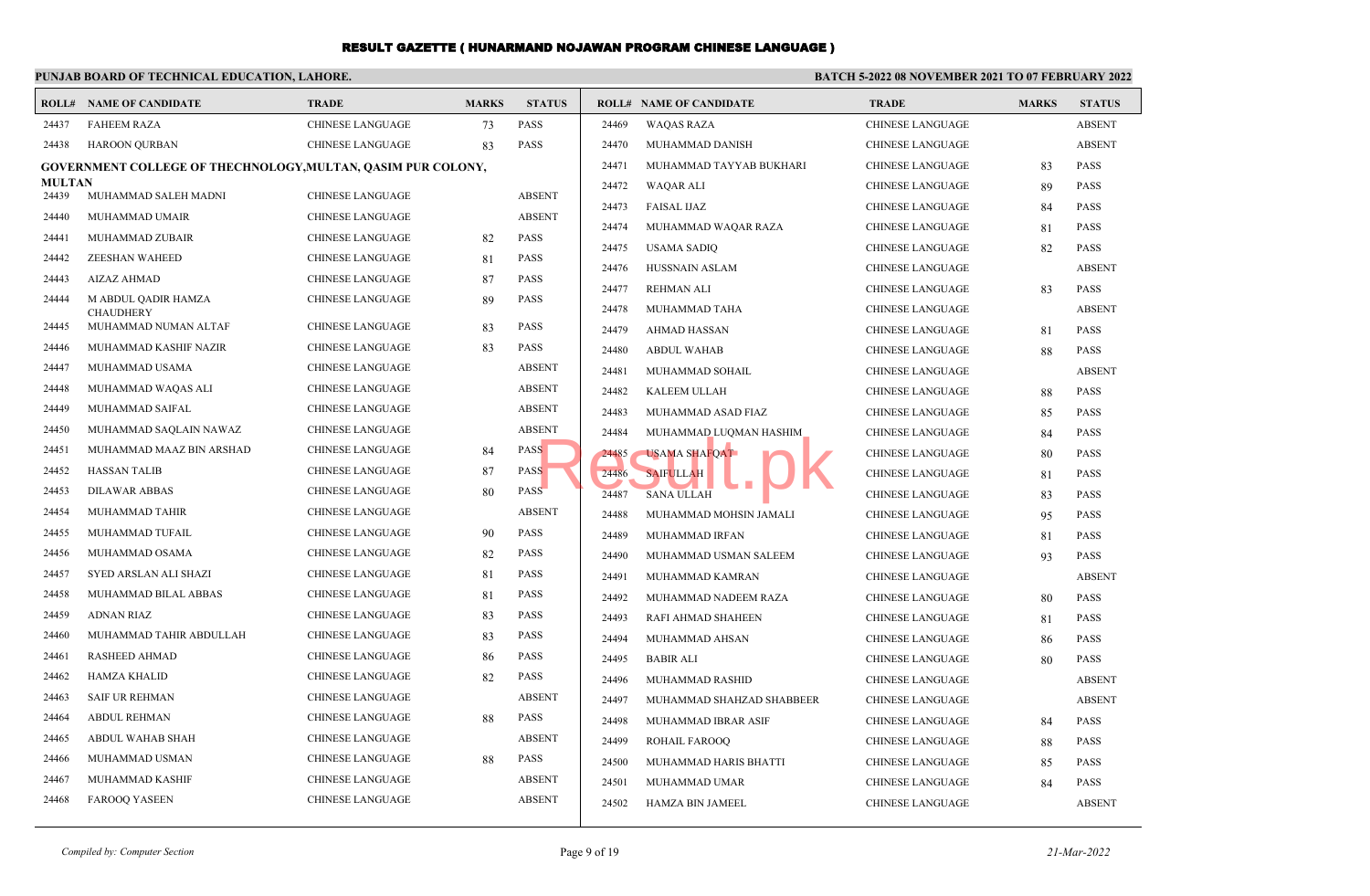#### **PUNJAB BOARD OF TECHNICAL EDUCATION, LAHORE.**

## **BATCH 5-2022 08 NOVEMBER 2021 TO 07 FEBRUARY 2022**

|       | <b>ROLL# NAME OF CANDIDATE</b> | <b>TRADE</b>            | <b>MARKS</b> | <b>STATUS</b> |                      | <b>ROLL# NAME OF CANDIDATE</b>                                 | <b>TRADE</b>            | <b>MARKS</b> | <b>STATUS</b> |
|-------|--------------------------------|-------------------------|--------------|---------------|----------------------|----------------------------------------------------------------|-------------------------|--------------|---------------|
| 24503 | <b>ALI HAIDER</b>              | <b>CHINESE LANGUAGE</b> | 82           | <b>PASS</b>   | 24537                | MUHAMMAD ASIM                                                  | <b>CHINESE LANGUAGE</b> |              | <b>ABSENT</b> |
| 24504 | MUHAMMAD ADNAN                 | <b>CHINESE LANGUAGE</b> |              | <b>ABSENT</b> | 24538                | SOBAN ARSHAD KHAN                                              | CHINESE LANGUAGE        |              | <b>ABSENT</b> |
| 24505 | SYED GHAZANFAR ABBAS           | <b>CHINESE LANGUAGE</b> |              | <b>ABSENT</b> |                      | GOVERNMENT COLLEGE OF TECHNOLOGY, 7-KM GT ROAD LALA MEER, KOT  |                         |              |               |
| 24506 | MUHAMMAD FAIZAN                | <b>CHINESE LANGUAGE</b> | 81           | <b>PASS</b>   | <b>ADDU</b><br>24539 | MUHAMMAD ARSAM RAMZAN                                          | <b>CHINESE LANGUAGE</b> | 91           | <b>PASS</b>   |
| 24507 | MUHAMMAD HUZAIFA               | <b>CHINESE LANGUAGE</b> |              | <b>ABSENT</b> |                      |                                                                |                         |              |               |
| 24508 | MUHAMMAD HASHIM                | <b>CHINESE LANGUAGE</b> |              | <b>ABSENT</b> | 24540                | MUHAMMAD LUQMAN                                                | <b>CHINESE LANGUAGE</b> | 87           | <b>PASS</b>   |
| 24509 | MUHAMMAD ABDULLAH              | <b>CHINESE LANGUAGE</b> | 86           | <b>PASS</b>   | 24541                | <b>UMAIR ASLAM</b>                                             | CHINESE LANGUAGE        | 98           | <b>PASS</b>   |
| 24510 | <b>ZOHAIB YASEEN</b>           | <b>CHINESE LANGUAGE</b> | 83           | <b>PASS</b>   | 24542                | <b>MASHOOD HUSSAIN</b>                                         | <b>CHINESE LANGUAGE</b> | 82           | <b>PASS</b>   |
| 24511 | MUHAMMAD ZEESHAN               | CHINESE LANGUAGE        | 93           | <b>PASS</b>   | 24543                | MUHAMMAD HASNAIN                                               | CHINESE LANGUAGE        | 97           | <b>PASS</b>   |
| 24512 | MUHAMMAD HUSSAIN               | CHINESE LANGUAGE        | 88           | <b>PASS</b>   | 24544                | MUHAMMAD ASIF                                                  | <b>CHINESE LANGUAGE</b> | 94           | <b>PASS</b>   |
| 24513 | <b>JARRAR UL HASSAN</b>        | <b>CHINESE LANGUAGE</b> | 92           | <b>PASS</b>   | 24545                | MUHAMMAD JAMAL SHAH                                            | CHINESE LANGUAGE        | 98           | <b>PASS</b>   |
| 24514 | <b>MUNAWAR UL HASSAN</b>       | <b>CHINESE LANGUAGE</b> | 91           | <b>PASS</b>   | 24546                | MUHAMMAD JAMSHID                                               | <b>CHINESE LANGUAGE</b> | 84           | <b>PASS</b>   |
| 24515 | HASEEB AZAM KHAN               | <b>CHINESE LANGUAGE</b> | 96           | <b>PASS</b>   | 24547                | <b>KHIZAR ABBAS</b>                                            | <b>CHINESE LANGUAGE</b> | 80           | <b>PASS</b>   |
| 24516 | MUHAMMAD KALEEM MURSLEEN       | <b>CHINESE LANGUAGE</b> |              | <b>ABSENT</b> | 24548                | <b>ABD UR RAZZAQ</b>                                           | <b>CHINESE LANGUAGE</b> | 85           | <b>PASS</b>   |
| 24517 | MUHAMMAD ASAD TAUFIQUE         | <b>CHINESE LANGUAGE</b> |              | <b>ABSENT</b> | 24549                | MUHAMMAD SHAHBAZ WASEEM                                        | <b>CHINESE LANGUAGE</b> | 86           | <b>PASS</b>   |
| 24518 | HAMZA AHMAD                    | <b>CHINESE LANGUAGE</b> |              | <b>ABSENT</b> | 24550                | MUHAMMAD IMRAN SAJID                                           | <b>CHINESE LANGUAGE</b> | 85           | <b>PASS</b>   |
| 24519 | <b>FEROZ AHMAD</b>             | <b>CHINESE LANGUAGE</b> |              | <b>ABSENT</b> | 24551                | MUHAMMAD SHAHZAD ALTAF                                         | <b>CHINESE LANGUAGE</b> | 87           | <b>PASS</b>   |
| 24520 | RANA PERVAIZ ALI               | <b>CHINESE LANGUAGE</b> |              | <b>ABSENT</b> | 24552                | <b>DILAWAR ALI</b>                                             | CHINESE LANGUAGE        | 85           | <b>PASS</b>   |
| 24521 | HANZALA BIN AFZAL              | <b>CHINESE LANGUAGE</b> |              | <b>ABSENT</b> |                      | 24553 MUHAMMAD SAAD AYYUB                                      | <b>CHINESE LANGUAGE</b> | 80           | <b>PASS</b>   |
| 24522 | MUHAMMAD MUZAMIL               | <b>CHINESE LANGUAGE</b> | 92           | PASS          | 24554                | MUHAMMAD SHAHZAIB KHAN                                         | <b>CHINESE LANGUAGE</b> | 85           | <b>PASS</b>   |
| 24523 | MUHAMMAD ASIM                  | <b>CHINESE LANGUAGE</b> | 81           | <b>PASS</b>   | 24555                | MUHAMMAD AKHTAR                                                | CHINESE LANGUAGE        | 90           | <b>PASS</b>   |
| 24524 | SHAHERYAR                      | <b>CHINESE LANGUAGE</b> | 84           | <b>PASS</b>   | 24556                | MUHAMMAD NIAZ                                                  | CHINESE LANGUAGE        | 87           | <b>PASS</b>   |
| 24525 | MUHAMMAD USMAN GHAFOOR         | <b>CHINESE LANGUAGE</b> | 85           | <b>PASS</b>   | 24557                | DAWOOD HAMZA                                                   | <b>CHINESE LANGUAGE</b> | 88           | <b>PASS</b>   |
| 24526 | MUHAMMAD AWAIS KHAN LODHI      | <b>CHINESE LANGUAGE</b> | 82           | <b>PASS</b>   | 24558                | MUHAMMAD WAQAS                                                 | <b>CHINESE LANGUAGE</b> | 93           | <b>PASS</b>   |
| 24527 | MUHAMMAD AZHAR HUSSAIN         | CHINESE LANGUAGE        | 86           | <b>PASS</b>   | 24559                | MUHAMMAD AZAM TARIQ                                            | CHINESE LANGUAGE        | 98           | <b>PASS</b>   |
| 24528 | <b>MUBASHIR HUSSAIN</b>        | <b>CHINESE LANGUAGE</b> | 85           | <b>PASS</b>   | 24560                | MUHAMMAD UMAIR                                                 | CHINESE LANGUAGE        | 88           | <b>PASS</b>   |
| 24529 | <b>FARRUKH IMRAN</b>           | <b>CHINESE LANGUAGE</b> |              | <b>ABSENT</b> | 24561                | MUHAMMAD SHEHROZ KHAN                                          | <b>CHINESE LANGUAGE</b> |              | <b>ABSENT</b> |
| 24530 | <b>HASSAN AZIZ</b>             | <b>CHINESE LANGUAGE</b> |              | <b>ABSENT</b> | 24562                | MUHAMMAD ZEESHAN KHAN                                          | CHINESE LANGUAGE        | 84           | <b>PASS</b>   |
| 24531 | MUHAMMAD SOHAIB AZHAR          | CHINESE LANGUAGE        | 91           | <b>PASS</b>   | 24563                | MUHAMMAD SHAHBAZ ALI KHAN                                      | <b>CHINESE LANGUAGE</b> | 96           | <b>PASS</b>   |
| 24532 | MEHRAN MURTAZA                 | <b>CHINESE LANGUAGE</b> | 83           | PASS          |                      | GOVT. COLLEGE OF TECHNOLOGY., D.G KHAN ROAD, ALI PUR BY PASS., |                         |              |               |
| 24533 | MUSHTAQ AHMAD                  | <b>CHINESE LANGUAGE</b> | 86           | <b>PASS</b>   | 24564                | <b>MUZAFFARGARH</b><br><b>MASSAB BASHIR</b>                    | <b>CHINESE LANGUAGE</b> | 97           | <b>PASS</b>   |
| 24534 | <b>ASIF MEHMOOD</b>            | <b>CHINESE LANGUAGE</b> | 87           | PASS          | 24565                | <b>ZAHID ABBAS</b>                                             | <b>CHINESE LANGUAGE</b> | 93           | <b>PASS</b>   |
| 24535 | MUHAMMAD ASIF KAREEM           | <b>CHINESE LANGUAGE</b> | 84           | <b>PASS</b>   | 24566                | <b>MUHAMMAD BASIT</b>                                          | <b>CHINESE LANGUAGE</b> | 95           | <b>PASS</b>   |
| 24536 | MUHAMMAD SHARJEEL              | <b>CHINESE LANGUAGE</b> | 85           | <b>PASS</b>   | 24567                | MUHAMMAD DAWOOD SARWAR                                         | <b>CHINESE LANGUAGE</b> | 89           | <b>PASS</b>   |
|       |                                |                         |              |               |                      |                                                                |                         |              |               |

*Compiled by: Computer Section* Page 10 of 19 *21-Mar-2022*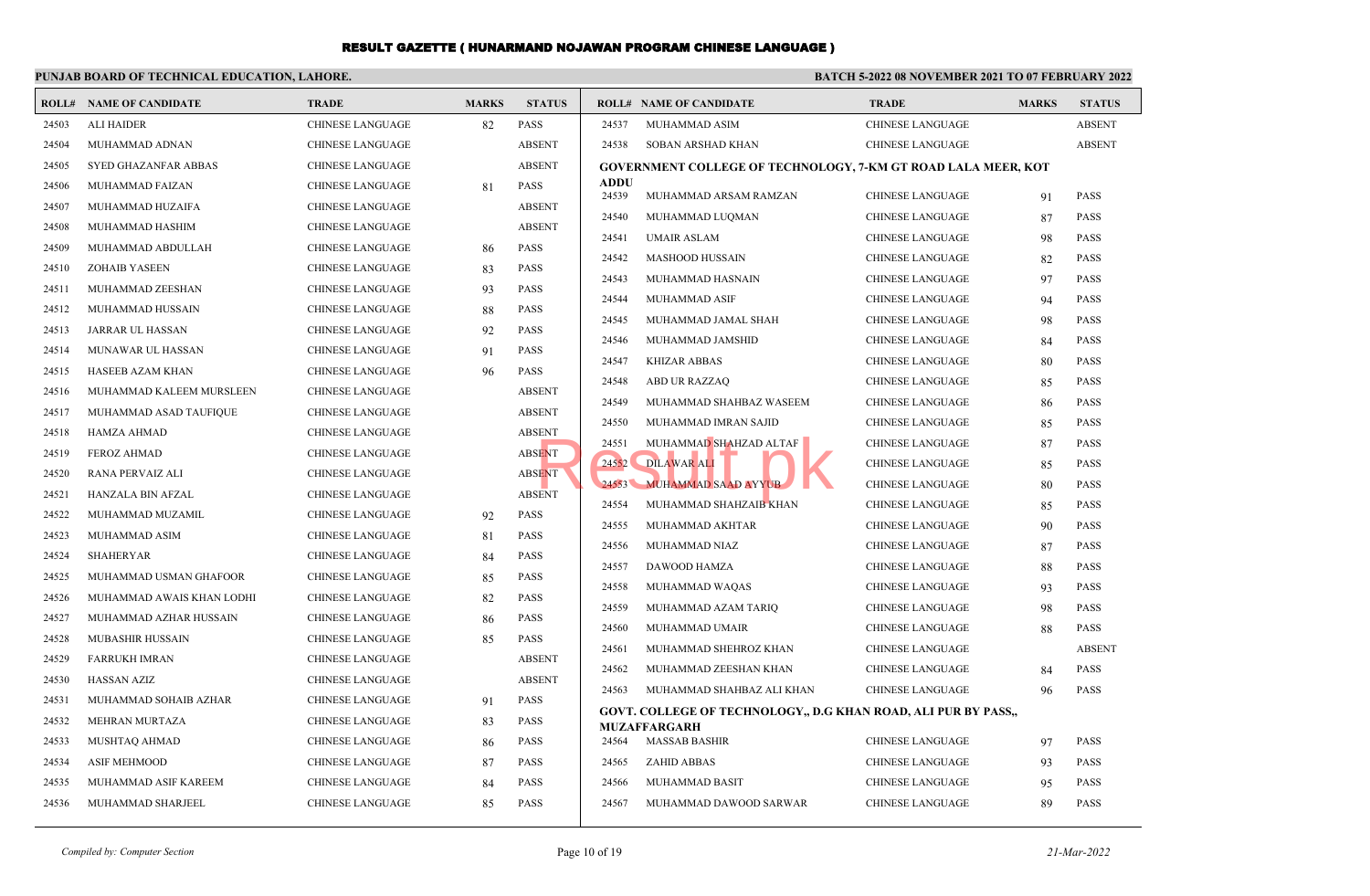|       | PUNJAB BOARD OF TECHNICAL EDUCATION, LAHORE. |                         |              |               | <b>BATCH 5-2022 08 NOVEMBER 2021 TO 07 FEBRUARY 2022</b> |                                 |                         |              |               |  |
|-------|----------------------------------------------|-------------------------|--------------|---------------|----------------------------------------------------------|---------------------------------|-------------------------|--------------|---------------|--|
|       | <b>ROLL# NAME OF CANDIDATE</b>               | <b>TRADE</b>            | <b>MARKS</b> | <b>STATUS</b> |                                                          | <b>ROLL# NAME OF CANDIDATE</b>  | <b>TRADE</b>            | <b>MARKS</b> | <b>STATUS</b> |  |
| 24568 | MUHAMMAD ZOHAIB IRSHAD                       | <b>CHINESE LANGUAGE</b> | 91           | <b>PASS</b>   | 24602                                                    | MUHAMMAD RAHMAN                 | <b>CHINESE LANGUAGE</b> | 79           | <b>PASS</b>   |  |
| 24569 | <b>SYED ALI MAHBOOB</b>                      | <b>CHINESE LANGUAGE</b> | 94           | PASS          | 24603                                                    | MUHAMMAD HASNAIN RAZA           | CHINESE LANGUAGE        | 77           | <b>PASS</b>   |  |
| 24570 | <b>WAHEED AHMAD</b>                          | <b>CHINESE LANGUAGE</b> | 98           | <b>PASS</b>   | 24604                                                    | MUHAMMAD KHALIL AHMAD           | CHINESE LANGUAGE        | 93           | <b>PASS</b>   |  |
| 24571 | MUBASHIR RAZA                                | <b>CHINESE LANGUAGE</b> | 95           | <b>PASS</b>   | 24605                                                    | MUHAMMAD SHOAIB                 | CHINESE LANGUAGE        |              | <b>ABSENT</b> |  |
| 24572 | <b>AQIB GHAFOOR</b>                          | <b>CHINESE LANGUAGE</b> | 100          | <b>PASS</b>   | 24606                                                    | <b>DANISH ABBAS</b>             | <b>CHINESE LANGUAGE</b> | 98           | <b>PASS</b>   |  |
| 24573 | MUJTABA REHMAN                               | <b>CHINESE LANGUAGE</b> | 93           | <b>PASS</b>   | 24607                                                    | <b>NASAR ALI</b>                | <b>CHINESE LANGUAGE</b> |              | <b>ABSENT</b> |  |
| 24574 | MUAZAM ALI                                   | <b>CHINESE LANGUAGE</b> | 93           | <b>PASS</b>   | 24608                                                    | MUHAMMAD NASIR SABIR            | <b>CHINESE LANGUAGE</b> | 89           | <b>PASS</b>   |  |
| 24575 | MUHAMMAD HAMMAD                              | <b>CHINESE LANGUAGE</b> | 93           | <b>PASS</b>   | 24609                                                    | <b>SHOAIB HASSAN</b>            | CHINESE LANGUAGE        |              | <b>ABSENT</b> |  |
| 24576 | AMMAD UL ISLAM                               | <b>CHINESE LANGUAGE</b> | 84           | <b>PASS</b>   | 24610                                                    | <b>SAQIB REHMAN</b>             | CHINESE LANGUAGE        | 83           | <b>PASS</b>   |  |
| 24577 | <b>KAMIL JAVEID</b>                          | <b>CHINESE LANGUAGE</b> | 98           | <b>PASS</b>   | 24611                                                    | <b>JHANZAIB</b>                 | <b>CHINESE LANGUAGE</b> | 92           | <b>PASS</b>   |  |
| 24578 | <b>ZANFAR ABBAS</b>                          | <b>CHINESE LANGUAGE</b> | 99           | <b>PASS</b>   | 24612                                                    | MUHAMMAD MEHBOOB AHMAD          | CHINESE LANGUAGE        |              | <b>ABSENT</b> |  |
| 24579 | MUHAMMAD SHAHZAD                             | <b>CHINESE LANGUAGE</b> | 98           | <b>PASS</b>   | 24613                                                    | MUHAMMAD AFZAAL                 | CHINESE LANGUAGE        | 94           | <b>PASS</b>   |  |
| 24580 | MUHAMMAD ADEEL JAVAID                        | <b>CHINESE LANGUAGE</b> | 88           | <b>PASS</b>   | 24614                                                    | <b>UMAR FAROOO</b>              | <b>CHINESE LANGUAGE</b> | 94           | <b>PASS</b>   |  |
| 24581 | MUHAMMAD REHAN BILAL                         | <b>CHINESE LANGUAGE</b> | 84           | <b>PASS</b>   | 24615                                                    | MUHAMMAD SALMAN UMAR            | <b>CHINESE LANGUAGE</b> | 95           | <b>PASS</b>   |  |
| 24582 | MUHAMMAD ASIF SHAHZAD                        | <b>CHINESE LANGUAGE</b> | 96           | <b>PASS</b>   | 24616                                                    | <b>AHMAR RASHID</b>             | <b>CHINESE LANGUAGE</b> | 85           | <b>PASS</b>   |  |
| 24583 | MUHAMMAD JAWAD REHMAN                        | <b>CHINESE LANGUAGE</b> | 91           | <b>PASS</b>   | 24617                                                    | MUHAMMAD QASIM                  | CHINESE LANGUAGE        | 98           | <b>PASS</b>   |  |
| 24584 | MUHAMMAD SHERAZ                              | <b>CHINESE LANGUAGE</b> | 87           | <b>PASS</b>   | 24618                                                    | <b>MUHAMMAD MUJAHID RASHEED</b> | <b>CHINESE LANGUAGE</b> | 96           | <b>PASS</b>   |  |
| 24585 | MUHAMMAD MUJAHID                             | <b>CHINESE LANGUAGE</b> | 89           | <b>PASS</b>   | 24619                                                    | <b>AZAM BABAR</b>               | <b>CHINESE LANGUAGE</b> | 85           | <b>PASS</b>   |  |
| 24586 | MUHAMMAD ZEESHAN                             | <b>CHINESE LANGUAGE</b> | 88           | <b>PASS</b>   | 24620                                                    | MUHAMMAD USAMAH                 | CHINESE LANGUAGE        | 97           | <b>PASS</b>   |  |
| 24587 | <b>KISHWER IOBAL</b>                         | <b>CHINESE LANGUAGE</b> |              | <b>ABSENT</b> | 24621                                                    | MUHAMMAD ANSAR ABBAS            | <b>CHINESE LANGUAGE</b> | 97           | <b>PASS</b>   |  |
| 24588 | MUHAMMAD UMAIR KHAN                          | <b>CHINESE LANGUAGE</b> | 81           | <b>PASS</b>   | 24622                                                    | MUHAMMAD GHAZANFAR ABBAS        | <b>CHINESE LANGUAGE</b> | 97           | <b>PASS</b>   |  |
| 24589 | <b>HIRA FATIMA</b>                           | <b>CHINESE LANGUAGE</b> |              | <b>ABSENT</b> | 24623                                                    | MUHAMMAD SAGHEER                | <b>CHINESE LANGUAGE</b> | 85           | <b>PASS</b>   |  |
| 24590 | MUHAMMAD SIRAJ                               | <b>CHINESE LANGUAGE</b> | 97           | <b>PASS</b>   | 24624                                                    | <b>ABBAS ALI</b>                | <b>CHINESE LANGUAGE</b> | 99           | <b>PASS</b>   |  |
| 24591 | MUHAMMAD NASEEM                              | <b>CHINESE LANGUAGE</b> | 92           | <b>PASS</b>   | 24625                                                    | <b>TAYYAB JAVEED</b>            | <b>CHINESE LANGUAGE</b> | 97           | <b>PASS</b>   |  |
| 24592 | <b>SHOAIB KHADIM</b>                         | <b>CHINESE LANGUAGE</b> | 86           | <b>PASS</b>   | 24626                                                    | MUHAMMAD SUFYAN JAMEEL          | CHINESE LANGUAGE        | 99           | <b>PASS</b>   |  |
| 24593 | <b>QADEER HUSSAIN</b>                        | <b>CHINESE LANGUAGE</b> | 83           | <b>PASS</b>   | 24627                                                    | MUHAMMAD AQEEL YAZDANI          | CHINESE LANGUAGE        | 85           | <b>PASS</b>   |  |
| 24594 | ATIF UR REHMAN                               | <b>CHINESE LANGUAGE</b> | 88           | <b>PASS</b>   | 24628                                                    | <b>TAHSEEN YASIN</b>            | <b>CHINESE LANGUAGE</b> | 88           | <b>PASS</b>   |  |
| 24595 | <b>AHMAD RASOOL</b>                          | <b>CHINESE LANGUAGE</b> | 78           | <b>PASS</b>   | 24629                                                    | <b>MUDASSIR AKBAR</b>           | CHINESE LANGUAGE        | 85           | <b>PASS</b>   |  |
| 24596 | MUHAMMAD WASEEM ABBAS                        | <b>CHINESE LANGUAGE</b> | 73           | <b>PASS</b>   | 24630                                                    | <b>ASAD KHALID</b>              | <b>CHINESE LANGUAGE</b> | 88           | <b>PASS</b>   |  |
| 24597 | MUHAMMAD FAHAD                               | <b>CHINESE LANGUAGE</b> | 79           | <b>PASS</b>   | 24631                                                    | <b>NOOR AHMAD</b>               | CHINESE LANGUAGE        | 84           | <b>PASS</b>   |  |
| 24598 | MUHAMMAD MANSOOR NASIR                       | <b>CHINESE LANGUAGE</b> | 89           | <b>PASS</b>   | 24632                                                    | HAFIZ MUHAMMAD ZAIN             | CHINESE LANGUAGE        | 82           | <b>PASS</b>   |  |
| 24599 | MUHAMMAD ZEESHAN IJAZ                        | <b>CHINESE LANGUAGE</b> | 89           | <b>PASS</b>   | 24633                                                    | MUHAMMAD AQEEL                  | CHINESE LANGUAGE        | 81           | <b>PASS</b>   |  |
| 24600 | <b>AMEER HAMZA</b>                           | <b>CHINESE LANGUAGE</b> | 83           | <b>PASS</b>   | 24634                                                    | MUJTABA SHAHZAD                 | <b>CHINESE LANGUAGE</b> | 80           | <b>PASS</b>   |  |
| 24601 | MUHAMMAD IDREES                              | <b>CHINESE LANGUAGE</b> | 79           | <b>PASS</b>   | 24635                                                    | MUHAMMAD YASIR                  | <b>CHINESE LANGUAGE</b> | 81           | <b>PASS</b>   |  |
|       |                                              |                         |              |               |                                                          |                                 |                         |              |               |  |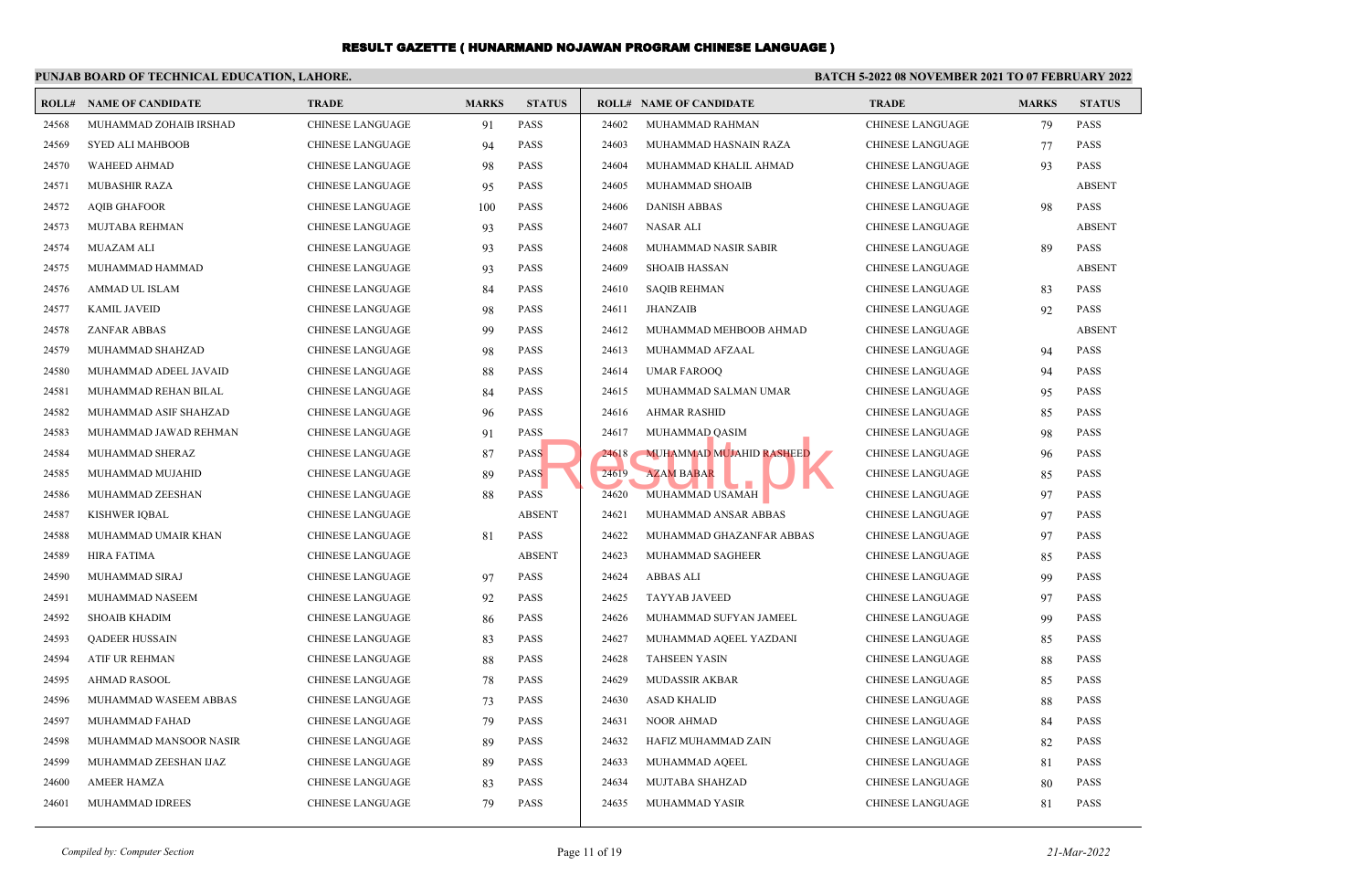|       | PUNJAB BOARD OF TECHNICAL EDUCATION, LAHORE.                  |                         |              |               | <b>BATCH 5-2022 08 NOVEMBER 2021 TO 07 FEBRUARY 2022</b> |                                |                         |              |               |  |  |
|-------|---------------------------------------------------------------|-------------------------|--------------|---------------|----------------------------------------------------------|--------------------------------|-------------------------|--------------|---------------|--|--|
| ROLL# | <b>NAME OF CANDIDATE</b>                                      | <b>TRADE</b>            | <b>MARKS</b> | <b>STATUS</b> |                                                          | <b>ROLL# NAME OF CANDIDATE</b> | <b>TRADE</b>            | <b>MARKS</b> | <b>STATUS</b> |  |  |
| 24636 | <b>NAYAB IQBAL</b>                                            | <b>CHINESE LANGUAGE</b> |              | <b>ABSENT</b> | 24668                                                    | MUHAMMAD SHAHZAD               | <b>CHINESE LANGUAGE</b> | 90           | <b>PASS</b>   |  |  |
| 24637 | <b>WAQAR AHMAD</b>                                            | <b>CHINESE LANGUAGE</b> | 84           | <b>PASS</b>   | 24669                                                    | <b>ABRAR ALI</b>               | <b>CHINESE LANGUAGE</b> | 78           | <b>PASS</b>   |  |  |
| 24638 | <b>ZEESHAN NAZEER</b>                                         | <b>CHINESE LANGUAGE</b> | 83           | <b>PASS</b>   | 24670                                                    | MUHAMMAD TAYYAB MUNIR          | <b>CHINESE LANGUAGE</b> | 88           | <b>PASS</b>   |  |  |
| 24639 | <b>KAMRAN</b>                                                 | <b>CHINESE LANGUAGE</b> | 80           | <b>PASS</b>   | 24671                                                    | <b>ARHAM ASHRAF</b>            | <b>CHINESE LANGUAGE</b> | 80           | <b>PASS</b>   |  |  |
| 24640 | MUHAMMAD SHAHZAIB                                             | <b>CHINESE LANGUAGE</b> | 80           | PASS          | 24672                                                    | <b>ALI RAZA</b>                | <b>CHINESE LANGUAGE</b> | 80           | <b>PASS</b>   |  |  |
| 24641 | <b>USMAN SHAH</b>                                             | <b>CHINESE LANGUAGE</b> | 84           | PASS          | 24673                                                    | MUHAMMAD HAMID RAZA RIZVI      | <b>CHINESE LANGUAGE</b> | 91           | <b>PASS</b>   |  |  |
| 24642 | WAQAR AHMAD                                                   | <b>CHINESE LANGUAGE</b> | 80           | PASS          | 24674                                                    | MUHAMMAD AHSAAN                | <b>CHINESE LANGUAGE</b> | 88           | <b>PASS</b>   |  |  |
| 24643 | MUHAMMAD SHAHZAD                                              | CHINESE LANGUAGE        | 79           | PASS          | 24675                                                    | ABU BAKER BAJWA                | <b>CHINESE LANGUAGE</b> | 94           | <b>PASS</b>   |  |  |
| 24644 | <b>FAISAL NAZAR</b>                                           | <b>CHINESE LANGUAGE</b> | 81           | PASS          | 24676                                                    | ZOHAIB AKHTAR                  | <b>CHINESE LANGUAGE</b> | 92           | <b>PASS</b>   |  |  |
| 24645 | MUHAMMAD MADNI                                                | <b>CHINESE LANGUAGE</b> | 82           | <b>PASS</b>   | 24677                                                    | <b>ANEES AHMAD</b>             | <b>CHINESE LANGUAGE</b> | 93           | <b>PASS</b>   |  |  |
| 24646 | MUHAMMAD SABIR                                                | <b>CHINESE LANGUAGE</b> | 78           | <b>PASS</b>   | 24678                                                    | <b>ISAAC MASIH</b>             | <b>CHINESE LANGUAGE</b> | 78           | <b>PASS</b>   |  |  |
| 24647 | <b>HAMZAH HAROON</b>                                          | <b>CHINESE LANGUAGE</b> | 79           | PASS          | 24679                                                    | ZOHAIB GULL                    | <b>CHINESE LANGUAGE</b> | 90           | <b>PASS</b>   |  |  |
| 24648 | <b>ABDULLAH JAN</b>                                           | <b>CHINESE LANGUAGE</b> | 81           | <b>PASS</b>   | 24680                                                    | MUHAMMAD TAYYAB                | <b>CHINESE LANGUAGE</b> | 77           | <b>PASS</b>   |  |  |
| 24649 | MUHAMMAD UZAIR TARIQ                                          | <b>CHINESE LANGUAGE</b> | 75           | <b>PASS</b>   | 24681                                                    | MUHAMMAD MATEEN HAIDER         | <b>CHINESE LANGUAGE</b> | 80           | <b>PASS</b>   |  |  |
| 24650 | MUHAMMAD ZOHAIB                                               | <b>CHINESE LANGUAGE</b> | 76           | <b>PASS</b>   | 24682                                                    | MUHAMMAD UMAR MUSHTAQ          | <b>CHINESE LANGUAGE</b> | 76           | <b>PASS</b>   |  |  |
| 24651 | MUHAMMAD USMAN                                                | <b>CHINESE LANGUAGE</b> | 80           | <b>PASS</b>   | 24683                                                    | <b>FAISAL ALI</b>              | <b>CHINESE LANGUAGE</b> | 85           | PASS          |  |  |
| 24652 | MUHAMMAD MUNEEB                                               | <b>CHINESE LANGUAGE</b> | 80           | <b>PASS</b>   | 24684                                                    | <b>NABEEL HUSSAIN</b>          | <b>CHINESE LANGUAGE</b> | 97           | <b>PASS</b>   |  |  |
| 24653 | <b>JHANZAIB ALI</b>                                           | <b>CHINESE LANGUAGE</b> | 81           | <b>PASS</b>   | 24685                                                    | <b>WAQAS ALI</b>               | <b>CHINESE LANGUAGE</b> | 81           | <b>PASS</b>   |  |  |
| 24654 | <b>MUDDASIR MUEEN</b>                                         | <b>CHINESE LANGUAGE</b> | 79           | <b>PASS</b>   | 24686                                                    | MUHAMMAD USMAN                 | <b>CHINESE LANGUAGE</b> | 92           | <b>PASS</b>   |  |  |
| 24655 | ARBAZ ULLAH KHAN                                              | <b>CHINESE LANGUAGE</b> |              | <b>ABSENT</b> | 24687                                                    | MUZAMMIL ALI                   | <b>CHINESE LANGUAGE</b> | 79           | <b>PASS</b>   |  |  |
| 24656 | MUHAMMAD ADNAN                                                | <b>CHINESE LANGUAGE</b> | 82           | <b>PASS</b>   | 24688                                                    | MUHAMMAD NABEEL YOUNAS         | <b>CHINESE LANGUAGE</b> | 91           | <b>PASS</b>   |  |  |
| 24657 | MUHAMMAD BAQIR                                                | <b>CHINESE LANGUAGE</b> | 84           | <b>PASS</b>   | 24689                                                    | AHMAD MAHMOOD                  | <b>CHINESE LANGUAGE</b> | 74           | <b>PASS</b>   |  |  |
| 24658 | MUHAMMAD DANISH                                               | <b>CHINESE LANGUAGE</b> | 75           | <b>PASS</b>   | 24690                                                    | <b>SHERAZ ALI</b>              | <b>CHINESE LANGUAGE</b> | 80           | <b>PASS</b>   |  |  |
| 24659 | SIRAJ MAHMOOD                                                 | CHINESE LANGUAGE        | 76           | <b>PASS</b>   | 24691                                                    | <b>SHAN ALI</b>                | <b>CHINESE LANGUAGE</b> | 81           | <b>PASS</b>   |  |  |
| 24660 | MUHAMMAD NADEEM                                               | <b>CHINESE LANGUAGE</b> | 79           | <b>PASS</b>   | 24692                                                    | <b>FASI UR REHMAN</b>          | <b>CHINESE LANGUAGE</b> | 82           | <b>PASS</b>   |  |  |
| 24661 | <b>SALMAN AHMAD</b>                                           | <b>CHINESE LANGUAGE</b> | 86           | <b>PASS</b>   | 24693                                                    | MUHAMMAD QASIM                 | <b>CHINESE LANGUAGE</b> |              | <b>ABSENT</b> |  |  |
| 24662 | MUHAMMAD KAWISH GULZAR                                        | <b>CHINESE LANGUAGE</b> | 75           | <b>PASS</b>   | 24694                                                    | AMAR UL HASSAN                 | <b>CHINESE LANGUAGE</b> | 78           | <b>PASS</b>   |  |  |
| 24663 | <b>ALI HAYAT</b>                                              | <b>CHINESE LANGUAGE</b> |              | <b>ABSENT</b> | 24695                                                    | MUHAMMAD AFZAAL                | <b>CHINESE LANGUAGE</b> | 92           | <b>PASS</b>   |  |  |
|       | MEHMOOD KHAN GOVT. COLLEGE OF TECHNOLOGY,, MAHAR SHARIF ROAD, |                         |              |               | 24696                                                    | <b>ABDULLAH TAHIR</b>          | <b>CHINESE LANGUAGE</b> | 92           | <b>PASS</b>   |  |  |
|       | <b>NEAR OLD DCO OFFICE,, NAROWAL</b>                          |                         |              |               | 24697                                                    | <b>QASIR RASHEED MASIH</b>     | <b>CHINESE LANGUAGE</b> | 77           | PASS          |  |  |
| 24664 | MUHAMMAD ABU BAKAR                                            | <b>CHINESE LANGUAGE</b> | 95           | PASS          | 24698                                                    | ALI                            | CHINESE LANGUAGE        | 92           | <b>PASS</b>   |  |  |
| 24665 | AKASHA TABASSUM                                               | <b>CHINESE LANGUAGE</b> | 88           | <b>PASS</b>   | 24699                                                    | MOAZAM ISLAM                   | <b>CHINESE LANGUAGE</b> | 75           | <b>PASS</b>   |  |  |
| 24666 | <b>ALI SHAN</b>                                               | <b>CHINESE LANGUAGE</b> | 87           | PASS          | 24700                                                    | MUHAMMAD SHOAIB                | <b>CHINESE LANGUAGE</b> | 76           | <b>PASS</b>   |  |  |
| 24667 | <b>ABDUL AHAD</b>                                             | <b>CHINESE LANGUAGE</b> | 78           | <b>PASS</b>   | 24701                                                    | <b>ABDUL SHAKOOR</b>           | <b>CHINESE LANGUAGE</b> | 78           | <b>PASS</b>   |  |  |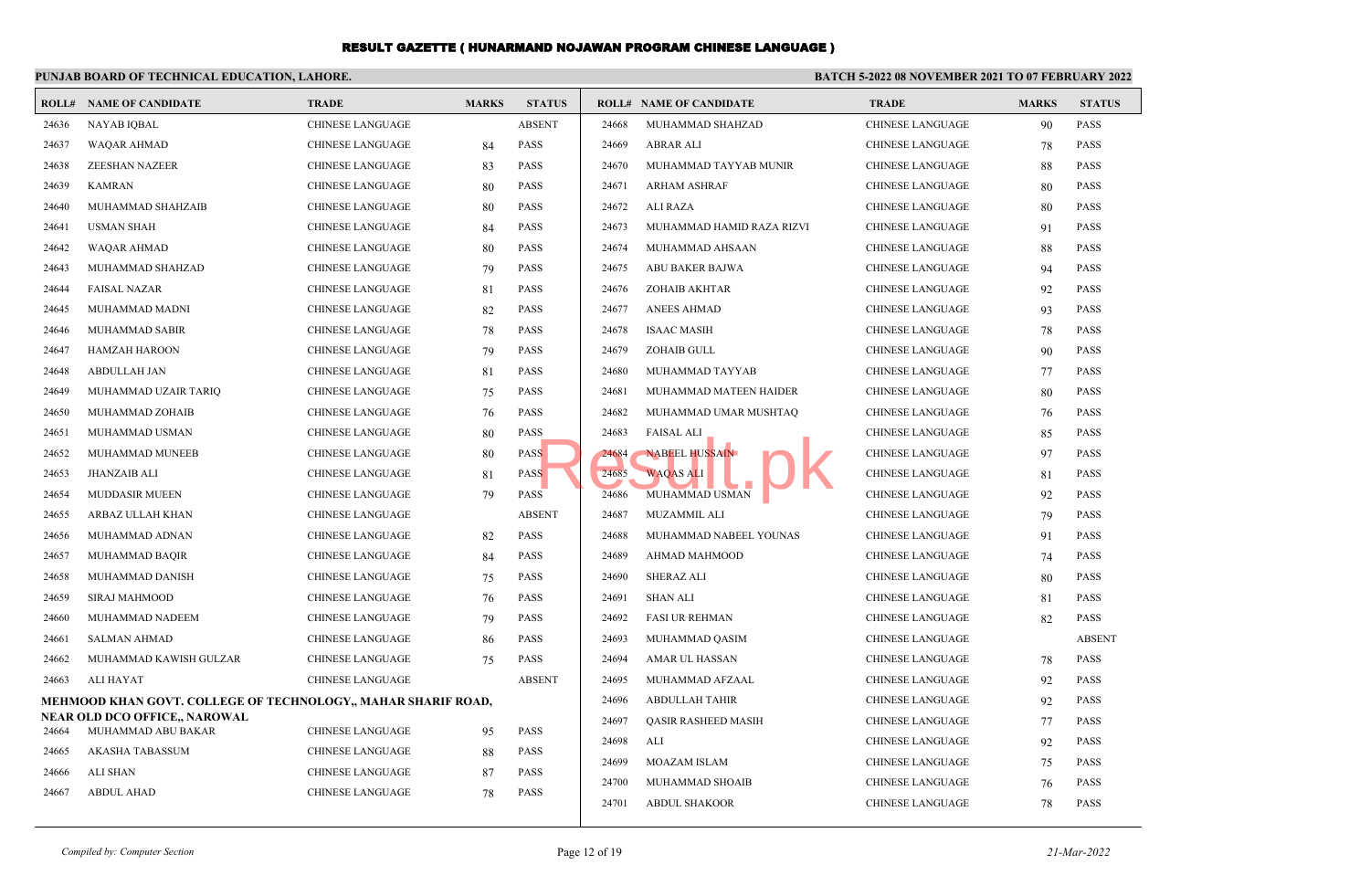|       | PUNJAB BOARD OF TECHNICAL EDUCATION, LAHORE.        |                         |              |               | <b>BATCH 5-2022 08 NOVEMBER 2021 TO 07 FEBRUARY 2022</b> |                                |                         |              |               |  |
|-------|-----------------------------------------------------|-------------------------|--------------|---------------|----------------------------------------------------------|--------------------------------|-------------------------|--------------|---------------|--|
|       | <b>ROLL# NAME OF CANDIDATE</b>                      | <b>TRADE</b>            | <b>MARKS</b> | <b>STATUS</b> |                                                          | <b>ROLL# NAME OF CANDIDATE</b> | <b>TRADE</b>            | <b>MARKS</b> | <b>STATUS</b> |  |
| 24702 | <b>TAHA GHAFOOR</b>                                 | <b>CHINESE LANGUAGE</b> | 79           | <b>PASS</b>   | 24735                                                    | <b>AHMED HASSAN</b>            | CHINESE LANGUAGE        | 95           | <b>PASS</b>   |  |
| 24703 | <b>IBRAR AHMAD</b>                                  | <b>CHINESE LANGUAGE</b> |              | <b>ABSENT</b> | 24736                                                    | <b>HASAN WAQAR</b>             | <b>CHINESE LANGUAGE</b> | 97           | PASS          |  |
| 24704 | MUHAMMAD AZEEM KHAN                                 | <b>CHINESE LANGUAGE</b> | 78           | <b>PASS</b>   | 24737                                                    | <b>MUZAMIL MAJEED</b>          | <b>CHINESE LANGUAGE</b> | 98           | <b>PASS</b>   |  |
| 24705 | HAMMAD UL HASSAN                                    | CHINESE LANGUAGE        |              | <b>ABSENT</b> | 24738                                                    | <b>AHMAD MAJEEB KHAN</b>       | CHINESE LANGUAGE        | 97           | <b>PASS</b>   |  |
| 24706 | <b>ASAD NAWAZ</b>                                   | <b>CHINESE LANGUAGE</b> | 79           | <b>PASS</b>   | 24739                                                    | MUHAMMAD IRFAN                 | <b>CHINESE LANGUAGE</b> | 96           | <b>PASS</b>   |  |
| 24707 | MUHAMMAD AASAM                                      | <b>CHINESE LANGUAGE</b> |              | <b>ABSENT</b> | 24740                                                    | MUHAMMAD HAMZA                 | CHINESE LANGUAGE        | 97           | <b>PASS</b>   |  |
| 24708 | <b>KHADIJA</b>                                      | <b>CHINESE LANGUAGE</b> | 93           | <b>PASS</b>   | 24741                                                    | ZAHID                          | <b>CHINESE LANGUAGE</b> | 95           | <b>PASS</b>   |  |
| 24709 | <b>TAIBA TAHIRA</b>                                 | CHINESE LANGUAGE        | 93           | <b>PASS</b>   | 24742                                                    | <b>SHAKIR HUSSAIN</b>          | CHINESE LANGUAGE        | 96           | <b>PASS</b>   |  |
| 24710 | MUHAMMAD AMMAR ASHRAF                               | <b>CHINESE LANGUAGE</b> | 78           | <b>PASS</b>   | 24743                                                    | MUHAMMAD USMAN DASTGEER        | <b>CHINESE LANGUAGE</b> | 98           | <b>PASS</b>   |  |
| 24711 | MUHAMMAD MUZZAMMAL                                  | <b>CHINESE LANGUAGE</b> | 75           | <b>PASS</b>   | 24744                                                    | MUHAMMAD SHAYAN FAISAL         | CHINESE LANGUAGE        | 96           | <b>PASS</b>   |  |
| 24712 | MUHAMMAD AMIN                                       | <b>CHINESE LANGUAGE</b> | 90           | <b>PASS</b>   | 24745                                                    | MUHAMMAD HARIS                 | <b>CHINESE LANGUAGE</b> | 98           | <b>PASS</b>   |  |
| 24713 | MUHAMMAD USMAN                                      | <b>CHINESE LANGUAGE</b> | 94           | <b>PASS</b>   | 24746                                                    | MUHAMMAD BILAL                 | CHINESE LANGUAGE        | 97           | <b>PASS</b>   |  |
|       | <b>GOVT COLLEGE OF TECHNOLOGY, , RAHIM YAR KHAN</b> |                         |              |               | 24747                                                    | <b>FOZIA FEROZE</b>            | CHINESE LANGUAGE        | 96           | <b>PASS</b>   |  |
| 24714 | MUHAMMAD AHSAN                                      | <b>CHINESE LANGUAGE</b> | 97           | PASS          | 24748                                                    | <b>MARYAM AFZAL</b>            | CHINESE LANGUAGE        | 97           | <b>PASS</b>   |  |
| 24715 | <b>AHMAD HASSAN</b>                                 | <b>CHINESE LANGUAGE</b> | 95           | <b>PASS</b>   | 24749                                                    | <b>NAZIA FEROZE</b>            | CHINESE LANGUAGE        | 97           | <b>PASS</b>   |  |
| 24716 | ZAIN ALI                                            | <b>CHINESE LANGUAGE</b> | 96           | <b>PASS</b>   | 24750                                                    | <b>HIRA HAROON</b>             | <b>CHINESE LANGUAGE</b> | 99           | <b>PASS</b>   |  |
| 24717 | MUHAMMAD WASEEM                                     | <b>CHINESE LANGUAGE</b> | 97           | <b>PASS</b>   | 24751                                                    | <b>FARWA SHABBIR</b>           | <b>CHINESE LANGUAGE</b> | 97           | <b>PASS</b>   |  |
| 24718 | MUHAMMAD SHAHID SAEED                               | CHINESE LANGUAGE        | 97           | <b>PASS</b>   | 24752                                                    | <b>MUHAMMAD SUFFYAN</b>        | <b>CHINESE LANGUAGE</b> | 98           | <b>PASS</b>   |  |
| 24719 | <b>MUNEEB HASSAN</b>                                | <b>CHINESE LANGUAGE</b> | 99           | PASS          | 24753                                                    | <b>REMSHA SHABBIR</b>          | CHINESE LANGUAGE        | 97           | <b>PASS</b>   |  |
| 24720 | <b>MAJID HUSSAIN</b>                                | CHINESE LANGUAGE        | 96           | <b>PASS</b>   | 24754                                                    | <b>ASAD FEROZ</b>              | <b>CHINESE LANGUAGE</b> | 98           | <b>PASS</b>   |  |
| 24721 | MUHAMMAD UMAR IMRAN                                 | <b>CHINESE LANGUAGE</b> | 94           | <b>PASS</b>   | 24755                                                    | MUHAMMAD SHAHZAD               | <b>CHINESE LANGUAGE</b> | 97           | <b>PASS</b>   |  |
| 24722 | <b>HASSAN MAQSOOD</b>                               | CHINESE LANGUAGE        | 95           | <b>PASS</b>   | 24756                                                    | <b>KASHIF ALI</b>              | CHINESE LANGUAGE        | 97           | <b>PASS</b>   |  |
| 24723 | MUHAMMAD SHAHAN ASIF                                | <b>CHINESE LANGUAGE</b> | 99           | <b>PASS</b>   | 24757                                                    | ZEESHAN REHMAT                 | CHINESE LANGUAGE        | 99           | <b>PASS</b>   |  |
| 24724 | MUHAMMAD ADIL                                       | <b>CHINESE LANGUAGE</b> | 98           | <b>PASS</b>   | 24758                                                    | MUHAMMAD KASHIF                | CHINESE LANGUAGE        | 96           | <b>PASS</b>   |  |
| 24725 | MUHAMMAD BILAL                                      | <b>CHINESE LANGUAGE</b> | 98           | <b>PASS</b>   | 24759                                                    | <b>SHAHBAZ HAROON</b>          | <b>CHINESE LANGUAGE</b> | 94           | <b>PASS</b>   |  |
| 24726 | <b>ADNAN GHAFOOR</b>                                | CHINESE LANGUAGE        | 97           | <b>PASS</b>   | 24760                                                    | MUHAMMAD SIDDIQUE              | CHINESE LANGUAGE        | 96           | <b>PASS</b>   |  |
| 24727 | <b>ALI AHSAN</b>                                    | <b>CHINESE LANGUAGE</b> | 96           | <b>PASS</b>   | 24761                                                    | <b>JAMEEL AHMAD</b>            | CHINESE LANGUAGE        | 98           | <b>PASS</b>   |  |
| 24728 | MUHAMMAD SHAHZAIB ANJUM                             | CHINESE LANGUAGE        | 97           | <b>PASS</b>   | 24762                                                    | <b>ALI HASSAN</b>              | CHINESE LANGUAGE        | 96           | <b>PASS</b>   |  |
| 24729 | <b>MAHTAB ALAM</b>                                  | CHINESE LANGUAGE        | 97           | <b>PASS</b>   | 24763                                                    | MUHAMMAD AKBAR                 | <b>CHINESE LANGUAGE</b> | 96           | <b>PASS</b>   |  |
| 24730 | FAYYAZ HUSSAIN                                      | <b>CHINESE LANGUAGE</b> | 93           | <b>PASS</b>   | 24764                                                    | MUSHTAQ AHMED                  | CHINESE LANGUAGE        | 90           | <b>PASS</b>   |  |
| 24731 | <b>SHAN ALI</b>                                     | <b>CHINESE LANGUAGE</b> | 95           | <b>PASS</b>   | 24765                                                    | MUHAMMAD MOHSIN                | <b>CHINESE LANGUAGE</b> | 86           | <b>PASS</b>   |  |
| 24732 | <b>SHEHROZ AHMED</b>                                | <b>CHINESE LANGUAGE</b> | 97           | <b>PASS</b>   | 24766                                                    | <b>TAHIR RAZA</b>              | CHINESE LANGUAGE        | 93           | <b>PASS</b>   |  |
| 24733 | <b>ABU HURAIRA</b>                                  | <b>CHINESE LANGUAGE</b> | 97           | <b>PASS</b>   | 24767                                                    | <b>ALI ABBAS</b>               | CHINESE LANGUAGE        | 98           | <b>PASS</b>   |  |
| 24734 | <b>NOUMAN KHADIM</b>                                | <b>CHINESE LANGUAGE</b> | 96           | <b>PASS</b>   | 24768                                                    | <b>ABDUL REHMAN</b>            | <b>CHINESE LANGUAGE</b> | 93           | <b>PASS</b>   |  |
|       |                                                     |                         |              |               |                                                          |                                |                         |              |               |  |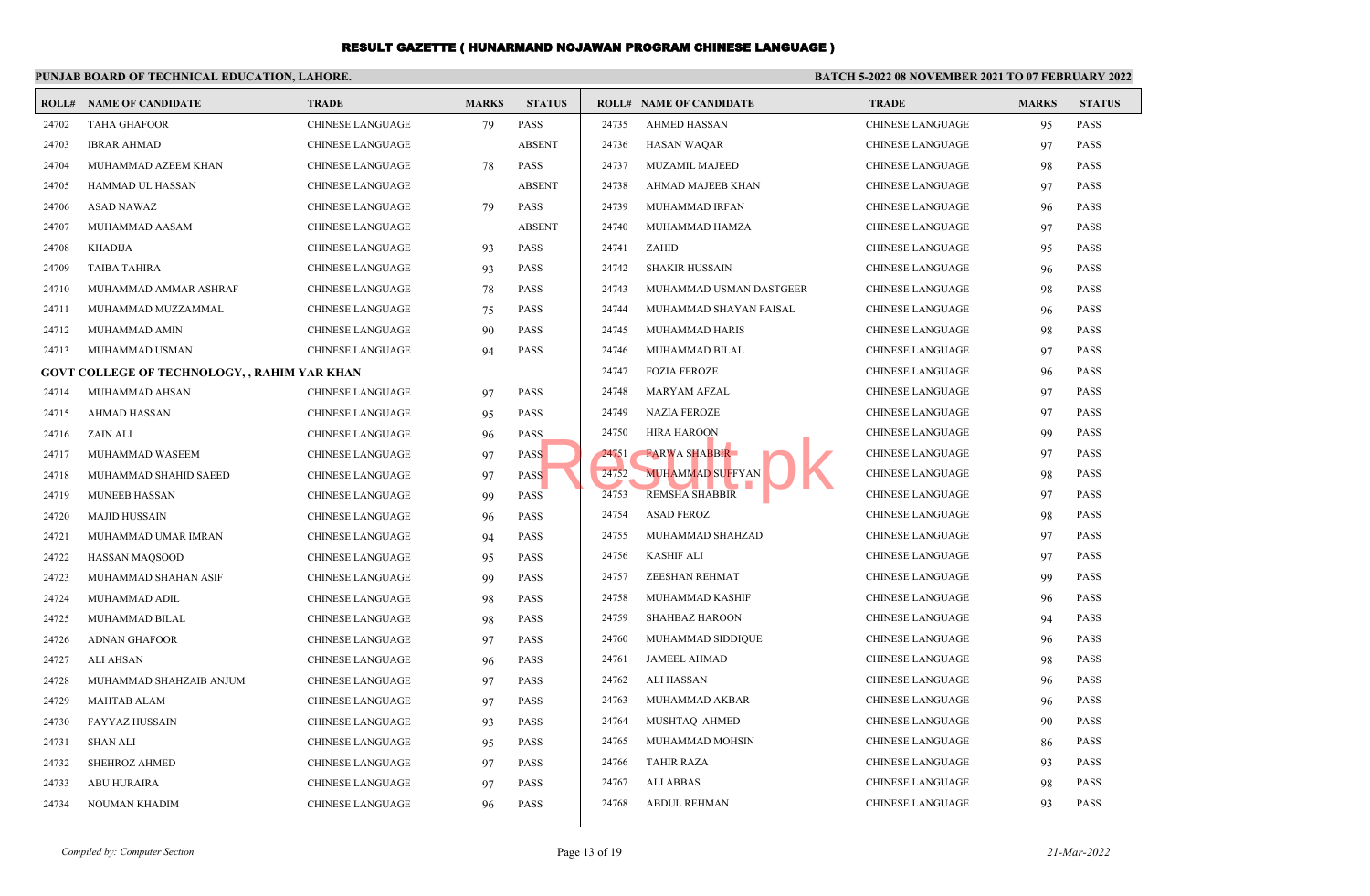|       | PUNJAB BOARD OF TECHNICAL EDUCATION, LAHORE. |                         |              |               |       | <b>BATCH 5-2022 08 NOVEMBER 2021 TO 07 FEBRUARY 2022</b> |                         |              |               |  |
|-------|----------------------------------------------|-------------------------|--------------|---------------|-------|----------------------------------------------------------|-------------------------|--------------|---------------|--|
|       | <b>ROLL# NAME OF CANDIDATE</b>               | <b>TRADE</b>            | <b>MARKS</b> | <b>STATUS</b> |       | <b>ROLL# NAME OF CANDIDATE</b>                           | <b>TRADE</b>            | <b>MARKS</b> | <b>STATUS</b> |  |
| 24769 | MARYAM ARSHAD                                | <b>CHINESE LANGUAGE</b> | 99           | <b>PASS</b>   | 24803 | HUZEFA MUSHTAQ                                           | CHINESE LANGUAGE        | 90           | <b>PASS</b>   |  |
| 24770 | <b>AHMAD MUSHTAQ</b>                         | <b>CHINESE LANGUAGE</b> | 89           | <b>PASS</b>   | 24804 | ABDULLAH MAHMOOD                                         | <b>CHINESE LANGUAGE</b> | 87           | <b>PASS</b>   |  |
| 24771 | <b>SOHAIL ASLAM</b>                          | <b>CHINESE LANGUAGE</b> | 96           | PASS          | 24805 | <b>BAKHTIAR AHMED</b>                                    | CHINESE LANGUAGE        | 88           | <b>PASS</b>   |  |
| 24772 | <b>ALI ABBAS</b>                             | <b>CHINESE LANGUAGE</b> | 97           | <b>PASS</b>   | 24806 | MUHAMMAD ADNAN AHMAD                                     | <b>CHINESE LANGUAGE</b> | 89           | <b>PASS</b>   |  |
| 24773 | MUHAMMAD ANAS NAZIR                          | <b>CHINESE LANGUAGE</b> | 95           | <b>PASS</b>   | 24807 | MUHAMMAD ZOHAIB                                          | CHINESE LANGUAGE        | 91           | <b>PASS</b>   |  |
| 24774 | ZAHEER UD DIN BABER                          | CHINESE LANGUAGE        | 94           | <b>PASS</b>   | 24808 | <b>KASHIF SARDAR</b>                                     | CHINESE LANGUAGE        | 88           | <b>PASS</b>   |  |
| 24775 | MUHAMMAD FAWAD ZAMEER                        | <b>CHINESE LANGUAGE</b> | 87           | <b>PASS</b>   | 24809 | <b>TUBA ARSHAD</b>                                       | CHINESE LANGUAGE        | 100          | <b>PASS</b>   |  |
| 24776 | MUHAMMAD WALEED                              | <b>CHINESE LANGUAGE</b> | 84           | <b>PASS</b>   | 24810 | ABDUL HASEEB GILL                                        | CHINESE LANGUAGE        | 95           | <b>PASS</b>   |  |
| 24777 | <b>AAMER GHAFAR</b>                          | <b>CHINESE LANGUAGE</b> | 94           | <b>PASS</b>   | 24811 | <b>SUMAN ASLAM</b>                                       | <b>CHINESE LANGUAGE</b> | 99           | <b>PASS</b>   |  |
| 24778 | <b>SULTAN AHMED</b>                          | <b>CHINESE LANGUAGE</b> | 96           | <b>PASS</b>   | 24812 | <b>AZHAR IQBAL</b>                                       | CHINESE LANGUAGE        | 96           | <b>PASS</b>   |  |
| 24779 | MUHAMMAD AHMAD                               | <b>CHINESE LANGUAGE</b> | 89           | <b>PASS</b>   | 24813 | NIZAKAT HUSSAIN                                          | CHINESE LANGUAGE        | 96           | <b>PASS</b>   |  |
| 24780 | <b>ABDUL REHMAN</b>                          | <b>CHINESE LANGUAGE</b> | 92           | <b>PASS</b>   |       | GOVT. COLLEGE OF TECHNOLOGY, , TRANDA MUHAMMAD PANAH     |                         |              |               |  |
| 24781 | <b>MEHMOOD ASLAM</b>                         | <b>CHINESE LANGUAGE</b> | 94           | <b>PASS</b>   | 24814 | MUHAMMAD TALHA ZAFAR                                     | CHINESE LANGUAGE        | 98           | <b>PASS</b>   |  |
| 24782 | <b>SHAHBAZ SHAFIQ</b>                        | <b>CHINESE LANGUAGE</b> | 96           | <b>PASS</b>   | 24815 | <b>SHAHIRYAR ABID</b>                                    | CHINESE LANGUAGE        | 88           | <b>PASS</b>   |  |
| 24783 | <b>HASNAIN RAZA</b>                          | <b>CHINESE LANGUAGE</b> | 94           | <b>PASS</b>   | 24816 | MUHAMMAD MUZAMIL KARIM                                   | CHINESE LANGUAGE        | 98           | <b>PASS</b>   |  |
| 24784 | ABDUL HASEEB GILL                            | <b>CHINESE LANGUAGE</b> | 90           | <b>PASS</b>   | 24817 | <b>ABDUL SHAKOOR</b>                                     | <b>CHINESE LANGUAGE</b> | 98           | <b>PASS</b>   |  |
| 24785 | MUHAMMAD USMAN GHANI                         | CHINESE LANGUAGE        | 89           | <b>PASS</b>   | 24818 | <b>MUHAMMAD USAMA</b>                                    | CHINESE LANGUAGE        | 88           | <b>PASS</b>   |  |
| 24786 | MUHAMMAD AHMAD                               | <b>CHINESE LANGUAGE</b> | 91           | <b>PASS</b>   | 24819 | <b>ABDUL MAJID</b>                                       | <b>CHINESE LANGUAGE</b> | 83           | <b>PASS</b>   |  |
| 24787 | ZAIN UL ABIDEEN                              | <b>CHINESE LANGUAGE</b> | 92           | PASS          | 24820 | <b>HAMZA YASEEN</b>                                      | CHINESE LANGUAGE        | 93           | <b>PASS</b>   |  |
| 24788 | <b>AHSAN TALAT</b>                           | <b>CHINESE LANGUAGE</b> | 93           | <b>PASS</b>   | 24821 | <b>ASAD ISMAIL</b>                                       | CHINESE LANGUAGE        | 95           | <b>PASS</b>   |  |
| 24789 | <b>LIAOAT ALI</b>                            | <b>CHINESE LANGUAGE</b> | 95           | <b>PASS</b>   | 24822 | <b>SAYAM ASIF</b>                                        | <b>CHINESE LANGUAGE</b> | 88           | <b>PASS</b>   |  |
| 24790 | MUHAMMAD HAMZA BIN KHALID                    | <b>CHINESE LANGUAGE</b> | 97           | <b>PASS</b>   | 24823 | <b>HAMZA NASIR</b>                                       | CHINESE LANGUAGE        | 89           | <b>PASS</b>   |  |
| 24791 | <b>SHOAIB HASSAN</b>                         | <b>CHINESE LANGUAGE</b> | 91           | <b>PASS</b>   | 24824 | MUHAMMAD WAQAS                                           | <b>CHINESE LANGUAGE</b> | 90           | <b>PASS</b>   |  |
| 24792 | ANEES UR REHMAN                              | <b>CHINESE LANGUAGE</b> | 91           | PASS          | 24825 | MUBASHAR RAFIQUE                                         | <b>CHINESE LANGUAGE</b> | 96           | <b>PASS</b>   |  |
| 24793 | <b>USAMA TARIQ</b>                           | CHINESE LANGUAGE        | 92           | <b>PASS</b>   | 24826 | MUHAMMAD NOMAN ASIM                                      | <b>CHINESE LANGUAGE</b> | 100          | <b>PASS</b>   |  |
| 24794 | <b>SHAH FAHAD</b>                            | <b>CHINESE LANGUAGE</b> | 94           | <b>PASS</b>   | 24827 | MUHAMMAD MAZHAR                                          | CHINESE LANGUAGE        | 95           | <b>PASS</b>   |  |
| 24795 | MUHAMMAD HASSAN                              | <b>CHINESE LANGUAGE</b> | 95           | <b>PASS</b>   | 24828 | MUHAMMAD ZAHID                                           | <b>CHINESE LANGUAGE</b> | 96           | <b>PASS</b>   |  |
| 24796 | MUHAMMAD MUZAMIL HASSNAIN                    | <b>CHINESE LANGUAGE</b> | 98           | <b>PASS</b>   | 24829 | <b>NAVEED ABBAS</b>                                      | CHINESE LANGUAGE        | 89           | <b>PASS</b>   |  |
| 24797 | <b>KASHIF MASHTAQ</b>                        | <b>CHINESE LANGUAGE</b> | 98           | <b>PASS</b>   | 24830 | MUHAMMAD HAMMAD                                          | <b>CHINESE LANGUAGE</b> | 97           | <b>PASS</b>   |  |
| 24798 | SHAH MARDAN HASHMI                           | <b>CHINESE LANGUAGE</b> | 85           | <b>PASS</b>   | 24831 | MUHAMMAD UMAIR ABBAS                                     | CHINESE LANGUAGE        |              | <b>ABSENT</b> |  |
| 24799 | <b>SAJID ALI</b>                             | <b>CHINESE LANGUAGE</b> | 91           | <b>PASS</b>   | 24832 | MUHAMMAD ALI                                             | CHINESE LANGUAGE        | 88           | <b>PASS</b>   |  |
| 24800 | <b>DILSHAD ALI</b>                           | <b>CHINESE LANGUAGE</b> | 93           | <b>PASS</b>   | 24833 | <b>ABDULLAH MAZHAR</b>                                   | <b>CHINESE LANGUAGE</b> | 91           | <b>PASS</b>   |  |
| 24801 | MUSAWIR IQBAL                                | <b>CHINESE LANGUAGE</b> | 91           | <b>PASS</b>   | 24834 | <b>ABDUL SHAKOOR</b>                                     | CHINESE LANGUAGE        | 93           | <b>PASS</b>   |  |
| 24802 | MUHAMMAD HUSSAIN                             | <b>CHINESE LANGUAGE</b> | 91           | <b>PASS</b>   | 24835 | SAYED GULL MUHAMMAD SHAH                                 | <b>CHINESE LANGUAGE</b> | 86           | <b>PASS</b>   |  |
|       |                                              |                         |              |               |       |                                                          |                         |              |               |  |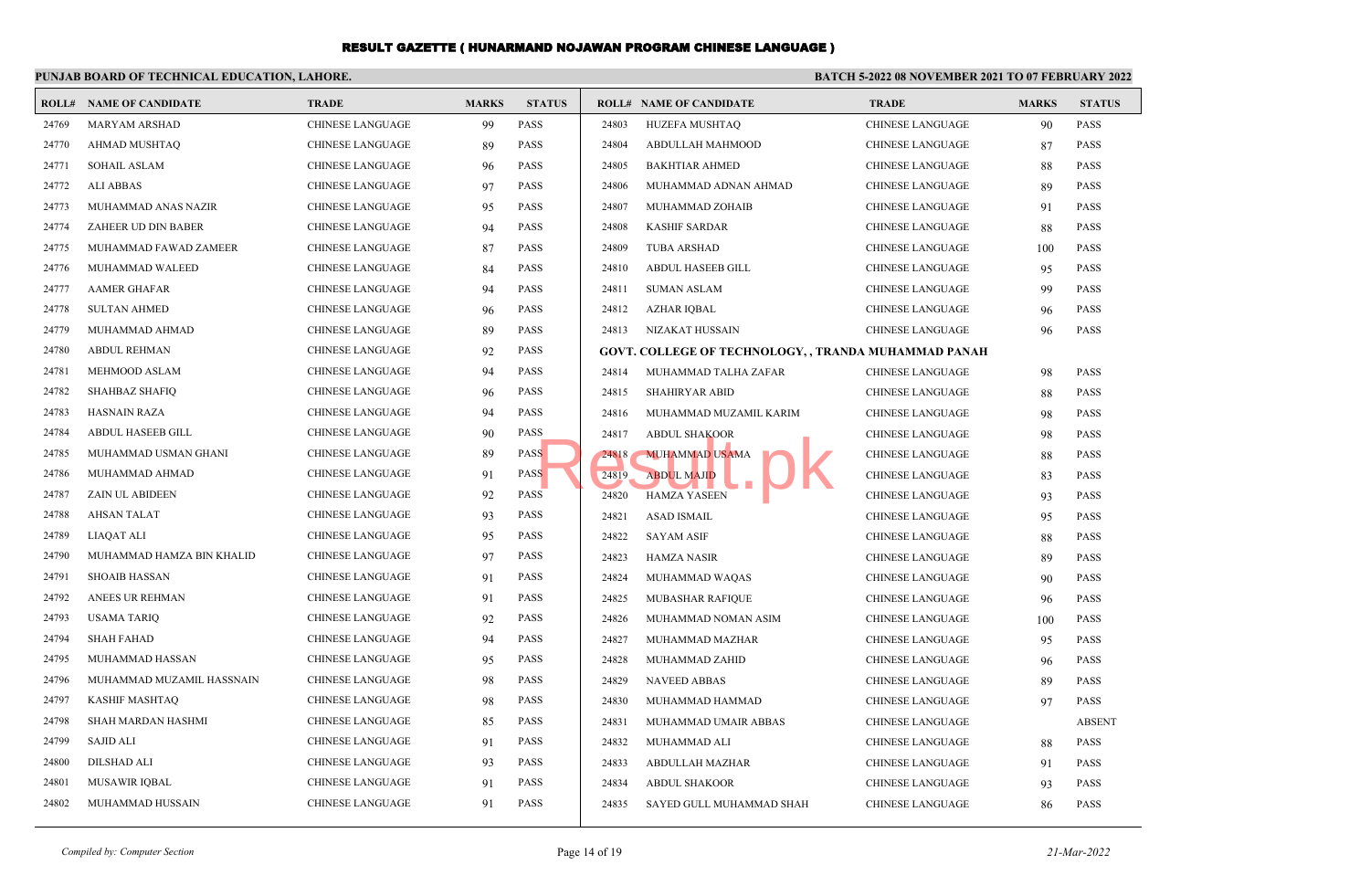## **PUNJAB BOARD OF TECHNICAL EDUCATION, LAHORE.**

### **BATCH 5-2022 08 NOVEMBER 2021 TO 07 FEBRUARY 2022**

|       | <b>ROLL# NAME OF CANDIDATE</b>                   | <b>TRADE</b>            | <b>MARKS</b> | <b>STATUS</b> |       | <b>ROLL# NAME OF CANDIDATE</b> | <b>TRADE</b>            | <b>MARKS</b> | <b>STATUS</b> |
|-------|--------------------------------------------------|-------------------------|--------------|---------------|-------|--------------------------------|-------------------------|--------------|---------------|
| 24836 | MUHAMMAD MUZAMIL IQBAL                           | CHINESE LANGUAGE        | 88           | PASS          | 24868 | <b>FAHAD AHMAD</b>             | <b>CHINESE LANGUAGE</b> |              | <b>ABSENT</b> |
| 24837 | AHMAD MEHMOOD                                    | CHINESE LANGUAGE        | 91           | <b>PASS</b>   | 24869 | <b>IBTISAM AAMIR</b>           | <b>CHINESE LANGUAGE</b> | 62           | <b>PASS</b>   |
| 24838 | MUHAMMAD WASEEM FAYYAZ                           | <b>CHINESE LANGUAGE</b> | 86           | <b>PASS</b>   | 24870 | <b>SYED SHAFQAT HUSSAIN</b>    | <b>CHINESE LANGUAGE</b> |              | <b>ABSENT</b> |
|       | <b>GOVT. COLLEGE OF TECHNOLOGY, , RAJANPUR</b>   |                         |              |               | 24871 | <b>HAMZA NAEEM</b>             | <b>CHINESE LANGUAGE</b> |              | <b>ABSENT</b> |
| 24839 | <b>SHAIR ZAMAN</b>                               | <b>CHINESE LANGUAGE</b> | 92           | <b>PASS</b>   | 24872 | <b>SYED MUHAMMAD</b>           | <b>CHINESE LANGUAGE</b> | 63           | <b>PASS</b>   |
| 24840 | MUHAMMAD SHAHID IRSHAD                           | <b>CHINESE LANGUAGE</b> | 88           | <b>PASS</b>   | 24873 | NIMRA RIASAT                   | <b>CHINESE LANGUAGE</b> | 61           | <b>PASS</b>   |
| 24841 | MUHAMMAD AAMIR                                   | <b>CHINESE LANGUAGE</b> | 90           | <b>PASS</b>   | 24874 | <b>MEHWISH AMAN</b>            | <b>CHINESE LANGUAGE</b> | 74           | <b>PASS</b>   |
| 24842 | TOUHEED ANWAR                                    | <b>CHINESE LANGUAGE</b> | 91           | <b>PASS</b>   | 24875 | <b>HALEEMA ARSHAD</b>          | <b>CHINESE LANGUAGE</b> | 96           | <b>PASS</b>   |
| 24843 | <b>ABDUL RAFAY</b>                               | <b>CHINESE LANGUAGE</b> | 90           | <b>PASS</b>   | 24876 | <b>BIBI GULNAZ</b>             | <b>CHINESE LANGUAGE</b> | 86           | <b>PASS</b>   |
| 24844 | <b>ABDULLAH ABID</b>                             | <b>CHINESE LANGUAGE</b> | 90           | <b>PASS</b>   | 24877 | AREEBA                         | <b>CHINESE LANGUAGE</b> | 91           | <b>PASS</b>   |
| 24845 | MUHAMMAD MAAZ AKBAR                              | <b>CHINESE LANGUAGE</b> | 89           | <b>PASS</b>   | 24878 | <b>WARDA NAEEM</b>             | <b>CHINESE LANGUAGE</b> | 94           | <b>PASS</b>   |
| 24846 | <b>HAFEEZ ULLAH</b>                              | <b>CHINESE LANGUAGE</b> | 91           | <b>PASS</b>   | 24879 | <b>BIBI MEHNAZ</b>             | <b>CHINESE LANGUAGE</b> | 86           | <b>PASS</b>   |
| 24847 | <b>ARSLAN AHMAD</b>                              | <b>CHINESE LANGUAGE</b> | 86           | <b>PASS</b>   | 24880 | <b>HAJRA ZAHID</b>             | <b>CHINESE LANGUAGE</b> | 73           | <b>PASS</b>   |
| 24848 | SHAHBAZ ELLAHI                                   | <b>CHINESE LANGUAGE</b> | 88           | <b>PASS</b>   | 24881 | ABDUL REHMAN ASIF              | <b>CHINESE LANGUAGE</b> | 78           | <b>PASS</b>   |
| 24849 | MUHAMMAD CHANID                                  | <b>CHINESE LANGUAGE</b> | 80           | <b>PASS</b>   | 24882 | <b>AMIN UL HAQ</b>             | <b>CHINESE LANGUAGE</b> | 92           | <b>PASS</b>   |
| 24850 | <b>UMER AWAIS</b>                                | <b>CHINESE LANGUAGE</b> | 84           | <b>PASS</b>   | 24883 | <b>SHAHID ZAMAN</b>            | <b>CHINESE LANGUAGE</b> | 94           | <b>PASS</b>   |
| 24851 | MUHAMMAD FAGHIR ALI                              | <b>CHINESE LANGUAGE</b> | 83           | <b>PASS</b>   | 24884 | <b>RAJA AHMED QABAD</b>        | <b>CHINESE LANGUAGE</b> | 81           | <b>PASS</b>   |
| 24852 | MUHAMMAD ARSHAD                                  | <b>CHINESE LANGUAGE</b> | 89           | <b>PASS</b>   | 24885 | <b>TAHA ABBASI</b>             | <b>CHINESE LANGUAGE</b> |              | <b>ABSENT</b> |
| 24853 | <b>USAMA TARIQ</b>                               | <b>CHINESE LANGUAGE</b> | 87           | PASS          | 24886 | MUHAMMAD UMAIR ZAMAN           | <b>CHINESE LANGUAGE</b> | 69           | <b>PASS</b>   |
| 24854 | <b>KASHIF HUSSAIN</b>                            | <b>CHINESE LANGUAGE</b> | 86           | <b>PASS</b>   | 24887 | MUHAMMAD ABDULLAH              | <b>CHINESE LANGUAGE</b> | 61           | <b>PASS</b>   |
| 24855 | MUHAMMAD IRFAN ASIF                              | <b>CHINESE LANGUAGE</b> | 84           | <b>PASS</b>   | 24888 | <b>FAHAD REHMAN</b>            | <b>CHINESE LANGUAGE</b> | 69           | <b>PASS</b>   |
| 24856 | HAFIZ MUHAMMAD BILAL                             | <b>CHINESE LANGUAGE</b> | 80           | <b>PASS</b>   | 24889 | <b>ZAIN NAVEED</b>             | <b>CHINESE LANGUAGE</b> | 64           | <b>PASS</b>   |
| 24857 | <b>HAMAD BILAL</b>                               | CHINESE LANGUAGE        | 83           | <b>PASS</b>   | 24890 | MUHAMMAD MUSA                  | CHINESE LANGUAGE        | 64           | <b>PASS</b>   |
| 24858 | MUHAMMAD SALMAN AHMAD                            | CHINESE LANGUAGE        | 81           | <b>PASS</b>   | 24891 | MUHAMMAD AHMAD RAZA            | <b>CHINESE LANGUAGE</b> |              | <b>ABSENT</b> |
| 24859 | ALI MURTAZA HASHIM                               | <b>CHINESE LANGUAGE</b> | 80           | <b>PASS</b>   | 24892 | <b>ROHAN NAWAZ</b>             | <b>CHINESE LANGUAGE</b> |              | <b>ABSENT</b> |
| 24860 | <b>MUJAHID HUSSAIN</b>                           | <b>CHINESE LANGUAGE</b> | 78           | <b>PASS</b>   | 24893 | MUHAMMAD ALI                   | <b>CHINESE LANGUAGE</b> |              | <b>ABSENT</b> |
| 24861 | <b>MUBASHIR ASGHAR</b>                           | <b>CHINESE LANGUAGE</b> | 84           | <b>PASS</b>   | 24894 | <b>ABDULLAH ZAFEER</b>         | <b>CHINESE LANGUAGE</b> |              | <b>ABSENT</b> |
| 24862 | ABDULLAH HASSAN                                  | <b>CHINESE LANGUAGE</b> | 83           | <b>PASS</b>   | 24895 | <b>SHAH JEE KHAN</b>           | <b>CHINESE LANGUAGE</b> |              | <b>ABSENT</b> |
| 24863 | MUHAMMAD USMAN                                   | <b>CHINESE LANGUAGE</b> | 83           | <b>PASS</b>   | 24896 | <b>ABDUL WAHID</b>             | <b>CHINESE LANGUAGE</b> | 65           | <b>PASS</b>   |
|       | <b>GOVT. COLLEGE OF TECHNOLOGY, , RAWALPINDI</b> |                         |              |               | 24897 | <b>OBAID UR REHMAN</b>         | <b>CHINESE LANGUAGE</b> | 63           | <b>PASS</b>   |
| 24864 | MUHAMMAD RAHIM                                   | CHINESE LANGUAGE        |              | <b>ABSENT</b> | 24898 | <b>IRFAN MEHDI</b>             | <b>CHINESE LANGUAGE</b> | 62           | <b>PASS</b>   |
| 24865 | MUHAMMAD YAMIN GOHAR                             | CHINESE LANGUAGE        | 61           | PASS          | 24899 | <b>ABDUL MOEEZ TAHIR</b>       | <b>CHINESE LANGUAGE</b> | 86           | <b>PASS</b>   |
| 24866 | <b>SM SHAH ABBAS RIZVI</b>                       | <b>CHINESE LANGUAGE</b> | 61           | <b>PASS</b>   | 24900 | MUHAMMAD ALI                   | <b>CHINESE LANGUAGE</b> |              | <b>ABSENT</b> |
| 24867 | MUHAMMAD ABU BAKER SHAHZAD                       | <b>CHINESE LANGUAGE</b> |              | <b>ABSENT</b> | 24901 | <b>EHATISHAM ASIF</b>          | <b>CHINESE LANGUAGE</b> |              | <b>ABSENT</b> |
|       |                                                  |                         |              |               |       |                                |                         |              |               |

*Compiled by: Computer Section* Page 15 of 19 *21-Mar-2022*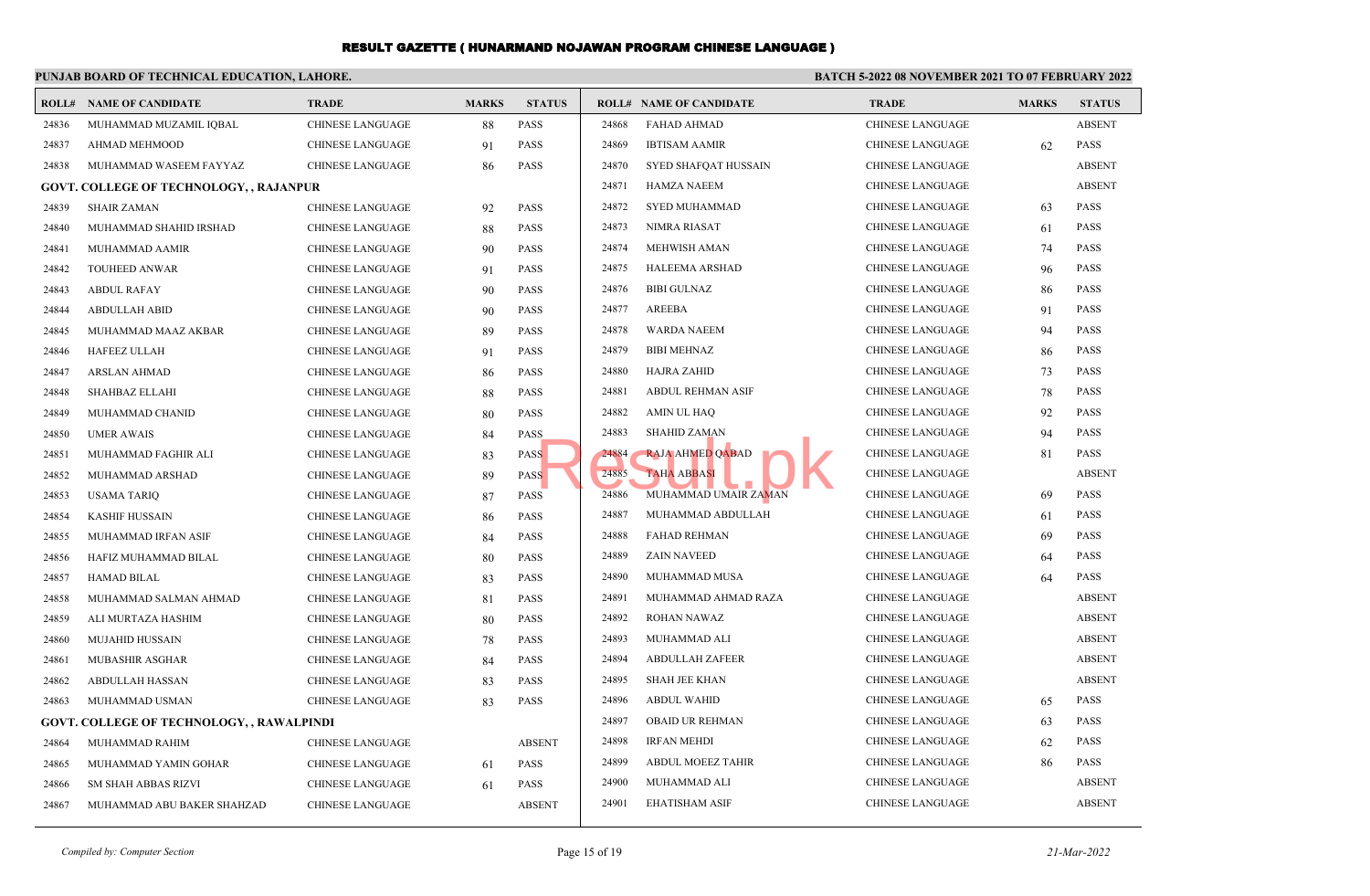#### **PUNJAB BOARD OF TECHNICAL EDUCATION, LAHORE. BATCH 5-2022 08 NOVEMBER 2021 TO 07 FEBRUARY 2022 ROLL# NAME OF CANDIDATE TRADE MARKS STATUS ROLL# NAME OF CANDIDATE TRADE MARKS STATUS** 24902 ANS TANVEER HASHMI CHINESE LANGUAGE 69 PASS 24903 LUQMAN UL HAQ CHINESE LANGUAGE 82 PASS 24904 MUHAMMAD QASIM MURAD KHAN CHINESE LANGUAGE ABSENT 24905 RAJA ALI RAZA CHINESE LANGUAGE 84 PASS 24906 ABDUL JAIYAD JAVED CHINESE LANGUAGE ABSENT 24907 SAMROON MUNIR CHINESE LANGUAGE ABSENT 24908 MUHAMMAD USMAN RAFIQ CHINESE LANGUAGE 89 PASS 24909 ZIA UL ISLAM CHINESE LANGUAGE ABSENT 24910 NABIHA SHAHID CHINESE LANGUAGE ABSENT 24911 BILAL RAUF CHINESE LANGUAGE ABSENT 24912 NOUMAN KHAN CHINESE LANGUAGE ABSENT 24913 MOHSIN KHAN CHINESE LANGUAGE 74 PASS 24914 MEHMOOD UL HASSAN KHAN CHINESE LANGUAGE 88 PASS 24915 ISTISHNA SAHOTRA CHINESE LANGUAGE ABSENT 24916 EHTISHAM BASHARAT CHINESE LANGUAGE ABSENT 24917 AZAN TANVEER CHINESE LANGUAGE ABSENT 24918 ZAFAR AHMAD CHINESE LANGUAGE 85 PASS 24919 MUHAMMAD AHMED CHINESE LANGUAGE ABSENT 24920 MOHIB AHMED CHINESE LANGUAGE ABSENT 24921 AMMAR TAHIR CHINESE LANGUAGE ABSENT 24922 MUHAMMAD MUDASSAR TAHIR CHINESE LANGUAGE 92 PASS 24923 ABDUL MOEEZ CHINESE LANGUAGE 69 PASS 24924 GHULAM RASUL CHINESE LANGUAGE 91 PASS 24925 MUZAMMAL RAHMAN CHINESE LANGUAGE 65 PASS 24926 SHARJEEL HASSEN CHINESE LANGUAGE 67 PASS 24927 MUHAMMAD IKRAM UL HAQ CHINESE LANGUAGE 70 PASS 24928 MUHAMMAD HANAN SHAHBAZ CHINESE LANGUAGE 81 PASS 24929 MUHAMMAD KASHAN CHINESE LANGUAGE 68 PASS 24930 SAAD TANVEER CHINESE LANGUAGE 90 PASS 24931 MUHAMMAD JAMSHID IOBAL CHINESE LANGUAGE ABSENT 24932 MUDDASIR MOBIN CHINESE LANGUAGE 64 PASS 24933 MUHAMMAD AHMED RAZA CHINESE LANGUAGE 68 PASS 24934 MUHAMMAD HUZAIFA FAROOQUI CHINESE LANGUAGE 91 PASS 24935 AGHA MUHAMMAD IMRAN KHAN CHINESE LANGUAGE 75 PASS 24936 ANEEZ AHMAD CHINESE LANGUAGE ABSENT 24937 HAMMAD ASLAM CHINESE LANGUAGE 67 PASS 24938 MUHAMMAD WALEED ALI SIDDIQUI CHINESE LANGUAGE 81 PASS 24939 OSAMA AZIZ CHINESE LANGUAGE 85 PASS 24940 NIMRA BIBI CHINESE LANGUAGE 87 PASS 24941 BILAL SHOUKAT CHINESE LANGUAGE ABSENT 24942 QAMAR UL HASSAN CHINESE LANGUAGE 76 PASS 24943 HASSAN RAZA CHINESE LANGUAGE 71 PASS 24944 MAHMOOD UL HAQ USMANI CHINESE LANGUAGE 70 PASS 24945 MUHAMMAD DANIAL JAVED CHINESE LANGUAGE 63 PASS 24946 USMAN ALI CHINESE LANGUAGE 71 PASS 24947 MUHAMMAD SHARJEEL ALI CHINESE LANGUAGE 72 PASS 24948 ZAINAB NASIR CHINESE LANGUAGE 93 PASS 24949 MUHAMMAD WAJIH UL HASSAN CHINESE LANGUAGE 96 PASS 24950 MUHAMMAD USAMA KHAN CHINESE LANGUAGE ABSENT 24951 ABDUL REHMAN LEEP CHINESE LANGUAGE 64 PASS 24952 AHMED SUFYAN BAIG CHINESE LANGUAGE ABSENT 24953 MUHAMMAD AHTISHAM UD DIN CHINESE LANGUAGE 86 PASS 24954 MARYAM FATIMA CHINESE LANGUAGE 66 PASS 24955 AMBER MEHTAB CHINESE LANGUAGE 66 PASS 24956 JAVERIA MEHTAB CHINESE LANGUAGE 64 PASS 24957 MISBAH ABID AWAN CHINESE LANGUAGE 91 PASS 24958 MUHAMMAD MUBASHIR CHINESE LANGUAGE 92 PASS 24959 ABDUL WAHAB CHINESE LANGUAGE ABSENT 24960 MUHAMMAD TALHA IMRAN CHINESE LANGUAGE ABSENT MALIK MUHAMMAD ASIF MUMTAZ CHINESE LANGUAGE ABSENT AWAN 24961 24962 SAAD FAROOQ KAYANI CHINESE LANGUAGE ABSENT **GOVERNMENT COLLEGE OF TECHNOLOGY, PAF ROAD, SARGODHA** 24963 MUHAMMAD ATTIQUE CHINESE LANGUAGE 95 PASS 24964 AHSAN SADDIQI CHINESE LANGUAGE 99 PASS 24965 MUHAMMAD HUZAIFA GULZAR CHINESE LANGUAGE 97 PASS 24966 MUHAMMAD MURSLEEN CHINESE LANGUAGE 80 PASS 24967 HASSAN RAZA CHINESE LANGUAGE 100 PASS 24968 MUHAMMAD ARSLAN CHINESE LANGUAGE 99 PASS ENT 24951 ABDUL REHMAN<br>
24952 AHMED SUFYAN BAIG<br>
24953 MUHAMMAD AHTISHAM UD DIN<br>
24954 MARYAM FATIMA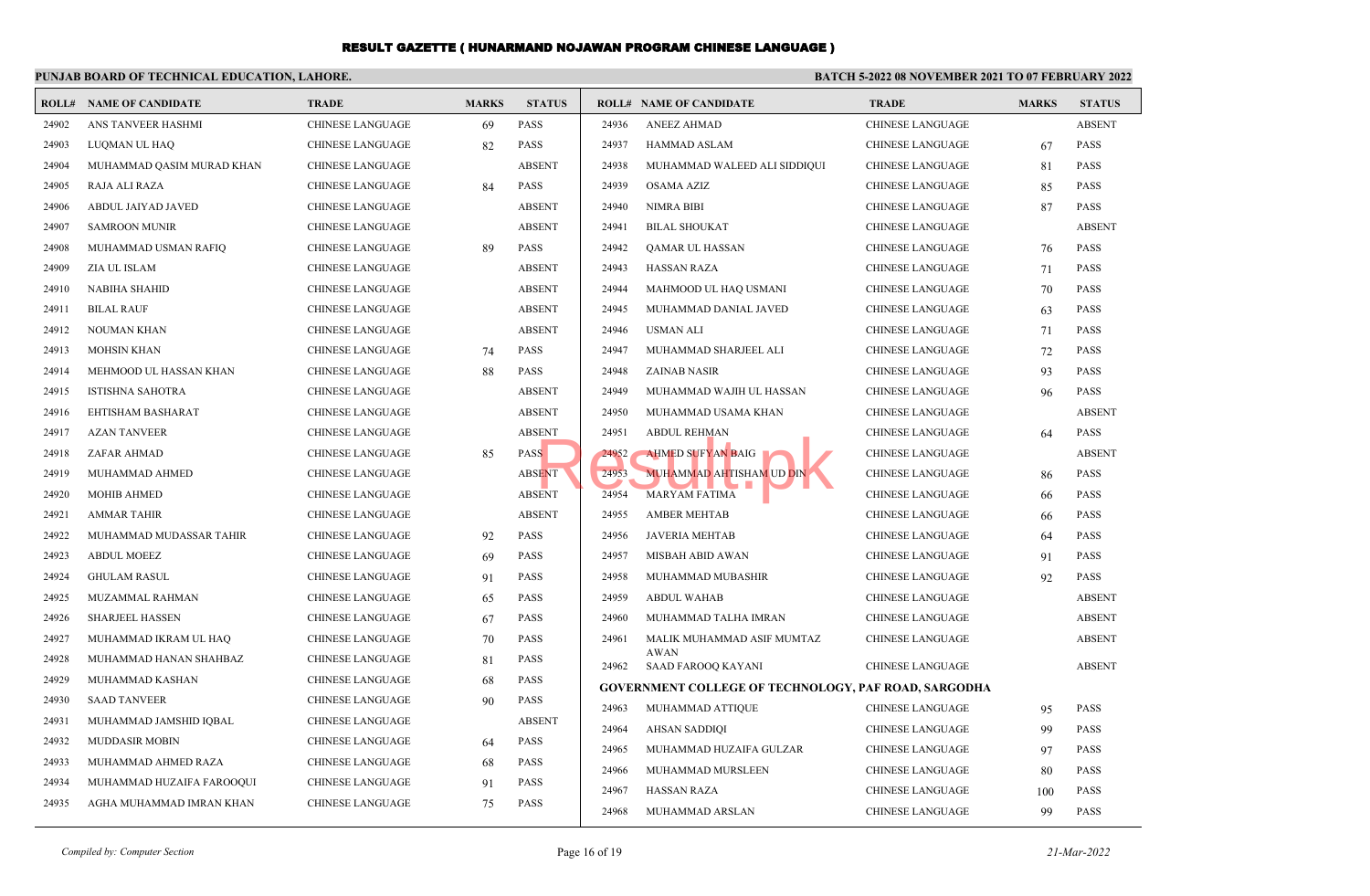|       | PUNJAB BOARD OF TECHNICAL EDUCATION, LAHORE.           |                         | <b>BATCH 5-2022 08 NOVEMBER 2021 TO 07 FEBRUARY 2022</b> |               |       |                                               |                         |              |               |
|-------|--------------------------------------------------------|-------------------------|----------------------------------------------------------|---------------|-------|-----------------------------------------------|-------------------------|--------------|---------------|
| ROLL# | NAME OF CANDIDATE                                      | <b>TRADE</b>            | <b>MARKS</b>                                             | <b>STATUS</b> |       | <b>ROLL# NAME OF CANDIDATE</b>                | <b>TRADE</b>            | <b>MARKS</b> | <b>STATUS</b> |
| 24969 | MUHAMMAD FAIZAN                                        | <b>CHINESE LANGUAGE</b> | 87                                                       | <b>PASS</b>   | 25002 | MUHAMMAD ZEESHAN TARIQ                        | <b>CHINESE LANGUAGE</b> | 81           | <b>PASS</b>   |
| 24970 | <b>AMMAR YASIR</b>                                     | <b>CHINESE LANGUAGE</b> | 88                                                       | PASS          | 25003 | ALI HAMZA                                     | CHINESE LANGUAGE        | 80           | <b>PASS</b>   |
| 24971 | MUHAMMAD ZEESHAN                                       | <b>CHINESE LANGUAGE</b> | 80                                                       | <b>PASS</b>   | 25004 | <b>SHOAIB AKHTAR</b>                          | <b>CHINESE LANGUAGE</b> |              | <b>ABSENT</b> |
| 24972 | RANA MUHAMMAD TAYYAB                                   | <b>CHINESE LANGUAGE</b> | 100                                                      | <b>PASS</b>   | 25005 | UKKASHA REHMAN                                | <b>CHINESE LANGUAGE</b> | 82           | <b>PASS</b>   |
| 24973 | <b>HAMMAD RAZA</b>                                     | <b>CHINESE LANGUAGE</b> | 100                                                      | <b>PASS</b>   | 25006 | ZAHID USMAN                                   | CHINESE LANGUAGE        | 81           | <b>PASS</b>   |
| 24974 | <b>SUBHAN ALI</b>                                      | <b>CHINESE LANGUAGE</b> | 96                                                       | <b>PASS</b>   | 25007 | <b>USMAN ALI</b>                              | <b>CHINESE LANGUAGE</b> | 81           | <b>PASS</b>   |
| 24975 | MUHAMMAD AZEEM                                         | <b>CHINESE LANGUAGE</b> | 89                                                       | <b>PASS</b>   | 25008 | MUHAMMAD HAROON BASHIR                        | <b>CHINESE LANGUAGE</b> | 81           | <b>PASS</b>   |
| 24976 | <b>ABDUL REHMAN</b>                                    | <b>CHINESE LANGUAGE</b> | 99                                                       | <b>PASS</b>   | 25009 | <b>SYED SHAJAR ALI</b>                        | <b>CHINESE LANGUAGE</b> | 81           | <b>PASS</b>   |
| 24977 | ALI RAZA                                               | <b>CHINESE LANGUAGE</b> | 99                                                       | <b>PASS</b>   | 25010 | <b>ABDUL REHMAN</b>                           | CHINESE LANGUAGE        |              | <b>ABSENT</b> |
| 24978 | <b>REHAN ALI</b>                                       | <b>CHINESE LANGUAGE</b> | 93                                                       | <b>PASS</b>   | 25011 | MUDASSAR ALI                                  | CHINESE LANGUAGE        | 80           | <b>PASS</b>   |
| 24979 | MUHAMMAD MUZAMMIL                                      | CHINESE LANGUAGE        | 87                                                       | <b>PASS</b>   | 25012 | <b>ABDUL WAHAB</b>                            | CHINESE LANGUAGE        | 80           | <b>PASS</b>   |
| 24980 | <b>ARSLAN AMIN</b>                                     | <b>CHINESE LANGUAGE</b> | 92                                                       | <b>PASS</b>   | 25013 | <b>AMIR HUMZA</b>                             | <b>CHINESE LANGUAGE</b> |              | <b>ABSENT</b> |
| 24981 | <b>ABU BAKAR</b>                                       | <b>CHINESE LANGUAGE</b> | 60                                                       | <b>PASS</b>   | 25014 | <b>SAAD ALI</b>                               | CHINESE LANGUAGE        | 82           | <b>PASS</b>   |
| 24982 | <b>MAZHAR SIDDIQUE</b>                                 | <b>CHINESE LANGUAGE</b> | 99                                                       | <b>PASS</b>   | 25015 | MUHAMMAD SALMAN ARSHAD                        | CHINESE LANGUAGE        | 81           | <b>PASS</b>   |
| 24983 | MUHAMMAD HAMZA                                         | <b>CHINESE LANGUAGE</b> | 97                                                       | <b>PASS</b>   | 25016 | <b>HUSNAIN</b>                                | <b>CHINESE LANGUAGE</b> |              | <b>ABSENT</b> |
| 24984 | MUHAMMAD SAQIB JAVAID                                  | <b>CHINESE LANGUAGE</b> |                                                          | <b>ABSENT</b> | 25017 | <b>SAAD ALI SATTAR</b>                        | CHINESE LANGUAGE        |              | <b>ABSENT</b> |
| 24985 | <b>FARMAN ALI</b>                                      | <b>CHINESE LANGUAGE</b> |                                                          | <b>ABSENT</b> | 25018 | NAVEED ANWAR                                  | <b>CHINESE LANGUAGE</b> | 81           | <b>PASS</b>   |
| 24986 | MOEEZ AHMAD                                            | <b>CHINESE LANGUAGE</b> | 64                                                       | <b>PASS</b>   | 25019 | <b>USAMA</b>                                  | CHINESE LANGUAGE        | 89           | <b>PASS</b>   |
| 24987 | MUHAMMAD AQIB                                          | <b>CHINESE LANGUAGE</b> | 94                                                       | <b>PASS</b>   | 25020 | <b>EZZA BATOOL</b>                            | <b>CHINESE LANGUAGE</b> | 87           | <b>PASS</b>   |
|       | <b>GOVT COLLEGE OF TECHNOLOGY, PARIS ROAD, SIALKOT</b> |                         |                                                          |               | 25021 | <b>ABDULLAH BUTT</b>                          | CHINESE LANGUAGE        | 85           | <b>PASS</b>   |
| 24988 | AHSAN RAZA MUGHAL                                      | <b>CHINESE LANGUAGE</b> | 83                                                       | <b>PASS</b>   | 25022 | <b>KABEER AHMED</b>                           | <b>CHINESE LANGUAGE</b> | 80           | <b>PASS</b>   |
| 24989 | <b>AHMED USAID</b>                                     | <b>CHINESE LANGUAGE</b> | 89                                                       | <b>PASS</b>   | 25023 | <b>HAMZA ASHRAF</b>                           | CHINESE LANGUAGE        | 80           | <b>PASS</b>   |
| 24990 | <b>KAINAT ASLAM</b>                                    | <b>CHINESE LANGUAGE</b> | 89                                                       | <b>PASS</b>   | 25024 | <b>MUBASHER HASSAN</b>                        | <b>CHINESE LANGUAGE</b> |              | <b>ABSENT</b> |
| 24991 | ABDUL HANAN MUSTAFA                                    | <b>CHINESE LANGUAGE</b> | 85                                                       | <b>PASS</b>   | 25025 | SHAHEER KALEEM BUTT                           | CHINESE LANGUAGE        | 80           | <b>PASS</b>   |
| 24992 | ABDULLAH KAMRAN                                        | <b>CHINESE LANGUAGE</b> | 81                                                       | <b>PASS</b>   | 25026 | <b>SHAHID PERVAEZ</b>                         | CHINESE LANGUAGE        |              | <b>ABSENT</b> |
| 24993 | MUHAMMAD FURQAN TALLAL                                 | CHINESE LANGUAGE        | 87                                                       | <b>PASS</b>   | 25027 | HUSNAIN MUSTAFA                               | <b>CHINESE LANGUAGE</b> |              | <b>ABSENT</b> |
| 24994 | <b>FALAK SHAIR</b>                                     | <b>CHINESE LANGUAGE</b> | 81                                                       | <b>PASS</b>   | 25028 | IMAM MUHAMMAD IBRAHEEM                        | <b>CHINESE LANGUAGE</b> |              | <b>ABSENT</b> |
| 24995 | <b>UMER SHAKEEL</b>                                    | <b>CHINESE LANGUAGE</b> | 85                                                       | <b>PASS</b>   |       | <b>GOVT. COLLEGE OF TECHNOLOGY, , KAMALIA</b> |                         |              |               |
| 24996 | MUHAMMAD SHAHID SUBHANI                                | <b>CHINESE LANGUAGE</b> | 83                                                       | <b>PASS</b>   | 25029 | <b>ANAB SHAFIQ</b>                            | <b>CHINESE LANGUAGE</b> | 70           | <b>PASS</b>   |
| 24997 | <b>HASEEB AHMED</b>                                    | CHINESE LANGUAGE        | 83                                                       | <b>PASS</b>   | 25030 | ALEENA MANNAN                                 | <b>CHINESE LANGUAGE</b> | 74           | <b>PASS</b>   |
| 24998 | MUHAMMAD MOHSIN                                        | <b>CHINESE LANGUAGE</b> | 84                                                       | <b>PASS</b>   | 25031 | MUHAMMAD MAHMOOD UR                           | CHINESE LANGUAGE        | 89           | <b>PASS</b>   |
| 24999 | <b>MOAZZAM ALI</b>                                     | <b>CHINESE LANGUAGE</b> | 81                                                       | <b>PASS</b>   | 25032 | <b>REHMAN</b><br><b>AREEJ TAHIR</b>           | <b>CHINESE LANGUAGE</b> | 72           | <b>PASS</b>   |
| 25000 | MUHAMMAD SHAHID EJAZ                                   | CHINESE LANGUAGE        | 80                                                       | <b>PASS</b>   | 25033 | <b>ISHRAT JAMIL</b>                           | <b>CHINESE LANGUAGE</b> | 77           | <b>PASS</b>   |
| 25001 | MUHAMMAD AQIL                                          | <b>CHINESE LANGUAGE</b> | 89                                                       | <b>PASS</b>   | 25034 | <b>TANZEELA FATIMA</b>                        | <b>CHINESE LANGUAGE</b> | 77           | <b>PASS</b>   |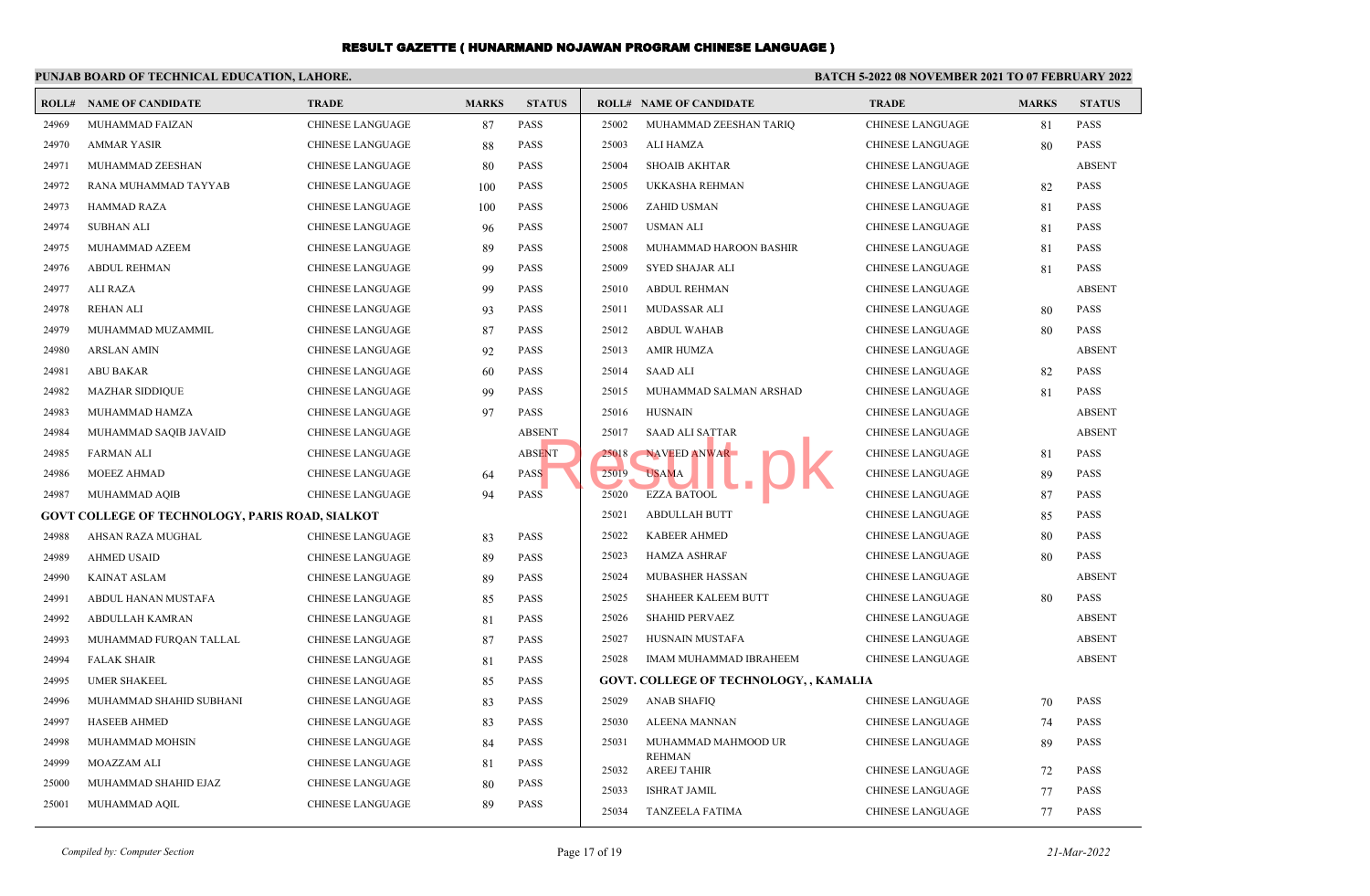#### **PUNJAB BOARD OF TECHNICAL EDUCATION, LAHORE. BATCH 5-2022 08 NOVEMBER 2021 TO 07 FEBRUARY 2022 ROLL# NAME OF CANDIDATE TRADE MARKS STATUS ROLL# NAME OF CANDIDATE TRADE MARKS STATUS** 25035 MUQDAS RAMZAN CHINESE LANGUAGE 72 PASS 25036 MUHAMMAD HASSAN NAWAZ CHINESE LANGUAGE 91 PASS 25037 KASHAF UN NOREEN CHINESE LANGUAGE ABSENT 25038 SUBHAN RASOOL CHINESE LANGUAGE 83 PASS 25039 ALI RAZA NASEER CHINESE LANGUAGE 71 PASS 25040 MUHAMMAD ADNAN CHINESE LANGUAGE 65 PASS 25041 MUHAMMAD JAVEED CHINESE LANGUAGE ABSENT 25042 ALI BILAL CHINESE LANGUAGE 67 PASS 25043 DANISH CHINESE LANGUAGE 94 PASS 25044 TARIQ HUSSAIN CHINESE LANGUAGE 88 PASS 25045 MUHAMMAD AHMAD SAJJAD CHINESE LANGUAGE 66 PASS 25046 MUHAMMAD NOMAN CHINESE LANGUAGE 89 PASS 25047 MUHAMMAD SOHAIL CHINESE LANGUAGE 71 PASS 25048 MUHAMMAD MUJAHID IRFAN CHINESE LANGUAGE ABSENT 25049 SAMAR RIAN CHINESE LANGUAGE 82 PASS 25050 UMME HABIBA CHINESE LANGUAGE 74 PASS 25051 MUHAMMAD USAMA BILAL CHINESE LANGUAGE 90 PASS 25052 FARAH NAZ CHINESE LANGUAGE 81 PASS 25053 RABIA BASRI CHINESE LANGUAGE 85 PASS 25054 MUHAMMAD IMRAN CHINESE LANGUAGE ABSENT 25055 BADAR NAWAZ CHINESE LANGUAGE ABSENT 25056 HAFIZ MUHAMMAD QASIM CHINESE LANGUAGE 81 PASS 25057 MOVADDAT ALI CHINESE LANGUAGE 83 PASS 25058 ASIFA ALI CHINESE LANGUAGE 83 PASS 25059 ALI WARIS KHAN CHINESE LANGUAGE 82 PASS 25060 MUBEEN HASSAN CHINESE LANGUAGE 84 PASS 25061 MUZAMMAL HUSSAIN CHINESE LANGUAGE 66 PASS 25062 BILAL HUSSAIN CHINESE LANGUAGE 91 PASS 25063 MUHAMMAD ASIM CHINESE LANGUAGE 96 PASS 25064 AHTASHAM UL HAQ CHINESE LANGUAGE 91 PASS 25065 ADEEL ABBAS CHINESE LANGUAGE 92 PASS 25066 MUHAMMAD SHERAZ SHOUKAT CHINESE LANGUAGE 66 PASS 25067 MUHAMMAD SHAHZAIB CHINESE LANGUAGE 96 PASS 25068 YASIR MEHMOOD CHINESE LANGUAGE 94 PASS 25069 ABDUL MANAN CHINESE LANGUAGE 91 PASS 25070 HAFIZ MUHAMMAD BILAL YOUNAS CHINESE LANGUAGE 85 PASS 25071 AYESHA SAFDAR CHINESE LANGUAGE 96 PASS 25072 MUHAMMAD RAEES CHINESE LANGUAGE 97 PASS 25073 MUHAMMAD SALMAN SAEED CHINESE LANGUAGE 70 PASS 25074 MUHAMMAD USMAN CHINESE LANGUAGE ABSENT 25075 ALI HASSAN CHINESE LANGUAGE 71 PASS 25076 SAMAMA AKRAM CHINESE LANGUAGE 77 PASS 25077 ISHTIAQ AHMED KHAN CHINESE LANGUAGE 82 PASS 25078 ZUBAIR HASSAN CHINESE LANGUAGE 73 PASS 25079 ZULKAIF AHMED SAQIB CHINESE LANGUAGE 92 PASS 25080 HAMZA AMEEN CHINESE LANGUAGE 93 PASS 25081 ZAHID IQBAL CHINESE LANGUAGE 89 PASS 25082 NOMAN AYOUB CHINESE LANGUAGE 92 PASS 25083 MUHAMMAD FIDA HASSAN CHINESE LANGUAGE 93 PASS 25084 HAFIZ WAHEED ISHAQ CHINESE LANGUAGE ABSENT 25085 ZUBAIR MAQSOOD CHINESE LANGUAGE 85 PASS 25086 USAMA ELAHI CHINESE LANGUAGE 87 PASS 25087 MUHAMMAD YASIR CHINESE LANGUAGE 75 PASS 25088 UMAIR AFZAL CHINESE LANGUAGE 76 PASS 25089 ZAFAR IQBAL PRINCE CHINESE LANGUAGE 85 PASS 25090 AUN ABDULLAH CHINESE LANGUAGE 97 PASS 25091 ADEEL AHMAD CHINESE LANGUAGE ABSENT 25092 MUHAMMAD SOHAIL CHINESE LANGUAGE 88 PASS 25093 AMIR SAJJAD CHINESE LANGUAGE 74 PASS 25094 MUHAMMAD HAYAT CHINESE LANGUAGE 67 PASS 25095 ARSHAD ALI CHINESE LANGUAGE 69 PASS 25096 SAJID HUSSAIN CHINESE LANGUAGE 66 PASS 25097 MUHAMMAD AWAIS CHINESE LANGUAGE 73 PASS 25098 MUHAMMAD UMAIR CHINESE LANGUAGE 74 PASS 25099 MUHAMMAD BILAL CHINESE LANGUAGE 81 PASS 25100 SHAHZAIB CHINESE LANGUAGE 76 PASS 25101 AHMAD MURTAZA CHINESE LANGUAGE 68 PASS 25102 MUHAMMAD AMIR CHINESE LANGUAGE 72 PASS S<br>
S<br>
S<br>
S<br>
S<br>
S<br>
S<br>
S<br>
S<br>
S<br>
S<br>
MUHAMAD YASIR<br>
MUHAMMAD YASIR<br>
MUHAMMAD YASIR